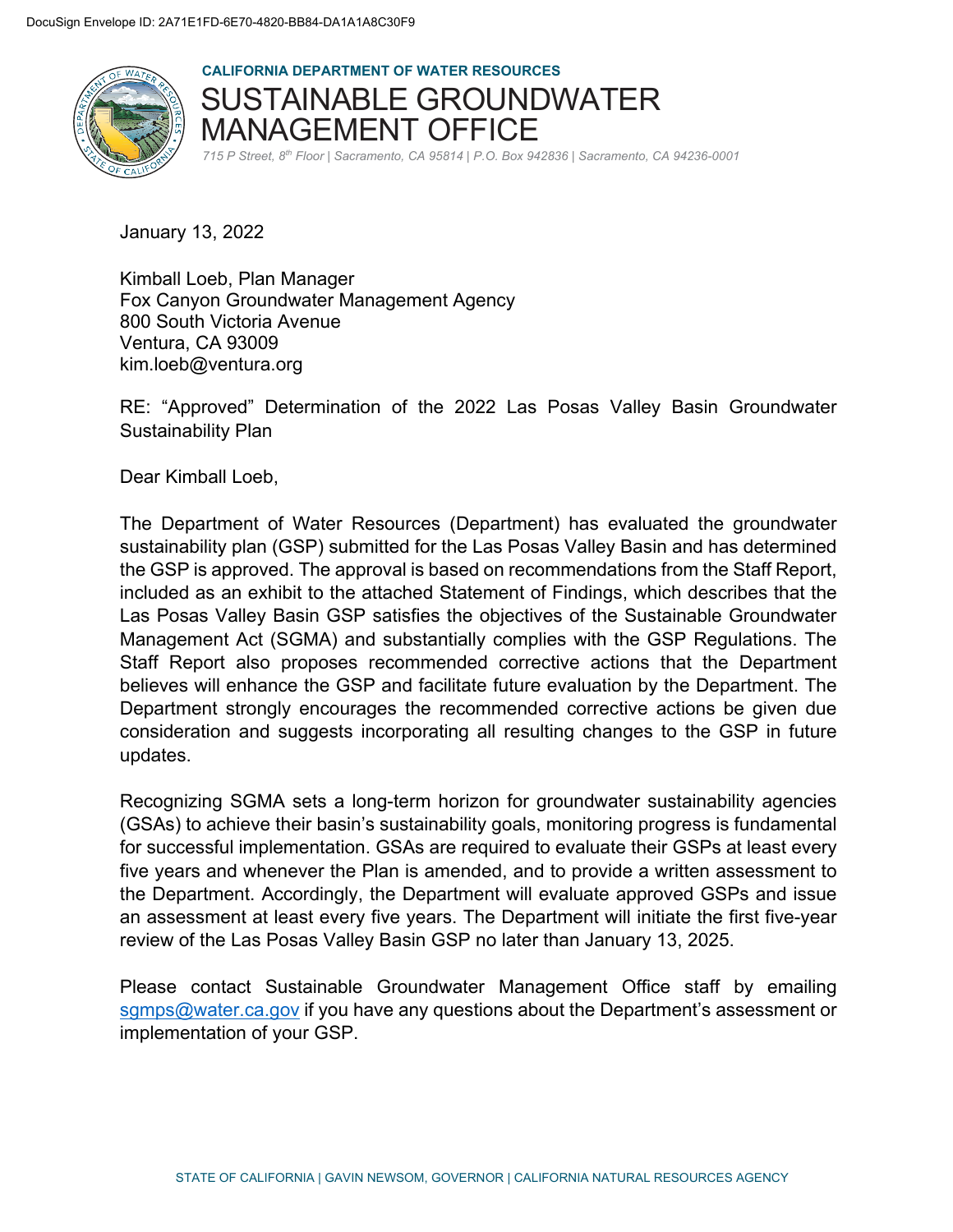Thank You,

Paul Gosselin

Paul Gosselin Deputy Director for Sustainable Groundwater Management

Attachment:

1. Statement of Findings Regarding the Approval of the Las Posas Valley Basin Groundwater Sustainability Plan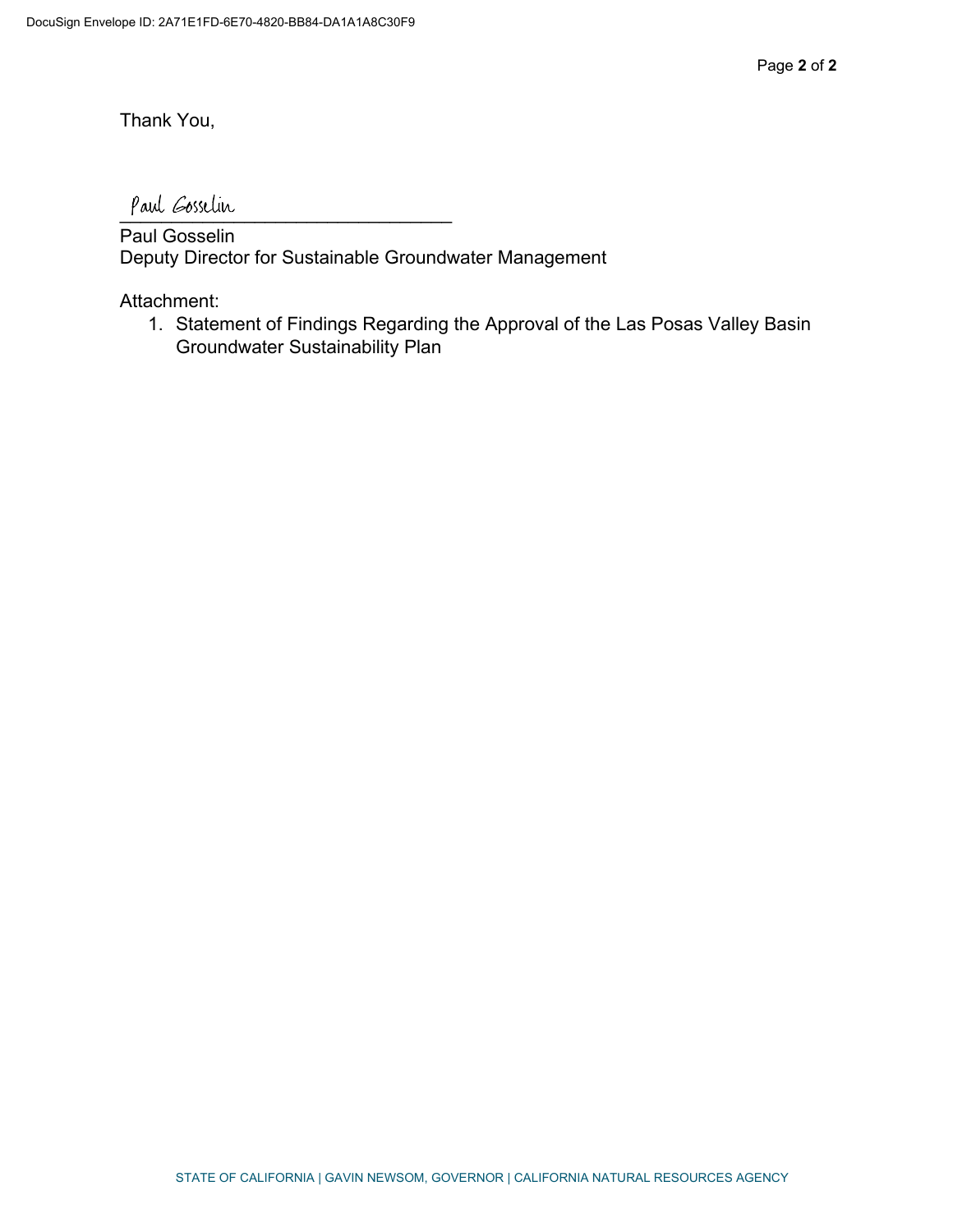### **STATE OF CALIFORNIA DEPARTMENT OF WATER RESOURCES STATEMENT OF FINDINGS REGARDING THE APPROVAL OF THE LAS POSAS VALLEY BASIN GROUNDWATER SUSTAINABILITY PLAN**

The Department of Water Resources (Department) is required to evaluate whether a submitted groundwater sustainability plan (GSP or Plan) conforms to specific requirements of the Sustainable Groundwater Management Act (SGMA or Act), is likely to achieve the sustainability goal for the basin covered by the Plan, and whether the Plan adversely affects the ability of an adjacent basin to implement their GSP or impedes achievement of sustainability goals in an adjacent basin. (Water Code § 10733.) The Department is directed to issue an assessment of the Plan within two years of its submission. (Water Code § 10733.4.) This Statement of Findings explains the Department's decision regarding the Plan submitted for the Las Posas Valley Basin (Basin No. 4-008).

Department management has reviewed the Department Staff Report, attached as Exhibit A, recommending approval of the GSP. Based on its review of the Staff Report, Department management is satisfied that staff have conducted a thorough evaluation and assessment of the Plan and concurs with staff's recommendation and all the recommended corrective actions. The Department thus approves the Plan based on the Staff Report and the findings contained herein.

- A. The Plan satisfies the required conditions as outlined in § 355.4(a) of the GSP Regulations (23 CCR § 350 et seq.):
	- 1. The Plan was submitted to the Department on January 13, 2020, and thus within the statutory deadline of January 31, 2020. (Water Code § 10720.7(a)(1); 23 CCR § 355.4(a)(1).)
	- 2. The Plan is complete, meaning it includes the information required by the Act and the GSP Regulations sufficient to warrant a thorough evaluation by the Department. (23 CCR § 355.4(a)(2).)
	- 3. The Plan covers the entire Basin. (23 CCR § 355.4(a)(3).)
- B. The Plan conforms with Water Code §§ 10727.2 and 10727.4 in the Act and substantially complies with the GSP Regulations. It is likely to achieve the sustainability goal for the Basin. In making this determination, the Department considered the following:
	- 1. The Plan's goal to maintain a sufficient volume of groundwater storage in each management area to avoid significant and unreasonable declines in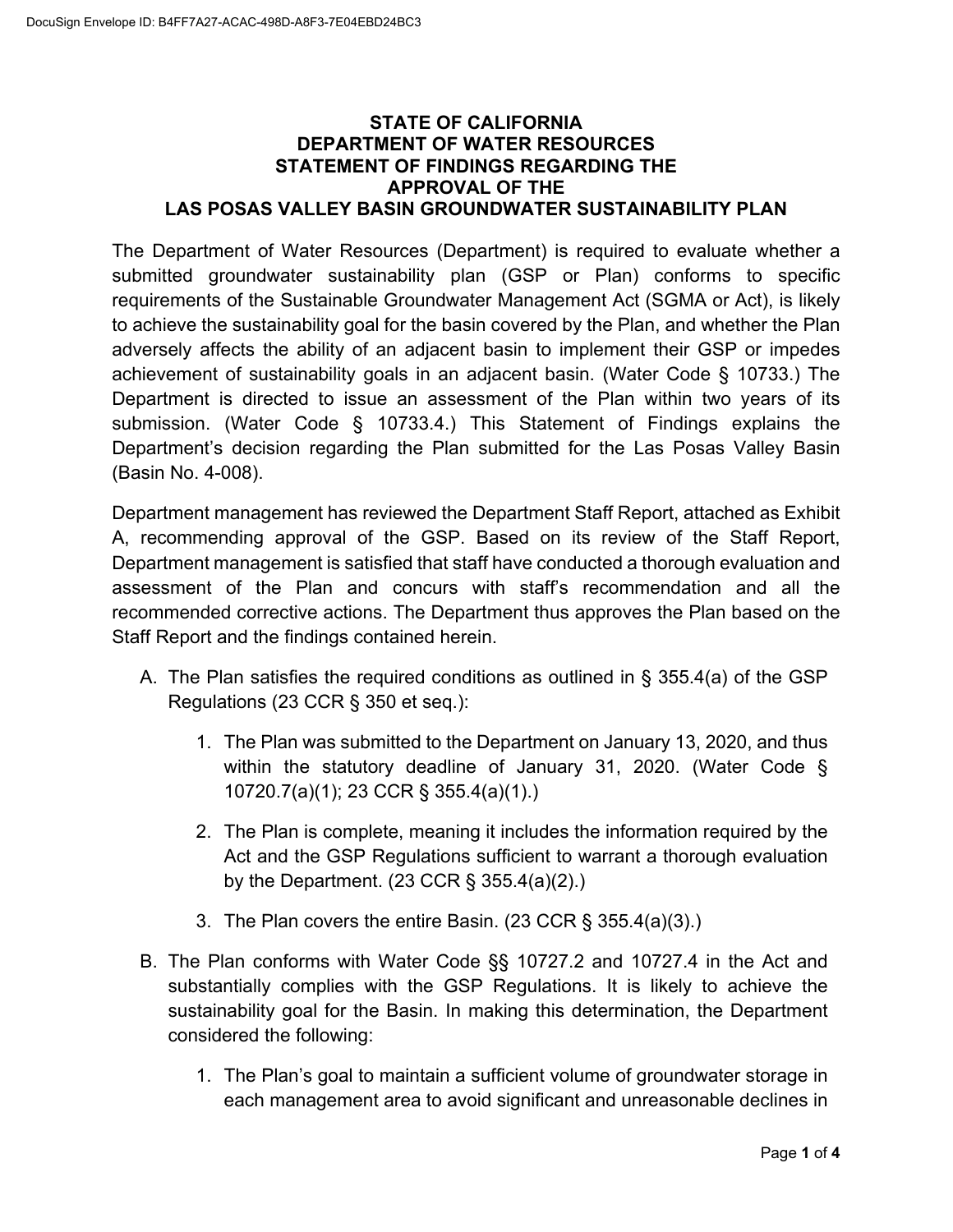Statement of Findings Las Posas Valley Basin (Basin No. 4-008)

> groundwater elevation or storage over wet and dry climactic cycles is reasonable and consistent with SGMA and the GSP Regulations. The Plan relies on credible information and science to sufficiently detail the hydrogeologic conceptual model, groundwater conditions, and water budgets for the Basin, which provides a reasonable assessment of overdraft and serves as the sufficient basis for defining and assessing reasonable sustainable management criteria and projects and management actions.

- 2. The Plan identifies existing data gaps, such as uncertainties in the HCM, potential areas of improvement in the monitoring network, and the limited understanding of the extent and location of hydraulic connectivity between the surface water body and the shallow aquifer; and describes reasonable measures to eliminate identified data gaps. The Department agrees that conducting further investigation to address these data gaps will improve the understanding of the basin hydrogeology and reduce uncertainty. Notwithstanding this, the Department finds that, at this time, the GSP contains a sufficient understanding of the groundwater conditions in the Basin, that the data gaps do not considerably affect GSA's ability to achieve the sustainability goal for the Basin, and that implementation of the Plan during the collection and evaluation of additional information is not likely to cause serious or irreparable harm.
- 3. The Plan's projects and management action designed to eliminate overdraft by augmenting water supplies and conserving water, if implemented in a reasonable and timely manner, will likely achieve the sustainability goal defined for the Basin.
- 4. Overall, the Plan provides a sufficiently detailed explanation of how the varied interests of groundwater uses and users in the Basin were considered in developing the sustainable management criteria. At this time, the Department finds that the selected management criteria are likely to improve conditions for environmental uses and other beneficial uses of groundwater by allowing for long-term use of groundwater supplies without ongoing loss of storage.
- 5. The Las Posas Valley Basin GSP will not adversely impact the ability of the adjacent basins to be operated sustainably and will not impede the adjacent basins' ability to achieve their respective sustainability goals. Fox Canyon Groundwater Management Agency (Agency) took a regional approach to determine the combined sustainable yield of the Basin and adjacent Pleasant Valley Basin and Oxnard Subbasin, and then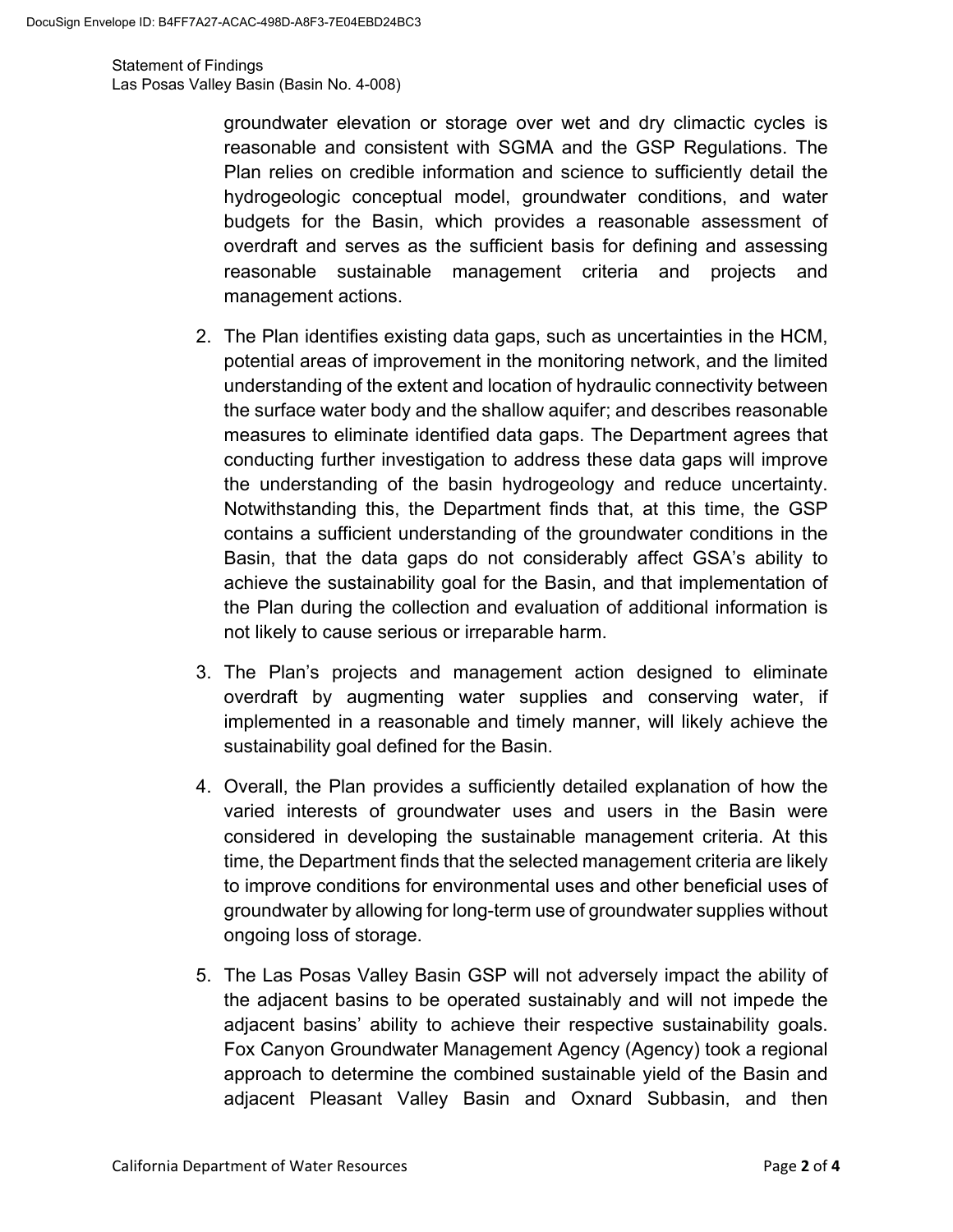Statement of Findings Las Posas Valley Basin (Basin No. 4-008)

> determined the sustainable yield for each groundwater subbasin. The minimum thresholds for each respective groundwater sustainability plan were established with consideration for the sustainability goals of the adjacent basins and to operate each groundwater basin within its sustainable yield.

- 6. The Agency, along with other local agencies have implemented numerous projects and management actions to address groundwater conditions in the Basin. The Agency's legal authority, history of managing groundwater, and plan to utilize its existing infrastructure for projects proposed in the GSP provide a reasonable level of confidence that the Agency, Camrosa Water District-Oxnard Subbasin GSA, and County of Ventura GSA (collectively, the GSAs) have the legal authority and financial resources necessary to implement the Plan.
- 7. Through review of the Plan and public comments, the Department determines that the GSAs adequately responded to comments that raised credible technical or policy issues with the Plan, sufficient to warrant approval of the Plan at this time. The Department also notes that the recommended corrective actions included in the Staff Report are important to addressing certain technical or policy issues that were raised and, if not addressed before future, subsequent plan evaluations, may preclude approval of the Plan in those future evaluations.
- C. In addition to the grounds listed above, DWR also finds that:
	- 1. The Plan's compliance with the requirements of SGMA and substantial compliance with the GSP Regulations appears to be consistent with the state policy regarding the human right to water (Water Code § 106.3). The Department developed its GSP Regulations consistent with and intending to further the policy through implementation of SGMA and the Regulations, primarily by achieving sustainable groundwater management in a basin. By ensuring substantial compliance with the GSP Regulations, the Department has considered the state policy regarding the human right to water. (23 CCR § 350.4(g))
	- 2. The Plan defines the undesirable result associated with depletion of interconnected surface water in the Las Posas Valley Basin as a loss of groundwater dependent ecosystem (GDE) habitat. The GSP recognizes one potential GDE in one of its management areas (the ELPMA) and aims to maintain groundwater elevation in the Arroyo Simi-Las Posas in order to promote the potential GDE's health. The Department determines that in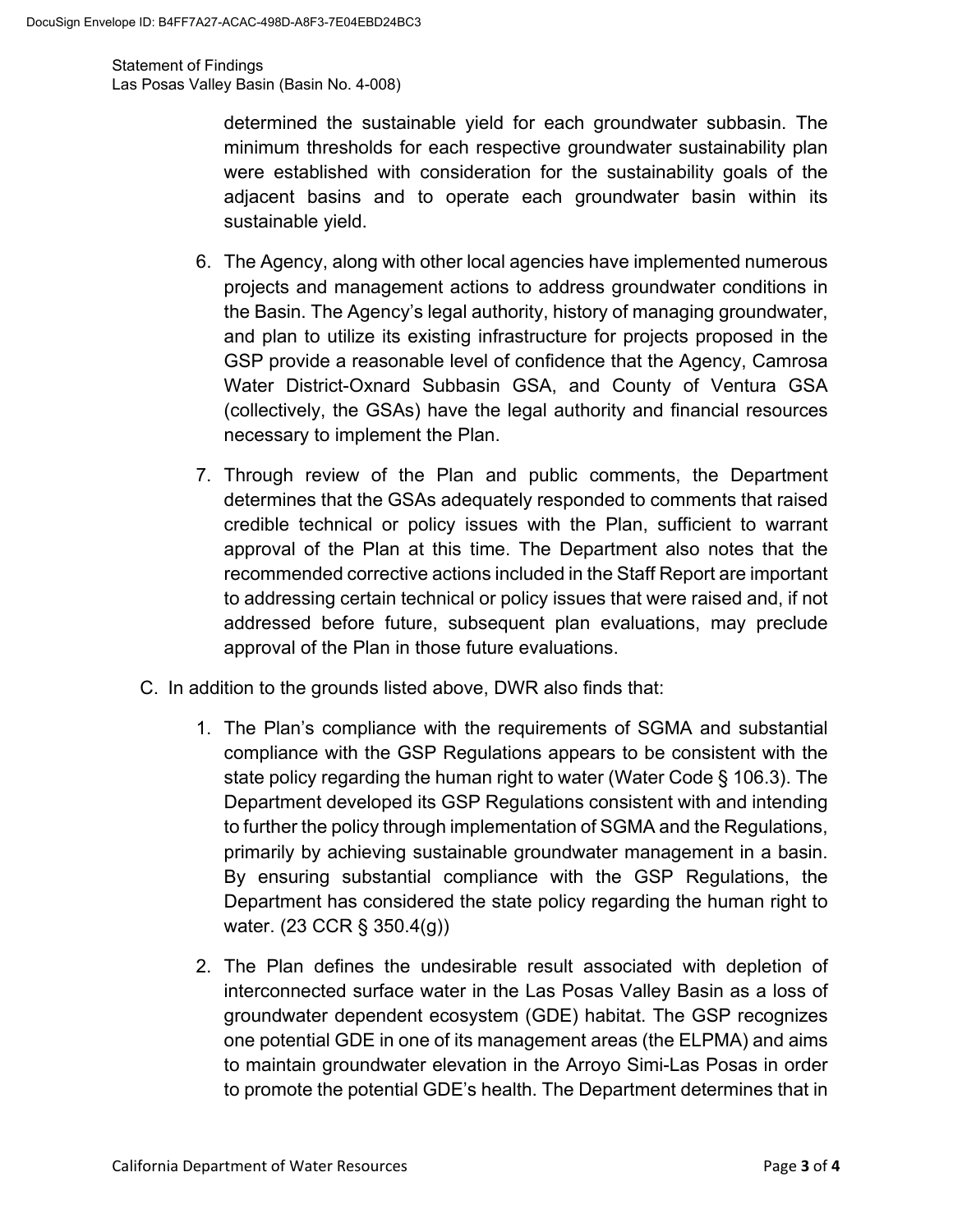Statement of Findings Las Posas Valley Basin (Basin No. 4-008)

> attempting to avoid the further loss of GDE habitat, the GSAs considered public trust resources in development of the Plan.

3. The California Environmental Quality Act (CEQA) does not apply to the Department's evaluation and assessment of the Plan.

Based on the above, the GSP submitted by the Agency for the Las Posas Valley Basin is approved as being found to satisfy the requirements of SGMA and to be in substantial compliance with the GSP Regulations. Recommended corrective actions identified in the Staff Report will assist the Department's review of the Plan's implementation for consistency with SGMA and are thus recommended to be addressed in the GSP by the time of the Department's five-year review, which is set to begin on January 13, 2025, as required by Water Code § 10733.8.

Signed:

tearla Nemeth

Karla Nemeth, Director

Date: January 13, 2022

Enclosure: Groundwater Sustainability Plan Assessment Staff Report – Las Posas Valley Basin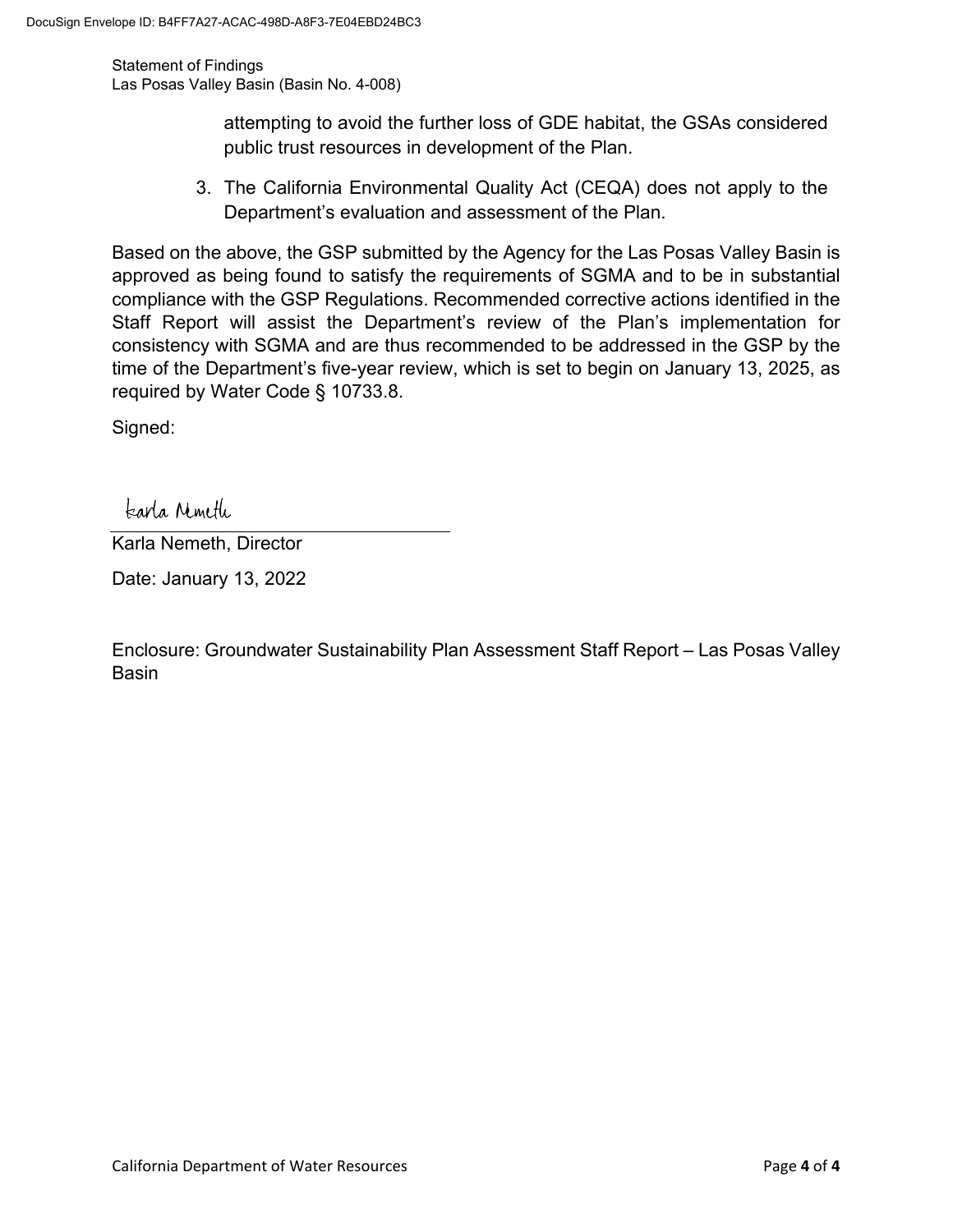# **State of California Department of Water Resources Sustainable Groundwater Management Program Groundwater Sustainability Plan Assessment Staff Report**

|                    | Groundwater Basin Name: Las Posas Valley Basin (Basin No. 4-008) |
|--------------------|------------------------------------------------------------------|
| Submitting Agency: | Fox Canyon Groundwater Management Agency, Camrosa                |
|                    | Water District, County of Ventura                                |
| Recommendation:    | Approve                                                          |
| Date:              | January 13, 2022                                                 |

Fox Canyon Groundwater Management Agency (FCGMA or Agency) Groundwater Sustainability Agency (GSA), Camrosa Water District GSA, and County of Ventura GSA (collectively, the GSAs) submitted the Groundwater Sustainability Plan (GSP or Plan) for the Las Posas Valley Groundwater Basin (Basin) to the Department of Water Resources (Department) for evaluation and assessment as required by the Sustainable Groundwater Management Act (SGMA).<sup>[1](#page-6-0)</sup> The GSP covers the entire Basin for the implementation of SGMA.

After evaluation and assessment, Department staff find the Las Posas Valley Basin GSP includes the required components of a GSP, demonstrates a thorough understanding of the Basin based on the best available science and information, sets reasonable sustainable management criteria to prevent undesirable results as defined in the Plan, and proposes a set of projects and one management action that will likely achieve the sustainability goal defined for the Basin.<sup>[2](#page-6-1)</sup> Department staff will continue to monitor and evaluate the Basin's progress toward achieving the sustainability goal through annual reporting and future periodic GSP evaluation. Based on the current evaluation of the Plan, Department staff recommend the GSP be approved with the recommended corrective actions described herein. $^3$  $^3$ 

This assessment includes five sections:

<span id="page-6-0"></span><sup>1</sup> Water Code § 10720 *et seq*.

<span id="page-6-1"></span><sup>2</sup> 23 CCR Section 350 *et seq*.

<span id="page-6-2"></span><sup>&</sup>lt;sup>3</sup> The Department recognizes that litigation, including a comprehensive adjudication of the Basin under Code of Civil Procedure section 830 et seq., has been filed. The filing of litigation does not alter or affect the Department's mandate to issue its assessment of the Agency's groundwater sustainability plan (GSP or Plan) for the basin within two years of its submission. (Water Code §10733.4(d).) The Department's assessment consists of a technical review of the submitted Plan, as required by SGMA and the GSP Regulations, and the filing of the adjudication or other litigation did not in any way influence or affect the Department's evaluation of the Plan. The Department expresses no opinion on the claims of the parties in the pending litigation involving the GSP or the groundwater basin. The role of a GSP in the adjudication process is addressed in Chapter 12 of SGMA (Water Code § 10737 et seq.).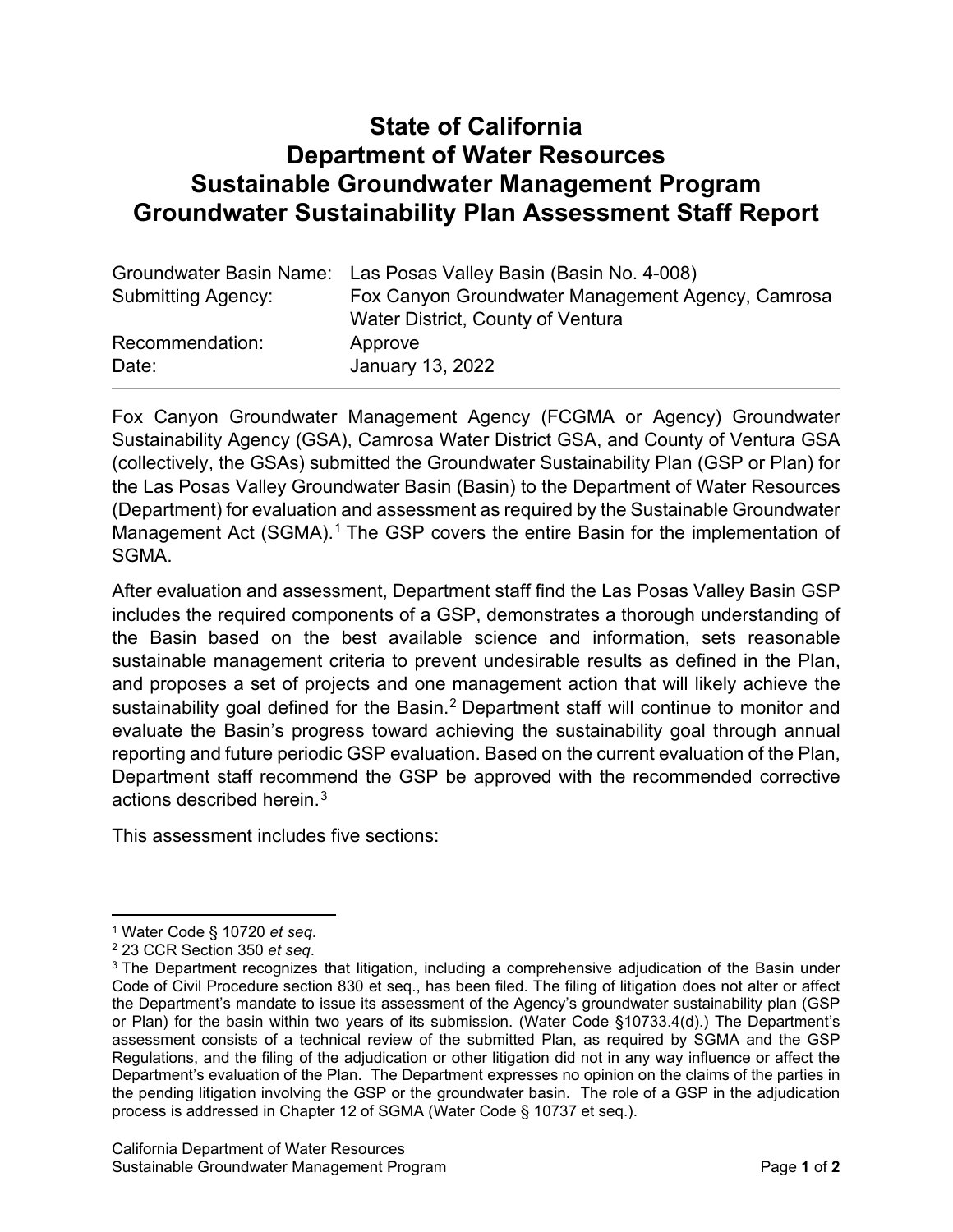- **Section 1 – Summary:** Provides an overview of the basin setting, GSP contents, and overview of the Department's assessment and recommendations.
- **Section 2 – Evaluation Criteria:** Describes the legislative requirements and the Department's evaluation criteria.
- **Section 3 – Required Conditions:** Describes the submission requirements, plan completeness, and basin coverage required for a GSP to be evaluated by the Department.
- **Section 4 – Plan Evaluation:** Provides a detailed assessment of the contents included in the GSP organized by each subarticle outlined in the GSP Regulations.
- **Section 5 – Staff Recommendation:** Includes the staff recommendation for the Plan and any recommended or required corrective actions, as applicable.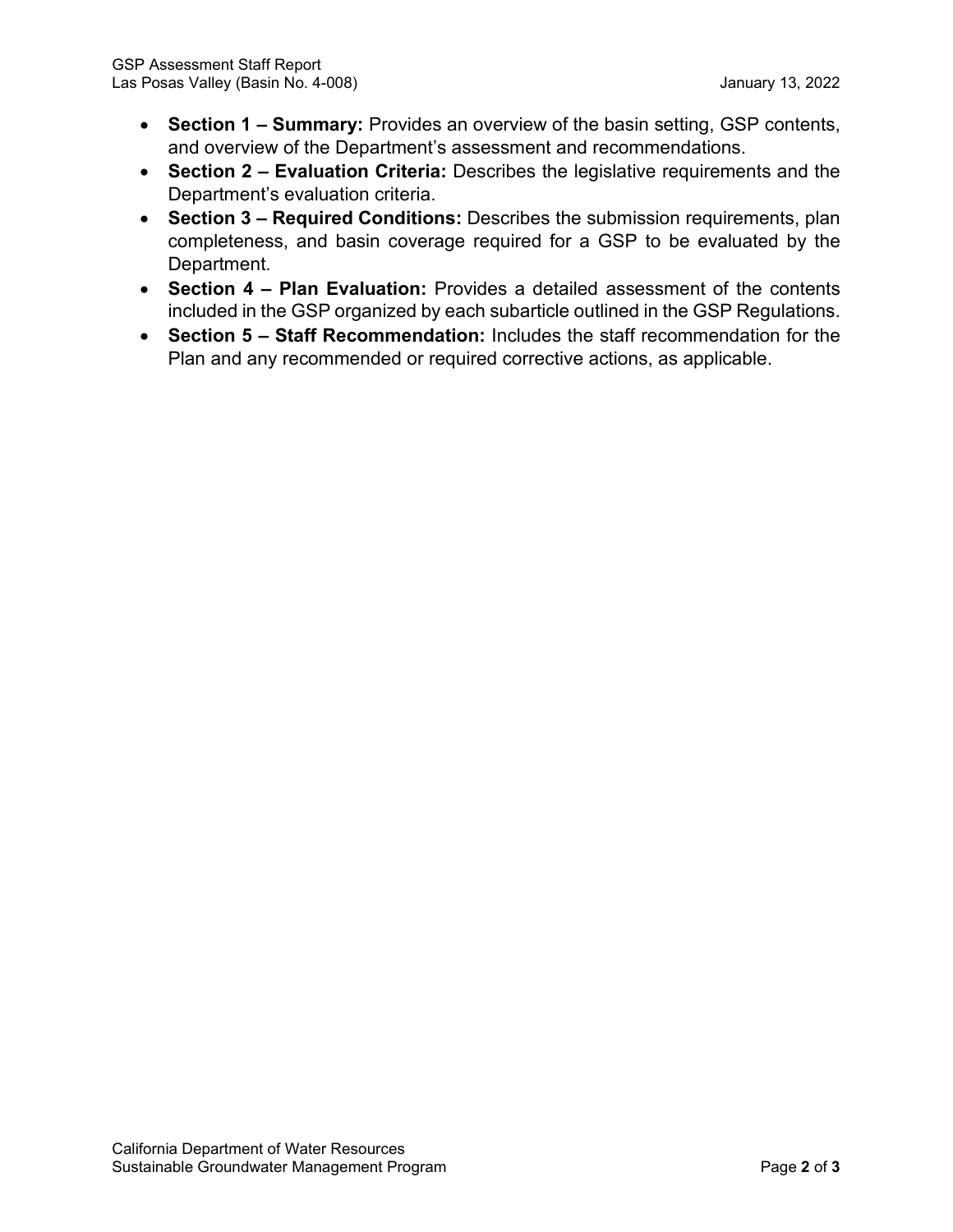# **1 SUMMARY**

A single GSP covering the entire Las Posas Basin was submitted to the Department by three GSAs on January 13, 2020. FCGMA is the lead GSA covering the majority of the Basin; all the outlying areas are covered by County of Ventura GSA, and a smaller portion of the Basin is covered by Camrosa Water District GSA.

The Las Posas Basin is in Ventura County within the South Coast Hydrologic Region. The Basin is bounded to the north by South Mountain and Oak Ridge, to the northeast and east by Big Mountain, to the south by the Springville Fault and the Las Posas Hills, and to the west by the Oxnard Subbasin of the Santa Clara River Valley Basin. The GSP of the critically overdrafted Oxnard Subbasin was submitted by its statutory deadline in 2020. A vicinity map showing the Las Posas Basin, adjacent groundwater basins, and GSA boundaries is provided as Figure 1.



**Figure 1:** Vicinity Map of the Las Posas Basin including GSA boundaries and adjacent Basins.

Water supply sources in the Basin are surface water, groundwater, recycled/reclaimed water, and imported water. The largest user of groundwater is the agricultural sector, which accounts for about 86 percent of the annual groundwater use. The Basin's primary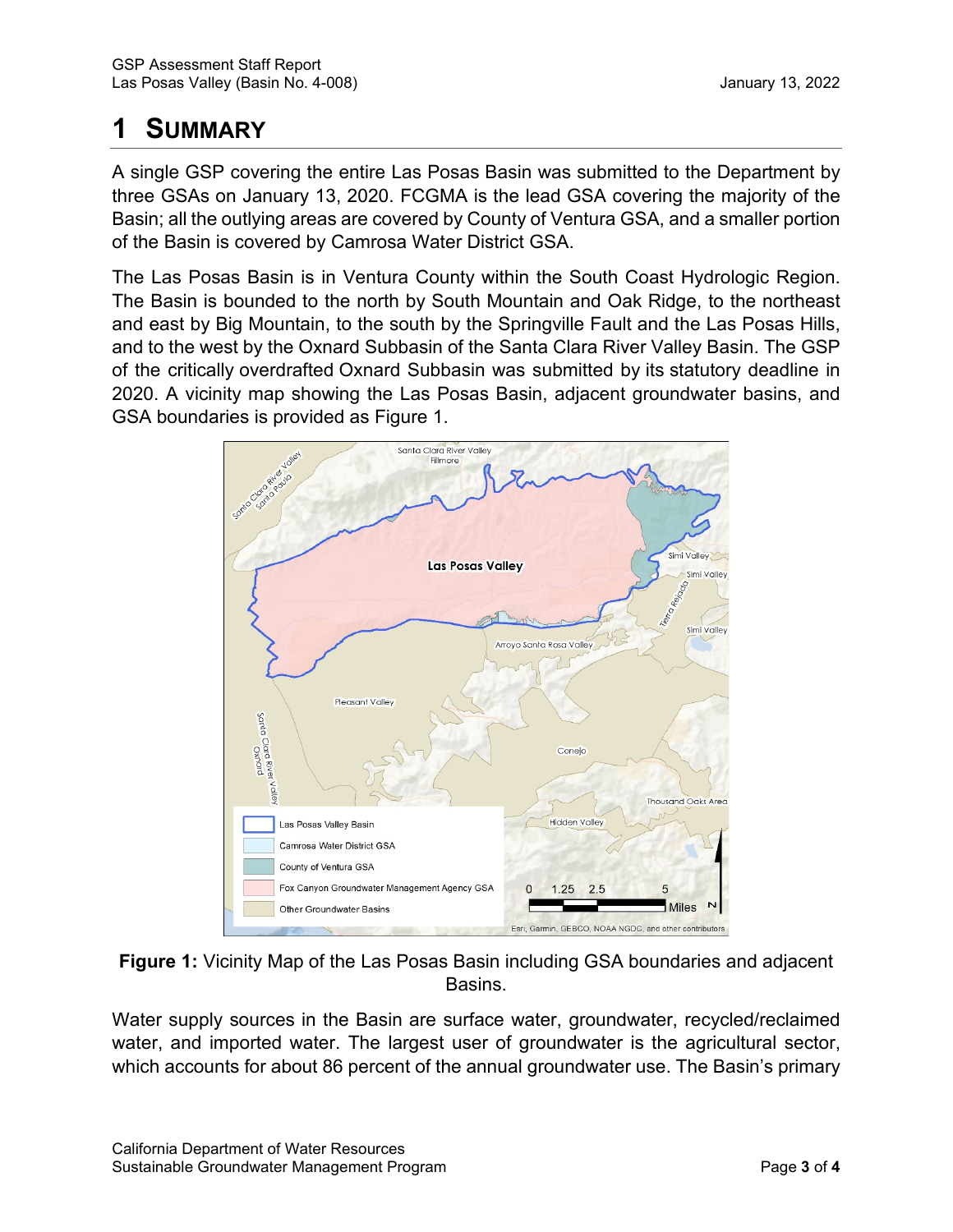land use is agriculture—covering 51 percent of the land area. The remaining land use is categorized as open space and water, and urban area.

FCGMA has been managing Las Posas Valley groundwater basin by implementing management programs since the Agency was formed by the California Legislature in 1982. Most of these management programs also apply to the three other groundwater basins (Oxnard Subbasin, Pleasant Valley Basin, and Arroyo Santa Rosa Valley Basin as shown in Figure 1) within FCGMA's jurisdiction; however, some management programs only apply to specific areas and may not include Las Posas Valley Basin. As part of FCGMA's management programs, the Agency has already instituted ordinances which require groundwater users to report extraction and pay fees for groundwater use. Furthermore, local agencies such as United Water Conservation District (UWCD) and Calleguas Municipal Water District (CMWD) have implemented water supply projects that have contributed to new water sources in the Basin. The GSP also credits the Agency's history of interagency collaboration to have resulted in the implementation of various conjunctive use programs; which have, in turn, contributed to the groundwater elevation recovery in a part of the Basin during the 1990s. FCGMA intends to continue working collaboratively with these local partners to support existing groundwater management efforts and to implement new projects and a management action to achieve sustainable groundwater management in the Basin.

As described in the GSP, surface water and groundwater monitoring programs are implemented by agencies such as the United States Geological Survey (USGS), Ventura County Watershed Protection District, UWCD, and CMWD. The groundwater quality programs in the Basin are driven by local and state regulatory programs. The data from these monitoring programs and other investigations are used by the Agency to understand the groundwater conditions of the Basin and to develop sustainable management criteria included in the GSP. FCGMA intends to continue to rely on groundwater elevation data collected by the partner agencies to assess the groundwater conditions for GSP annual reports and the 5-year GSP evaluations.

According to the GSP, historical changes in groundwater elevations vary geographically throughout the Basin due to the unique and localized impact of various water supply projects such as surface water delivery programs, Aquifer Storage and Recovery Project, and non-native surface water flows in Arroyo Simi-Las Posas. The impacts of these projects on groundwater elevation were significant enough to subdue the impact of the climatic cycles in some areas. Conversely, groundwater elevations in other areas that are not impacted by these projects have declined during droughts and recovered during wet periods. The impacts of existing projects have also affected groundwater in storage. Due to the variable hydrogeologic and management conditions, the Agency established management areas and adopted basin management approaches specific to each management area.

The sustainability goal for the Basin is "to maintain a sufficient volume of groundwater in storage in each management area so that there is no significant and unreasonable net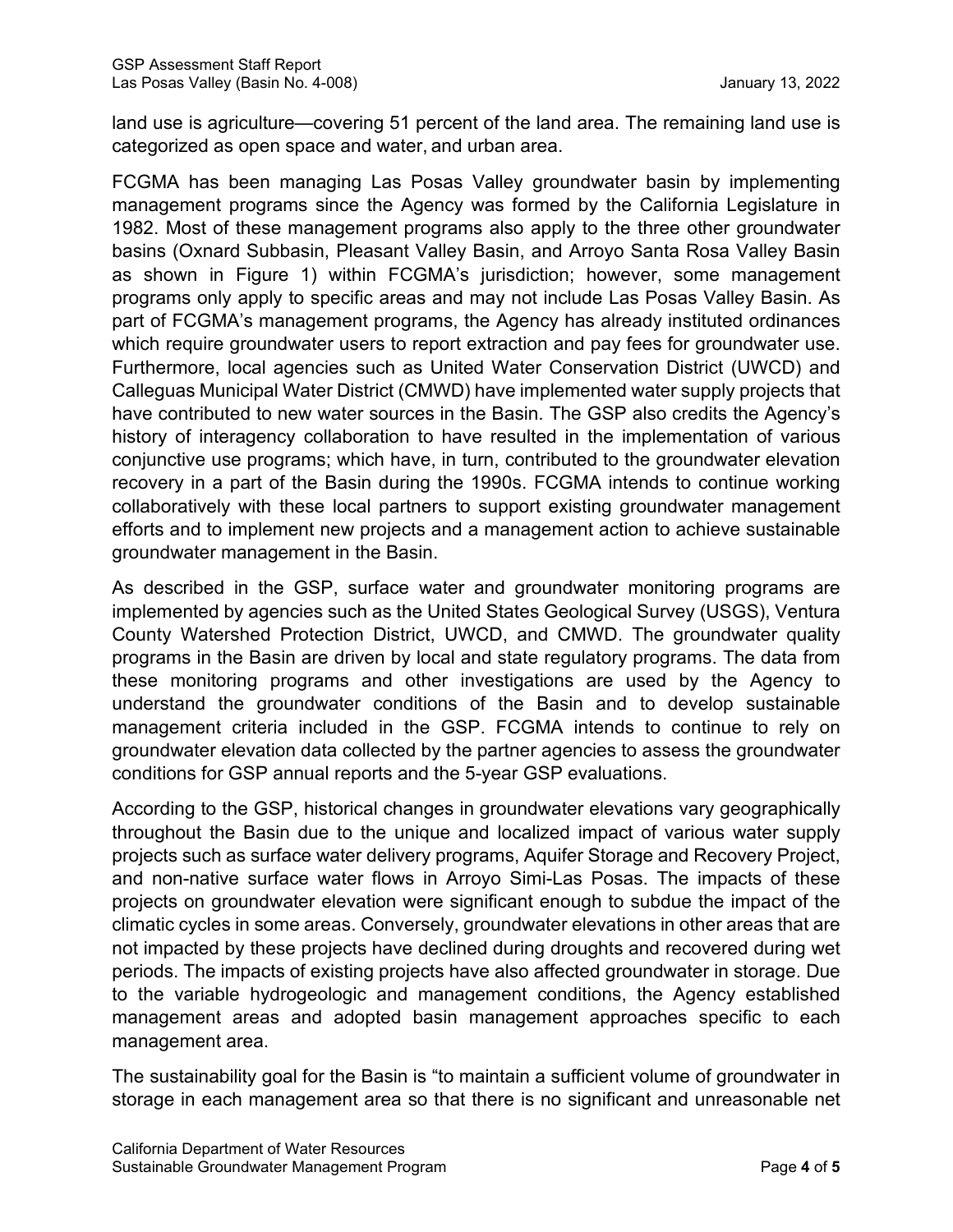decline in groundwater elevation or storage over wet and dry climatic cycles." The GSP adequately considers its potential impact on the adjacent and hydraulically connected Oxnard Subbasin by intending to maintain groundwater elevations high enough to not inhibit the ability of the Oxnard Subbasin to mitigate seawater intrusion. Furthermore, the GSP of the adjacent Oxnard Subbasin was also developed by FCGMA, demonstrating a regional sustainability approach by which the sustainable management of multiple basins in the region, including Las Posas Basin, can be achieved.

The GSP acknowledges that only one of the Basin's management areas is in overdraft condition, but the undesirable results caused by chronic lowering of groundwater levels have occurred in all three management areas.<sup>[4](#page-10-0)</sup> The minimum thresholds for chronic lowering of groundwater levels are established at elevations that aim to limit the groundwater storage decline to less than 20 percent relative to the 2015 groundwater storage and stabilize the groundwater levels in the Basin, thereby limiting seawater intrusion in the adjacent Oxnard Subbasin. The GSP proposes to use groundwater level as a proxy for all applicable sustainability indicators.

The GSP considers implementing three projects and one management action to meet the sustainability goal of the Basin. The projects propose augmenting groundwater storage through actions such as purchasing imported water for basin replenishment, purchasing recycled water for groundwater recharge, and removing invasive plant species along the Arroyo Simi-Las Posas corridor to reduce loss of groundwater by evapotranspiration. The GSP's proposed management action is to reduce groundwater production. In regards to funding its projects and implementation costs, the Agency anticipates using its existing revenue structure, which includes collecting an extraction fee and a sustainability fee. The GSP, however, recognizes that the current revenue generated from existing fees will not be sufficient to entirely fund the projects. Therefore, the Agency intends to increase the sustainability fee, impose a replenishment fee, and anticipates working with other agencies to identify the most appropriate funding sources for the projects.

Upon review of the GSP, Department staff conclude that the best available science and information were utilized to describe the Plan elements, including the hydrogeological conceptual model (HCM), groundwater conditions, and water budgets. The GSP also includes discussions of data gaps such as uncertainties in the HCM, potential areas of improvement in the monitoring network, and the limited understanding of the extent and location of hydraulic connectivity between the surface water body and the shallow aquifer. Department staff believe that conducting further investigation to address data gaps will improve the understanding of the basin hydrogeology and reduce uncertainty, but staff do not find that this data gap considerably affects the GSA's ability to achieve the sustainability goal for the Basin.

<span id="page-10-0"></span><sup>4</sup> It appears to Department staff that the GSP sometime uses the phrase "undesirable results" to describe the adverse condition in the Basin, and not as the term to define significant and unreasonable depletion of supply in the planning and the implementation horizon (Water Code § 10721(x))."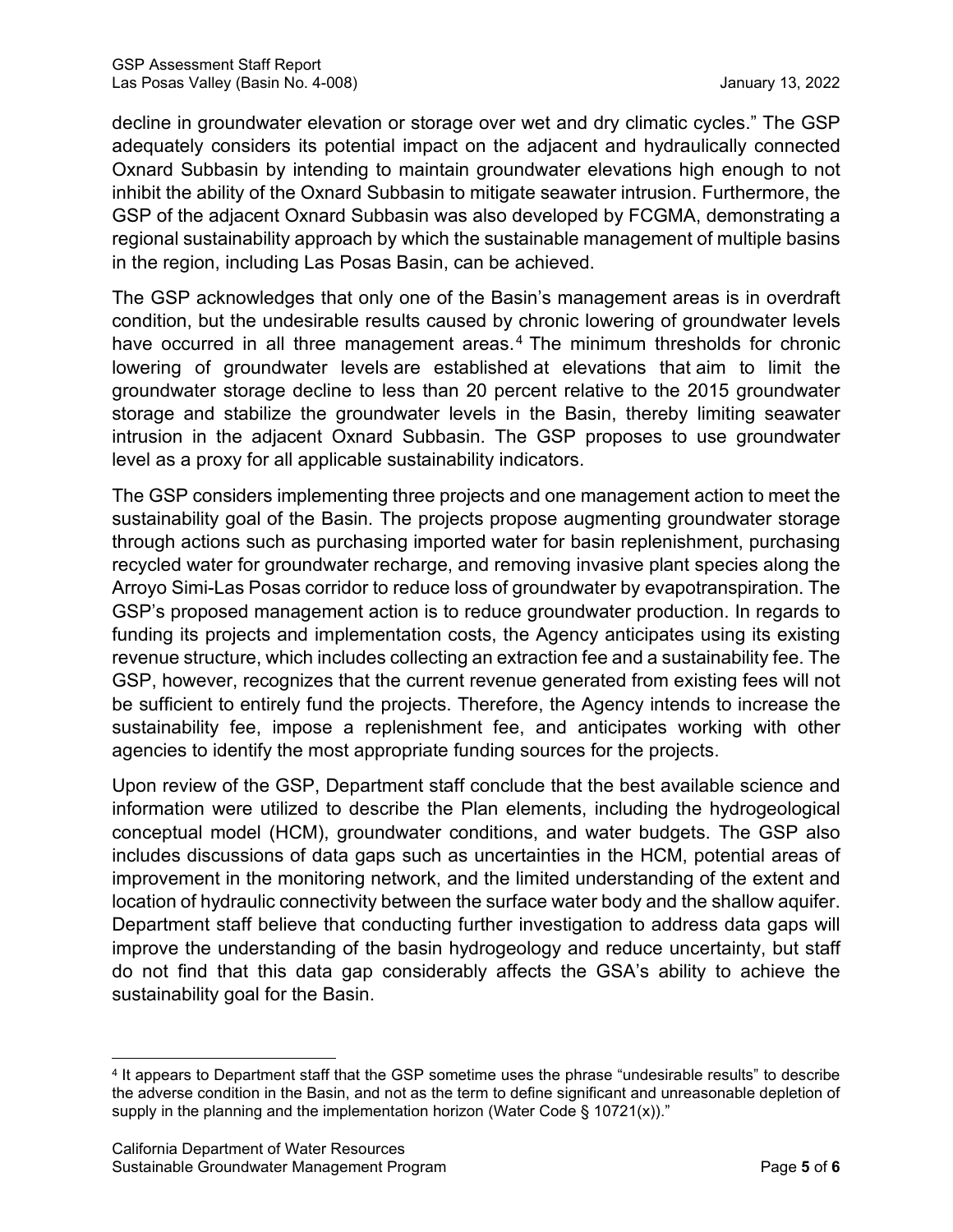Department staff believe the GSP's basin management approach to maintain sufficient groundwater storage to avoid undesirable results related to groundwater elevation and storage and to prevent seawater intrusion in the adjacent and hydrologically connected Oxnard Subbasin is reasonable and consistent with SGMA and the GSP Regulations. The GSP provides several paths to sustainability, such as augmenting water supplies and conserving water by implementing projects and management action. The projects included in the GSP appear reasonable, and because the projects will utilize existing infrastructure, they also appear technologically feasible. Since the implementation of projects and management actions are crucial for Basin sustainability, Department staff will track the implementation process and effectiveness of projects and management actions through annual reporting and five-year GSP updates (at a minimum). While the GSAs do not provide implementation details regarding projects and management actions at this time, Department staff find that the overall approach described in the GSP is reasonable, and, if the proposed projects and management actions are implemented in a timely manner, the GSP is likely to achieve the sustainability goal of the Basin.

For the reasons discussed above, Department staff recommend approval of the Las Posas Valley GSP. The GSP identifies several data gaps (e.g., HCM, interconnected surface water, and monitoring networks), which Department staff agree should be addressed. Department staff have also identified additional recommended corrective actions that should be considered by the GSAs for the first periodic evaluation of its GSP (see Section 5). Addressing these recommended corrective actions will be critical for the GSAs to demonstrate, on an ongoing basis, that implementation of the Plan is progressing toward achieving the sustainability goal.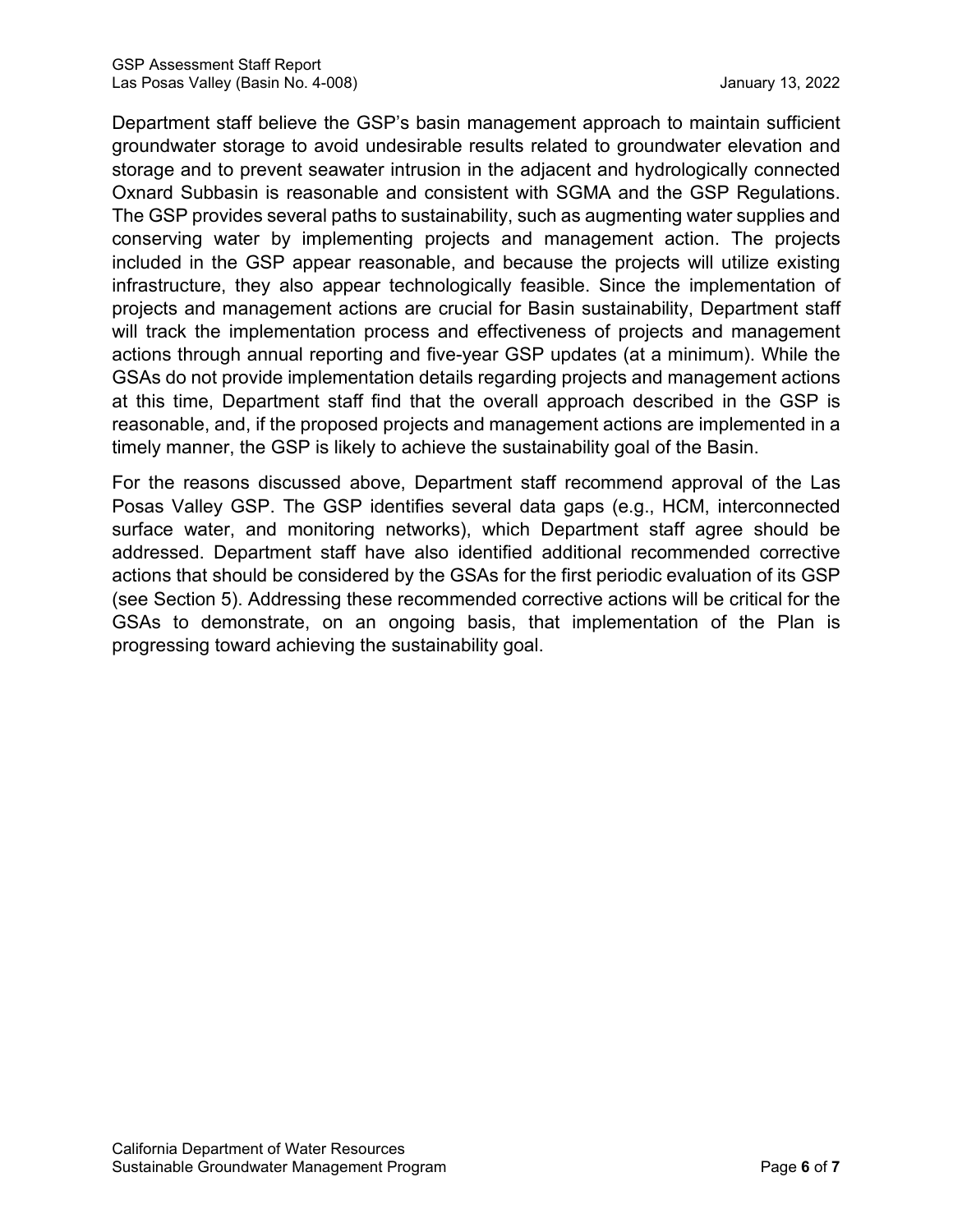# **2 EVALUATION CRITERIA**

The GSAs submitted a single GSP to the Department to evaluate whether the Plan conforms to SGMA's requirements<sup>[5](#page-12-0)</sup> and is likely to achieve the sustainability goal for the Las Posas Valley Basin.<sup>[6](#page-12-1)</sup> To achieve the sustainability goal for the Basin, the GSP must demonstrate that implementation of the Plan will lead to sustainable groundwater management, which means the management and use of groundwater in a manner that can be maintained during the planning and implementation horizon without causing undesirable results.<sup>[7](#page-12-2)</sup> Undesirable results are defined quantitatively by the GSAs.<sup>[8](#page-12-3)</sup> The Department is also required to evaluate whether the GSP will adversely affect the ability of an adjacent basin to implement its GSP or achieve its sustainability goal.<sup>[9](#page-12-4)</sup>

For the GSP to be evaluated by the Department, it must first be determined that the Plan was submitted by the statutory deadline,  $10$  and that it is complete and covers the entire basin.<sup>[11](#page-12-6)</sup> If these conditions are satisfied, the Department evaluates the Plan to determine whether it complies with SGMA and substantially complies with the GSP Regulations.<sup>[12](#page-12-7)</sup> "Substantial compliance means that the supporting information is sufficiently detailed and the analyses sufficiently thorough and reasonable, in the judgment of the Department, to evaluate the Plan, and the Department determines that any discrepancy would not materially affect the ability of the Agency to achieve the sustainability goal for the basin, or the ability of the Department to evaluate the likelihood of the Plan to attain that goal."<sup>[13](#page-12-8)</sup>

When evaluating whether the Plan is likely to achieve the sustainability goal for the Basin, Department staff reviewed the information provided and relied upon in the GSP for sufficiency, credibility, and consistency with scientific and engineering professional standards of practice. [14](#page-12-9) The Department's review considers whether there is a reasonable relationship between the information provided and the assumptions and conclusions made by the GSA, including whether the interests of the beneficial uses and users of groundwater in the basin have been considered; whether sustainable management criteria and projects and management actions described in the Plan are commensurate with the level of understanding of the basin setting; and whether those projects and management actions are feasible and likely to prevent undesirable results.[15](#page-12-10)

<span id="page-12-5"></span><sup>10</sup> 23 CCR § 355.4(a)(1).

<span id="page-12-0"></span><sup>5</sup> Water Code §§ 10727.2, 10727.4.

<span id="page-12-1"></span><sup>6</sup> Water Code § 10733(a).

<span id="page-12-2"></span><sup>7</sup> Water Code § 10721(v).

<span id="page-12-3"></span><sup>8</sup> 23 CCR § 354.26 *et seq*.

<span id="page-12-4"></span><sup>9</sup> Water Code § 10733(c).

<span id="page-12-6"></span><sup>11</sup> 23 CCR §§ 355.4(a)(2), 355.4(a)(3).

<span id="page-12-7"></span><sup>12</sup> 23 CCR § 350 *et seq*. <sup>13</sup> 23 CCR § 355.4(b).

<span id="page-12-8"></span>

<span id="page-12-9"></span><sup>14</sup> 23 CCR § 351(h).

<span id="page-12-10"></span><sup>15</sup> 23 CCR §§ 355.4(b)(1), (3), (4) and (5).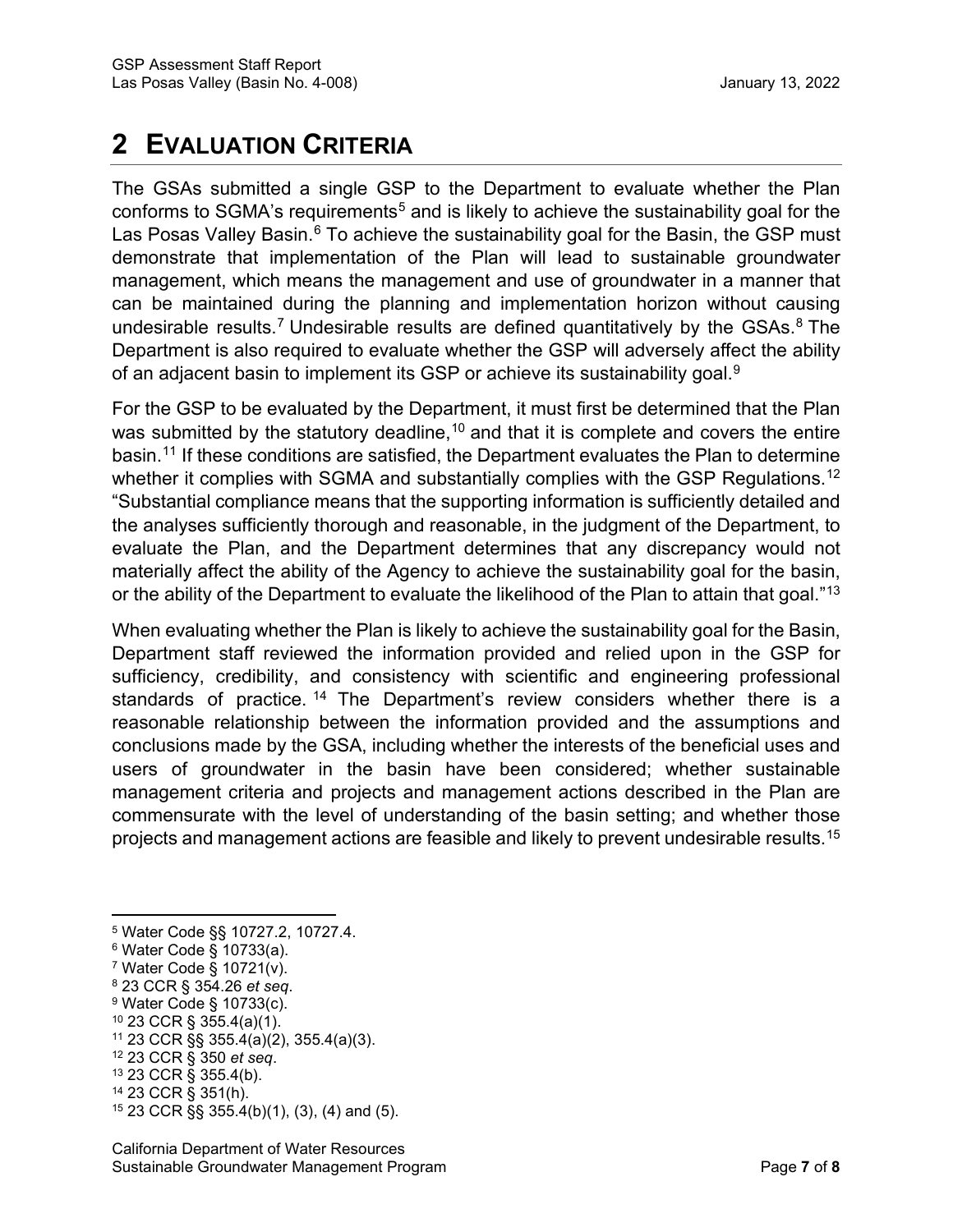The Department also considers whether the GSA has the legal authority and financial resources necessary to implement the Plan.<sup>[16](#page-13-0)</sup>

To the extent overdraft is present in a basin, the Department evaluates whether the Plan provides a reasonable assessment of the overdraft and includes reasonable means to mitigate the overdraft. [17](#page-13-1) The Department also considers whether the Plan provides reasonable measures and schedules to eliminate identified data gaps. [18](#page-13-2) Lastly, the Department's review considers the comments submitted on the Plan and evaluates whether the GSA adequately responded to the comments that raise credible technical or policy issues with the Plan.[19](#page-13-3)

The Department is required to evaluate the Plan within two years of its submittal date and issue a written assessment of the Plan.  $20$  The assessment is required to include a determination of the Plan's status.<sup>[21](#page-13-5)</sup> The GSP Regulations provide three options for determining the status of a Plan: Approved, $^\mathrm{22}$  $^\mathrm{22}$  $^\mathrm{22}$  Incomplete, $^\mathrm{23}$  $^\mathrm{23}$  $^\mathrm{23}$  or Inadequate. $^\mathrm{24}$  $^\mathrm{24}$  $^\mathrm{24}$ 

Even when review indicates that the GSP satisfies the requirements of SGMA and is in substantial compliance with the GSP Regulations, the Department may recommend corrective actions.[25](#page-13-9) Recommended corrective actions are intended to facilitate progress in achieving the sustainability goal within the basin and the Department's future evaluations, and to allow the Department to better evaluate whether the Plan adversely affects adjacent basins. While the issues addressed by the recommended corrective actions do not, at this time, preclude approval of the Plan, the Department recommends that the issues be addressed to ensure the Plan's implementation continues to be consistent with SGMA and the Department is able to assess progress in achieving the sustainability goal within the basin.<sup>[26](#page-13-10)</sup> Unless otherwise noted, the Department proposes that recommended corrective actions be addressed by the submission date for the first five-year assessment. [27](#page-13-11)

The staff assessment of the GSP involves the review of information presented by the GSA, including models and assumptions, and an evaluation of that information based on scientific reasonableness. The assessment does not require Department staff to recalculate or reevaluate technical information provided in the Plan or to perform its own geologic or engineering analysis of that information. The staff recommendation to approve a Plan does not signify that Department staff, were they to exercise the professional

<span id="page-13-4"></span><sup>20</sup> Water Code § 10733.4(d); 23 CCR § 355.2(e).

<span id="page-13-6"></span><sup>22</sup> 23 CCR § 355.2(e)(1).

<span id="page-13-8"></span> $24$  23 CCR § 355.2(e)(3).

<span id="page-13-10"></span><sup>26</sup> Water Code § 10733.8.

<span id="page-13-0"></span><sup>16</sup> 23 CCR § 355.4(b)(9).

<span id="page-13-1"></span><sup>17</sup> 23 CCR § 355.4(b)(6).

<span id="page-13-2"></span><sup>18</sup> 23 CCR § 355.4(b)(2).

<span id="page-13-3"></span><sup>19</sup> 23 CCR § 355.4(b)(10).

<span id="page-13-5"></span><sup>21</sup> Water Code § 10733.4(d); 23 CCR § 355.2(e).

<span id="page-13-7"></span><sup>23</sup> 23 CCR § 355.2(e)(2).

<span id="page-13-9"></span><sup>25</sup> Water Code § 10733.4(d).

<span id="page-13-11"></span><sup>27</sup> 23 CCR § 356.4 *et seq*.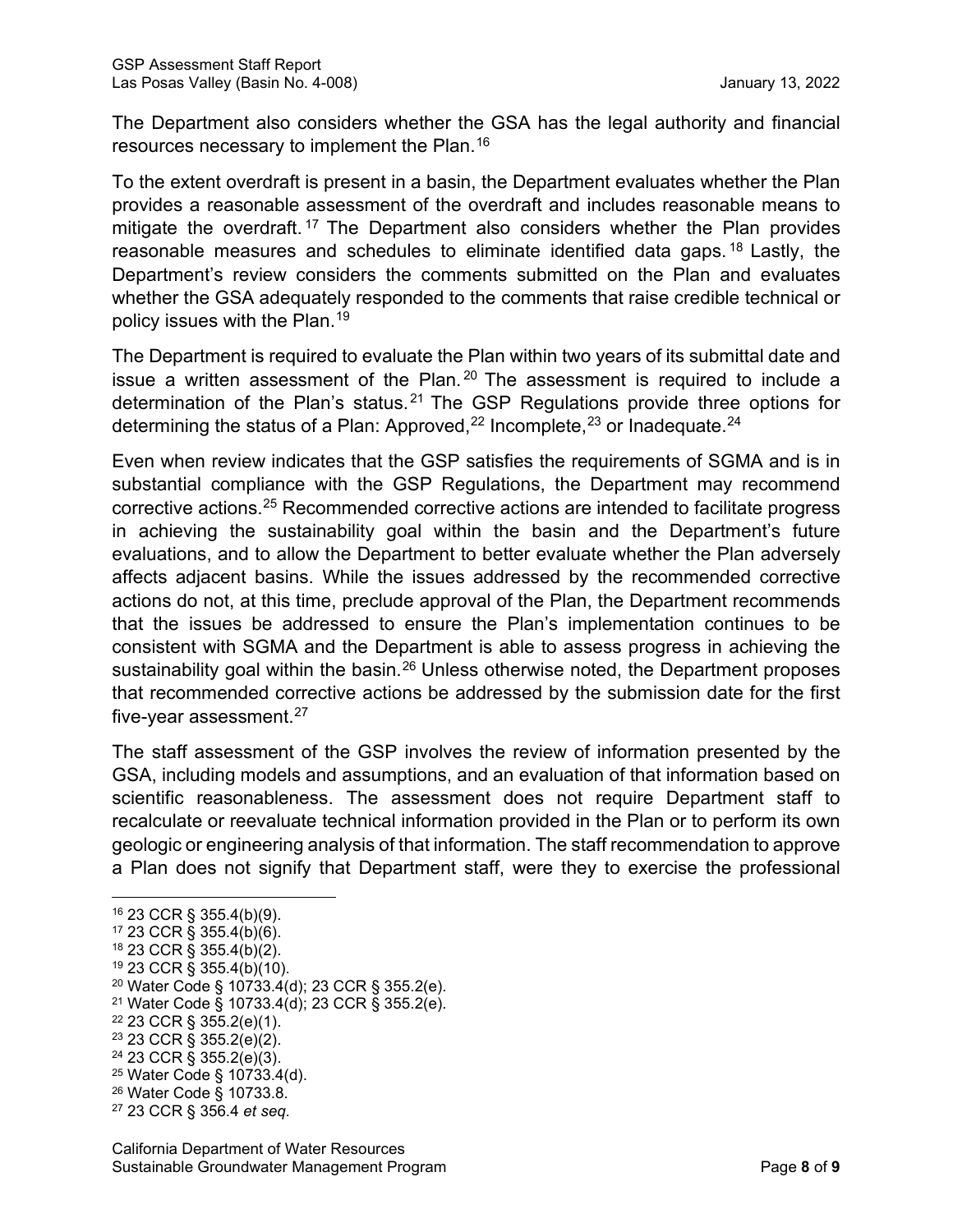judgment required to develop a GSP for the basin, would make the same assumptions and interpretations as those contained in the Plan, but simply that Department staff have determined that the assumptions and interpretations relied upon by the submitting GSA are supported by adequate, credible evidence, and are scientifically reasonable.

Lastly, the Department's review and approval of the Plan is a continual process. Both SGMA and the GSP Regulations provide the Department with the ongoing authority and duty to review the implementation of the Plan.<sup>[28](#page-14-0)</sup> Also, GSAs have an ongoing duty to reassess their plans, provide reports to the Department, and, when necessary, update or amend their plans.  $29$  The passage of time or new information may make what is reasonable and feasible at the time of this review to not be so in the future. The emphasis of the Department's periodic reviews will be to assess the progress toward achieving the sustainability goal for the basin and whether Plan implementation adversely affects the ability of adjacent basins to achieve their sustainability goals.

<span id="page-14-1"></span><span id="page-14-0"></span><sup>28</sup> Water Code § 10733.8; 23 CCR § 355.6 *et seq*. <sup>29</sup> Water Code §§ 10728 *et seq.*, 10728.2.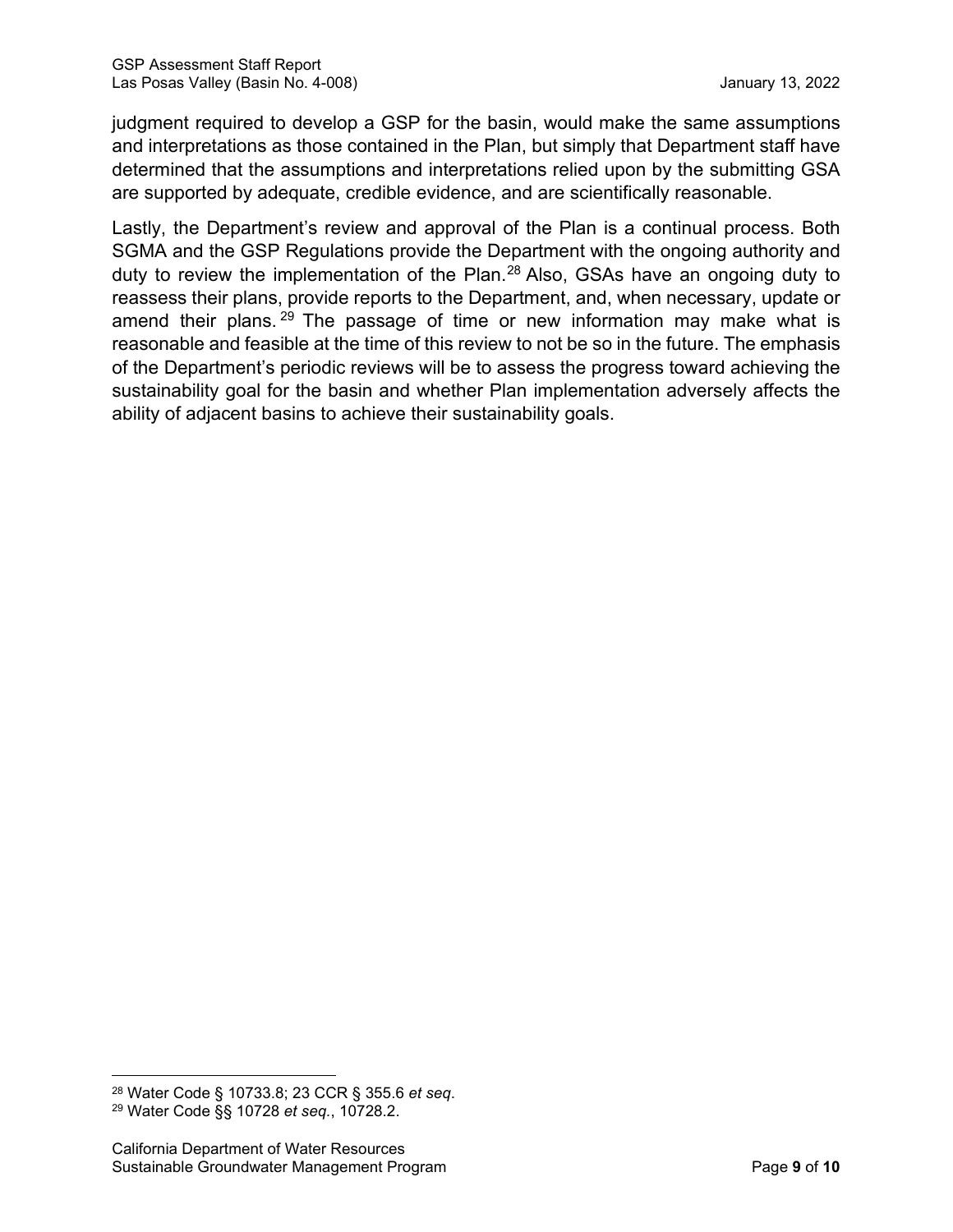# **3 REQUIRED CONDITIONS**

A GSP, to be evaluated by the Department, must be submitted within the applicable statutory deadline. The Plan must also be complete and must, either on its own or in coordination with other Plans, cover the entire basin. If corrective actions have been identified by the Department, as described in Section 355.2 of the GSP Regulations, the GSA must also have taken those corrective actions within the period of time provided.

# **3.1 SUBMISSION DEADLINE**

SGMA required basins categorized as high- or medium-priority as of January 1, 2017 to submit a GSP no later than January 31, 2022. $^{\rm 30}$  $^{\rm 30}$  $^{\rm 30}$ 

The GSAs submitted its Plan on January 13, 2020, in compliance with the statutory deadline.

# **3.2 COMPLETENESS**

GSP Regulations specify that the Department shall evaluate a GSP if that GSP is complete and includes the information required by SGMA and the GSP Regulations.<sup>[31](#page-15-1)</sup>

The GSAs submitted an adopted GSP for the entire Basin. Department staff found the GSP to be complete and include the required information, sufficient to warrant an evaluation by the Department. The Department posted the GSP to its website on January 31, 2020.

# **3.3 BASIN COVERAGE**

A GSP, either on its own or in coordination with other GSPs, must cover the entire basin.<sup>[32](#page-15-2)</sup> A GSP that intends to cover the entire basin may be presumed to do so if the basin is fully contained within the jurisdictional boundaries of the submitting GSA(s).

The GSP intends to manage the entire Basin and the jurisdictional boundaries of the submitting GSA(s) cover the entire Las Posas Valley Basin.<sup>[33](#page-15-3)</sup>

<span id="page-15-0"></span><sup>30</sup> Water Code § 10720.7(a)(1).

<span id="page-15-1"></span><sup>31</sup> 23 CCR § 355.4(a)(2).

<span id="page-15-2"></span><sup>32</sup> Water Code § 10727(b); 23 CCR § 355.4(a)(3).

<span id="page-15-3"></span><sup>33</sup> Las Posas Valley Basin GSP, Section 1.1, p. 31.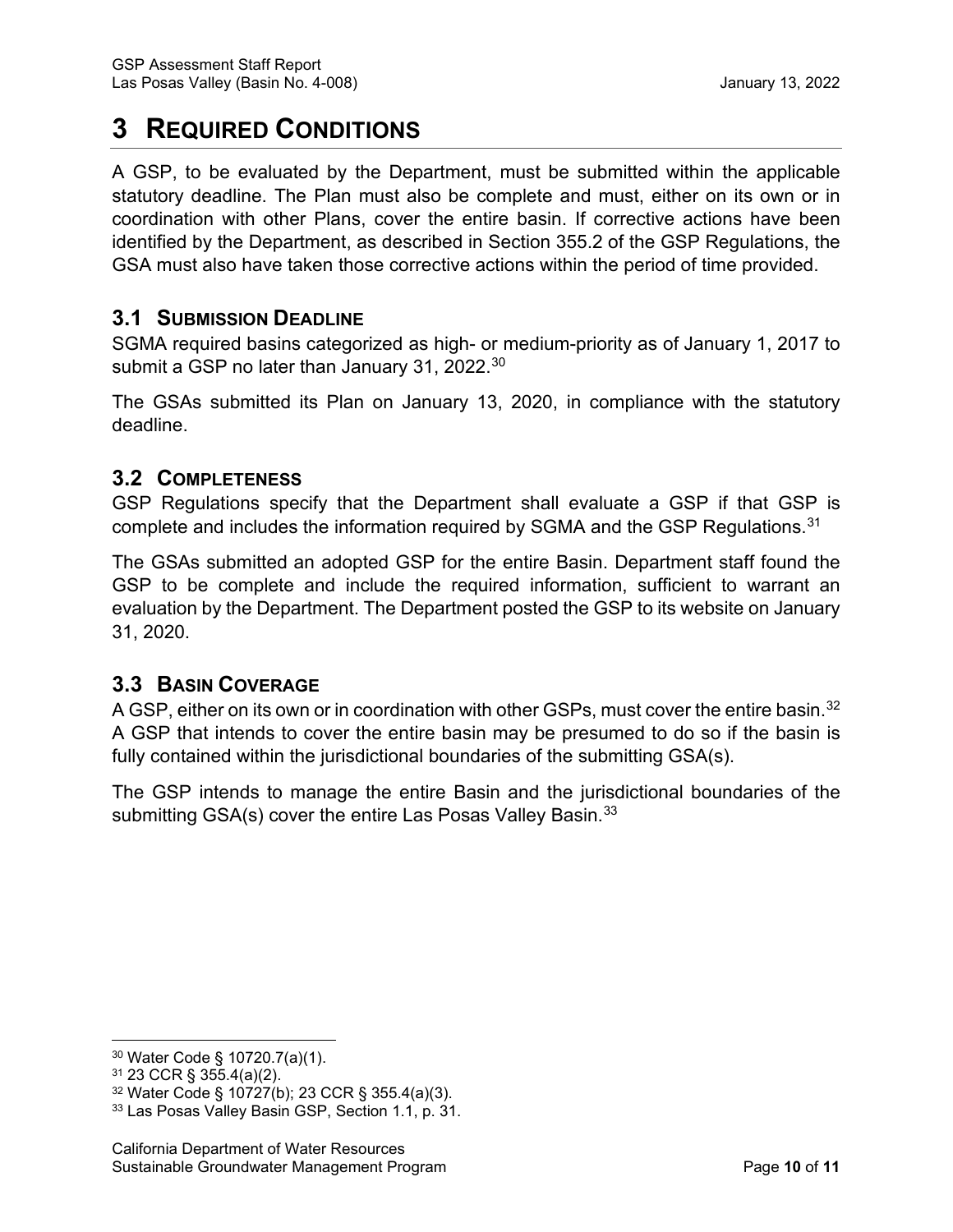# **4 PLAN EVALUATION**

As stated in Section 355.4 of the GSP Regulations, a basin "shall be sustainably managed within 20 years of the applicable statutory deadline consistent with the objectives of the Act." The Department staff's evaluation of the likelihood of the Plan to attain the sustainability goal for the Basin is provided below.

# **4.1 ADMINISTRATIVE INFORMATION**

The GSP Regulations require each Plan to include administrative information identifying the submitting agency, describing the plan area, and demonstrating the legal authority and ability of the submitting agency to develop and implement a plan for that area. $^{\rm 34}$  $^{\rm 34}$  $^{\rm 34}$ 

### **4.1.1 Evaluation Summary**

The administrative information included in the GSP substantially complies with the requirements outlined in the GSP Regulations. The Plan describes in sufficient detail the authority of the three GSAs to manage groundwater within the Basin. The GSP provides detailed information on the various water resources management programs, monitoring programs, conjunctive-use programs, regulatory programs, urban water management plans, and general plans that are relevant to sustainable groundwater management. Based on the information provided on the history of groundwater management in the Basin and the Agency's ongoing collaboration with local agencies to implement various water resources projects, Department staff believe that FCGMA, along with County of Ventura GSA, and Camrosa Water District GSA will likely continue to manage groundwater in the Basin to meet its sustainability goal.

The GSP describes historical, current, and projected land use and the main sources of water in the Basin. The Plan provides information on the different groups of beneficial users of groundwater in the Basin, their participation in the GSP development process, and the revisions made to the GSP based on inputs received from the interested parties and partner agencies.

# **4.1.2 Agency Information**

Three local governmental agencies—FCGMA, Camrosa Water District, and the County of Ventura—formed three GSAs to cover the Pleasant Valley Basin. FCGMA led the GSP development effort in the Basin. The jurisdictional boundary of FCGMA covers 89 percent of the Basin's geographical area and is based on the vertical projection of the Fox Canyon aquifer, which is one of the primary aquifers in the region. The Basin areas that are outside the jurisdictional boundary of FCGMA are covered by the County of Ventura GSA and Camrosa Water District GSA. The County of Ventura GSA covers about 10 percent of the Basin area and the Camrosa Water District GSA covers about one percent of the

<span id="page-16-0"></span><sup>34</sup> 23 CCR § 354.2 *et seq*.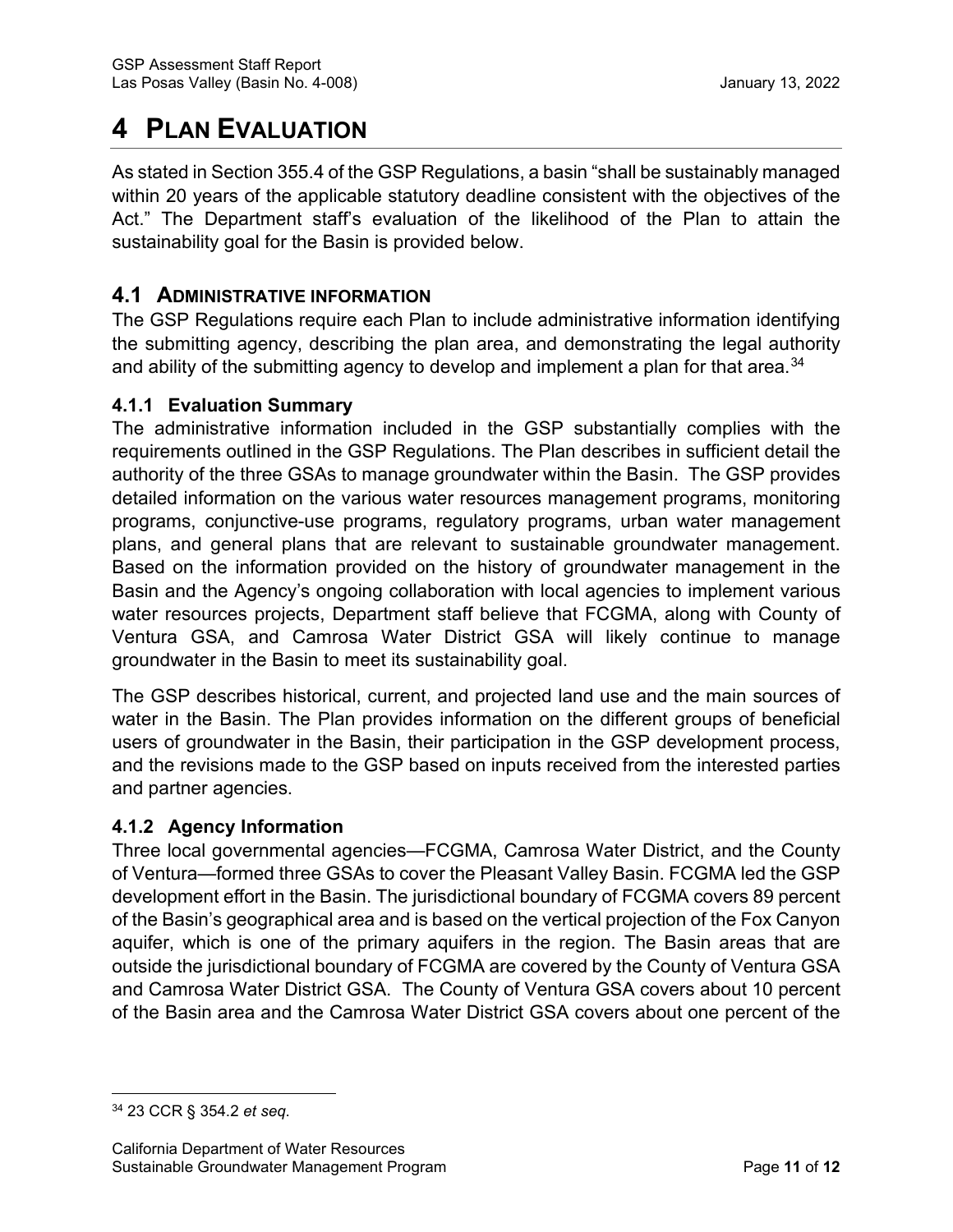Basin area. The GSAs completed and submitted a single GSP for the Basin. The GSP includes agency information, and organization, and management structure of FCGMA.[35](#page-17-0)

FCGMA has been managing groundwater in the Basin since the Agency was formed as a special district in 1982, and it is one of the agencies specifically permitted by SGMA to become the exclusive GSA within its statutory boundary.<sup>[36](#page-17-1)</sup> In addition to working in coordination with other agencies with water supply responsibilities, FCGMA's groundwater management activities include oversight of programs such as groundwater extraction reporting and allocation program, extraction limitations, extraction surcharges, and prohibition of the export of groundwater.<sup>[37](#page-17-2)</sup>

The GSP discusses the types of costs associated with GSP implementation and the sources of funding to meet these costs. The GSP implementation costs consist of costs associated with basic operation and monitoring, periodic evaluations and reporting, and projects. [38](#page-17-3) The Agency currently collects a groundwater extraction fee to fund its basic operations. The Agency also collects a sustainability fee, which it plans to increase in order to generate additional revenue to cover the GSP implementation costs and a portion of the project costs. The Agency proposes to implement a replenishment fee to cover these costs as well. The GSP estimates an annual cost of \$5,486,968 to cover the project and water supply costs for the first 5 years.<sup>[39](#page-17-4)</sup> The Agency also developed the GSPs for the adjacent Pleasant Valley Basin and Oxnard Subbasin, therefore the Los Posas GSP provides the combined implementation cost for all three groundwater basins. Collectively, the implementation cost for all three basins is estimated to be \$79,302,272 for the period of 2020 through 20[40](#page-17-5).<sup>40</sup> Because of the legal authority and past groundwater management efforts made by FCGMA and the new authority acquired by the GSAs under SGMA, Department staff believe that the GSAs have the ability to generate financial resources to implement the GSP.

#### **4.1.3 Description of Plan Area**

The GSP shows that agriculture covers 51 percent of the Basin's acreage, open surface and water cover 26 percent of the acreage, and the urban area covers 23 percent of the acreage. [41](#page-17-6) The City of Moorpark overlies the Basin, which covers 15.5% of the Basin. The City of Camarillo lies outside the basin boundary; however, the City of Camarillo's northwestern edge is crossed by the basin boundary.

Water supplies for the Basin consist of locally pumped groundwater, diverted surface water, imported water, and recycled water. The diverted surface water from Conejo Creek is used for non-potable applications, such as for agricultural use. Imported water includes

<span id="page-17-0"></span><sup>35</sup> Las Posas Valley GSP, Section 1.2, p. 32.

<span id="page-17-1"></span><sup>36</sup> Water Code § 10723(c)(1)(D).

<span id="page-17-2"></span><sup>37</sup> Las Posas Valley GSP, Table 1-12, pp. 81-82.

<span id="page-17-3"></span><sup>38</sup> Las Posas Valley GSP, Section 1.2.6, pp. 34-40, Sections 5.2-5.5, pp. 428-439.

<span id="page-17-4"></span><sup>39</sup> Las Posas Valley GSP, Table 1-1, p. 71.

<span id="page-17-5"></span><sup>40</sup> Las Posas Valley GSP, Table 1-2, p. 71.

<span id="page-17-6"></span><sup>41</sup> Las Posas Valley GSP, Table 1-9, p. 76.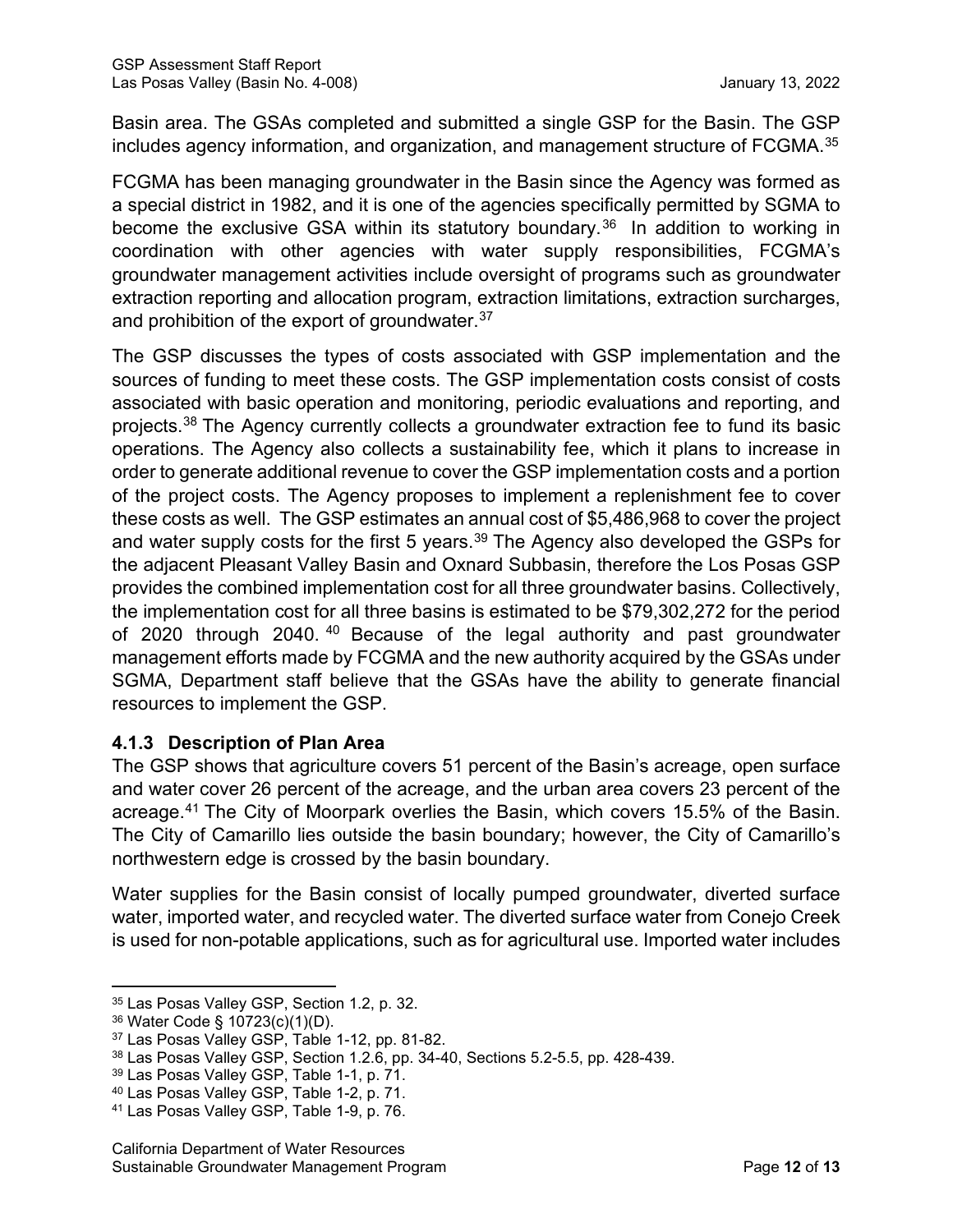water from State Water Project and/or Colorado River, as well as groundwater from other groundwater basins. Recycled water produced by the Moorpark wastewater treatment plant is used by the municipal and industrial sectors.

The water use sectors that utilize groundwater are identified as agricultural, municipal and industrial, and domestic. Agriculture is the main water use sector, which appears to account for approximately 86.2 percent (30,278 acre-feet annual average) of the annual groundwater use in the Basin.<sup>[42](#page-18-0)</sup> The second highest use of groundwater is the municipal and industrial sector, which appears to account for approximately 13.7 percent (4,816 acre-feet annual average) of the groundwater annually pumped in the Basin.<sup>[43](#page-18-1)</sup> The groundwater use by the domestic sector is the lowest, appears to account for less than half a percent (51 acre-feet annual average) of the annually pumped groundwater.<sup>[44](#page-18-2)</sup>

Various agencies administer the existing monitoring programs pertaining to groundwater levels, groundwater quality, surface water quality, stormwater quality, precipitation, and streamflow. [45](#page-18-3) Few of the existing monitoring programs are overseen by FCGMA. However, FCGMA collects and analyzes data for annual groundwater extraction and analyzes water quality data to track the progress toward meeting Basin Management Objectives. The GSP includes a list of existing groundwater management programs that operate in the Basin. [46](#page-18-4) The programs include aquifer storage and recovery, water conservation, expansion area protection (protection of recharge area), prohibition of groundwater export, wastewater recycling, extraction limitation, collecting extraction fees and reporting, water credit transfers, salinity management, and imported water.

The GSP describes how the existing urban water management plans (for the City of Camarillo, Calleguas Municipal Water District, and Ventura County Waterworks District No. 1) may affect sustainable groundwater management within the Basin and how the GSP may impact the assumptions of these UWMP.<sup>47</sup> The GSP also provides descriptions of existing conjunctive use programs and Ventura County's general plan.<sup>[48](#page-18-6)</sup> The Agency is planning to coordinate with the County on the next update of the general plan to ensure that the GSP and the general plan update are mutually consistent.<sup>[49](#page-18-7)</sup>

# **4.1.4 Notice and Communication**

The GSP sufficiently describes the notification and communication efforts made by the Agency during GSP development and includes a Public Outreach and Engagement Plan.<sup>[50](#page-18-8)</sup> The GSP provides a summary of all the beneficial users and uses groups, which

<span id="page-18-1"></span><span id="page-18-0"></span><sup>42</sup> Las Posas Valley GSP, Tables 2-13 and 2-14, pp. 199-200.

 $^{43}$  Las Posas Valley GSP, Tables 2-13 and 2-14, pp. 199-200.

<span id="page-18-2"></span><sup>44</sup> Las Posas Valley GSP, Tables 2-13 and 2-14, pp. 199-200.

<span id="page-18-3"></span><sup>45</sup> Las Posas Valley GSP, Tables 1-11, p. 79.

<span id="page-18-4"></span><sup>46</sup> Las Posas Valley GSP, Tables 1-12, pp. 80-82.

<span id="page-18-5"></span><sup>47</sup> Las Posas Valley GSP, Section 1.6, pp. 52-60.

<span id="page-18-6"></span><sup>48</sup> Las Posas Valley GSP, Sections 1.5-1.6.1, pp. 51-56.

<span id="page-18-7"></span><sup>49</sup> Las Posas Valley GSP, Section 1.6, pp. 54-56.

<span id="page-18-8"></span><sup>50</sup> Las Posas Valley GSP, Appendix B, pp. 605-630.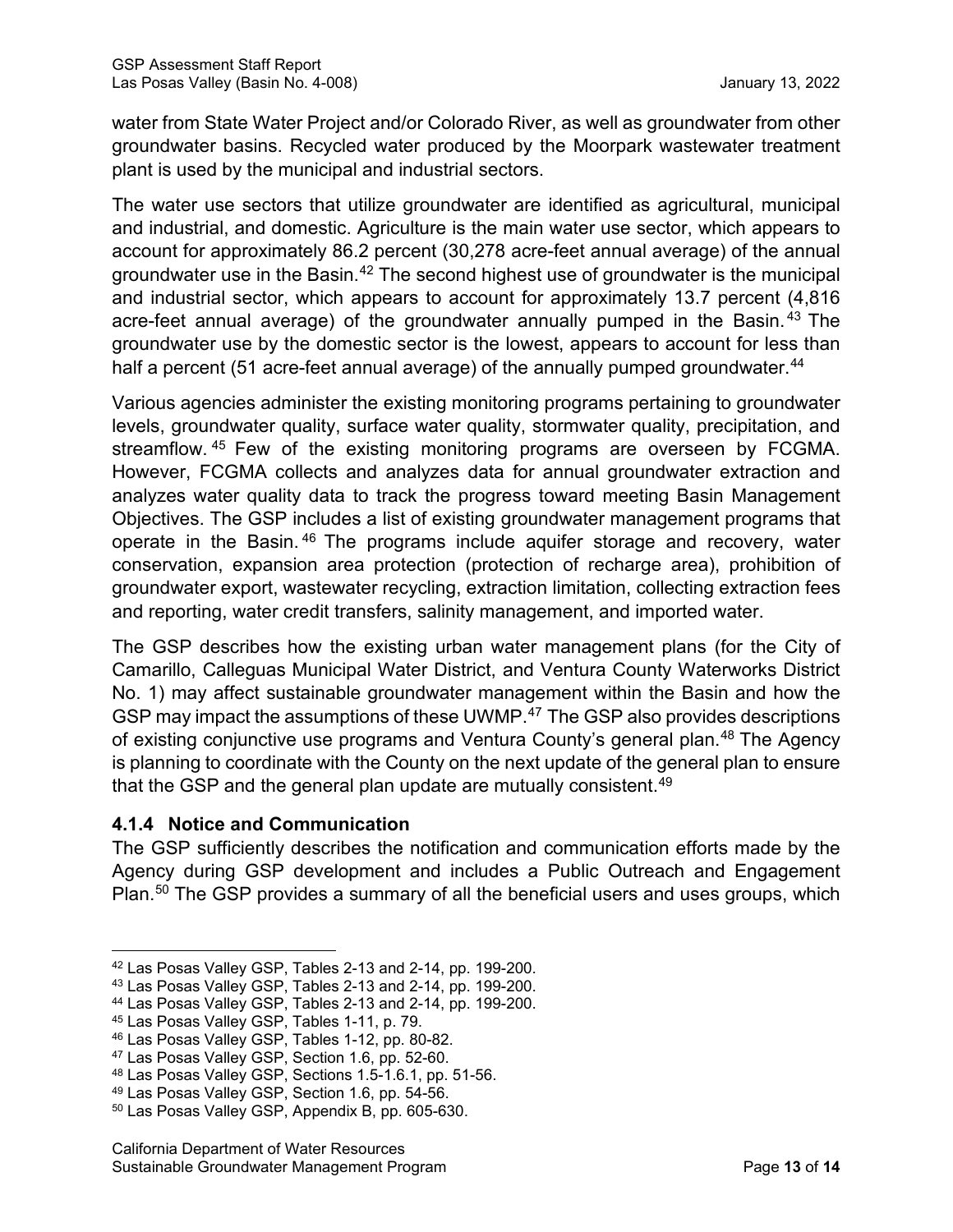include municipal well operators, water purveyors, agricultural, domestic, and environmental users, and disadvantaged communities.<sup>[51](#page-19-0)</sup>

The GSP states that most of these interested parties, along with agricultural groups, have direct representation through membership on the FCGMA Board. Although environmental users and the disadvantaged communities do not have direct representation on the Agency board, according to the GSP, they had various opportunities to participate in the GSP development process. For example, environmental user interests were represented through the appointment of an environmental representative on the Technical Advisory Group (TAG). Disadvantaged communities were represented by the City of Moorpark. The FCGMA board includes a member representing each of the five incorporated cities, including City of Moorpark.

To facilitate engagement with the public, the Agency conducted five public workshops between 2015 and 2019 and hosted numerous public meetings, [52](#page-19-1) including a special TAG meeting to discuss potential groundwater dependent ecosystems (GDEs). [53](#page-19-2) The Agency also conducted a survey to receive input on sustainability indicators; hosted a public call for project ideas for incorporation in the GSP; circulated electronic newsletters to interested parties on a periodic basis; and regularly posted updates on the Agency website. The Agency intends to use the same tools of communication during GSP implementation that were used during GSP development. The additional details on opportunities for public engagement, outreach activities, collaboration efforts, and communication with interested parties are provided in the GSP. [54](#page-19-3)

The GSP describes that, in consideration of some of the written comments received, the Agency performed additional work and analysis during GSP development, such as an independent peer review of the numerical groundwater models, further analysis for the water quality considerations.<sup>[55](#page-19-4)</sup> The Agency also extended the timeline for completion of the GSP to facilitate additional outreach and engagement. [56](#page-19-5) Department staff believe that the Agency's engagement and outreach efforts during the GSP development process were adequate, and thus the Agency's plan to continue with the same tools of engagement and outreach during Plan implementation is a reasonable approach. Therefore, Department staff conclude that the GSP substantially complies with all elements of the Notice and Communication section of the GSP Regulations.

# **4.2 BASIN SETTING**

GSP Regulations require information about the physical setting and characteristics of the basin and current conditions of the basin, including a hydrogeologic conceptual model; a

<span id="page-19-0"></span><sup>51</sup> Las Posas Valley GSP, Section 1.8.2, pp. 62-64.

<span id="page-19-1"></span><sup>52</sup> Las Posas Valley GSP, Tables 1-13, pp. 83-86.

<span id="page-19-2"></span><sup>53</sup> Las Posas Valley GSP, Section 1.8.2, p. 63.

<span id="page-19-3"></span><sup>54</sup> Las Posas Valley GSP, Appendix B, pp. 605-630.

<span id="page-19-4"></span><sup>55</sup> Las Posas Valley GSP, Section 1.8.4, pp. 64-65.

<span id="page-19-5"></span><sup>56</sup> Las Posas Valley GSP, Section 1.8.4, pp. 64-65.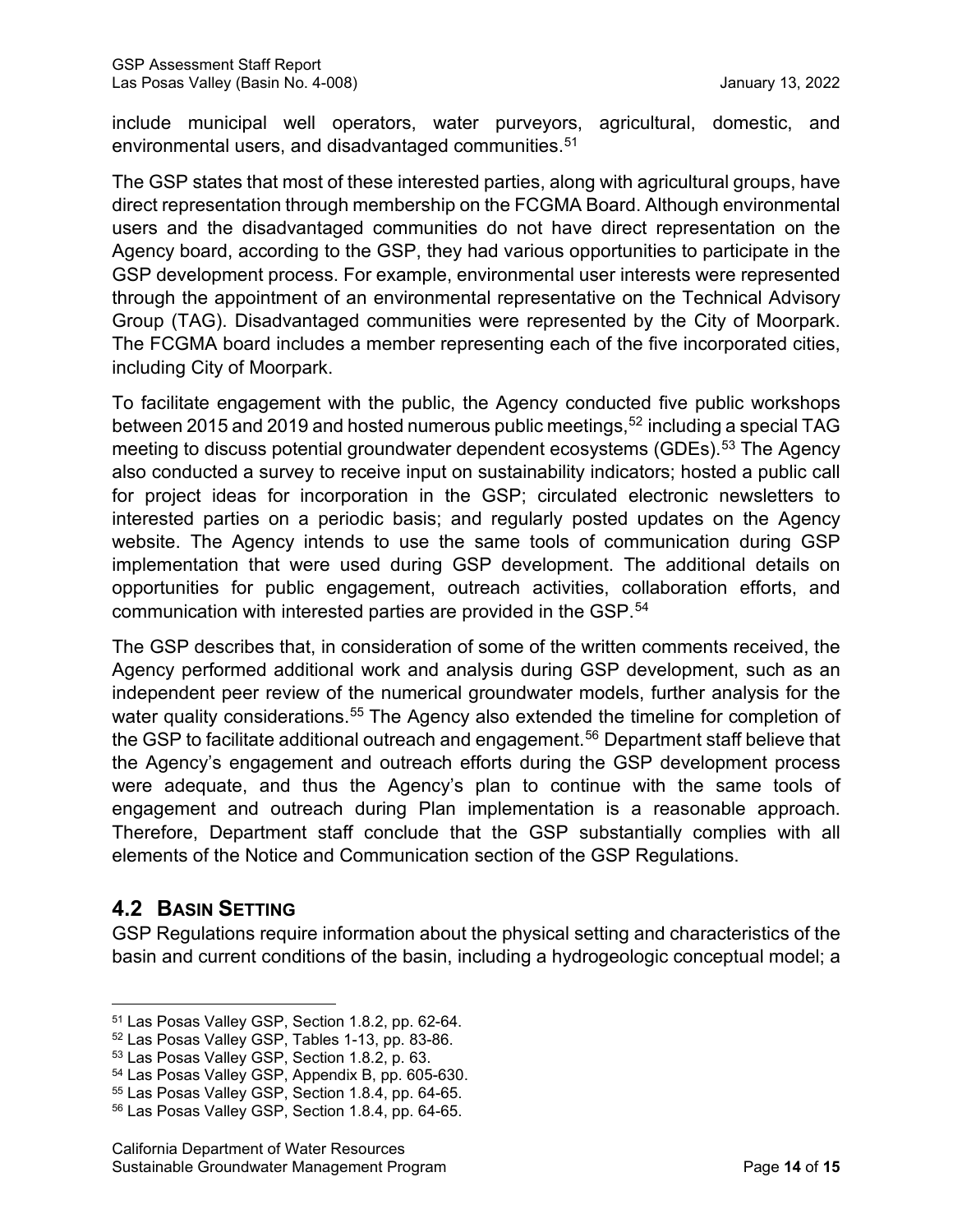description of historical and current groundwater conditions; and a water budget accounting for total annual volume of groundwater and surface water entering and leaving the basin, including historical, current, and projected water budget conditions. [57](#page-20-0)

#### **4.2.1 Evaluation Summary**

The basin setting description included in the GSP is sufficiently detailed and substantially complies with the requirements outlined in the GSP Regulations. The discussion of hydrogeological setting, groundwater conditions, and water budget appear to be based on the best available information and the best available science. The technical details in the basin setting appear adequate to develop and implement a GSP for sustainable groundwater management.

The HCM is based on data and information collected by the Agency and from previous studies conducted in the Basin. All relevant hydrologic and hydrogeologic processes appear to have been incorporated in the HCM. The GSP identifies the data gaps in the HCM and acknowledges the uncertainty in understanding the impact of water level changes on change in storage.<sup>[58](#page-20-1)</sup> The data gaps identified in the HCM are aquifer-specific data for groundwater level and quality, the leakage between the Upper San Pedro Formation and underlying Fox Canyon aquifer, and the connectivity between waterbearing zones within the Upper San Pedro Formation. [59](#page-20-2) The GSP discusses techniques to eliminate these data gaps, which it claims will reduce the uncertainties in HCM.

The Agency's approach of developing separate water budgets for two management areas is scientifically reasonable. Both water budgets include assessments of historical, current, and projected conditions and are based on numerical models. The water budgets were used to estimate the change in storage and sustainable yield for each management area. Department staff believe that the water budget components provided in the GSP were developed using the best available tools and information available at the time the GSP was prepared and substantially comply with the requirements outlined in the GSP Regulations. Based on the information provided for the basin setting, Department staff find that the Agency's understanding of the hydrogeology and groundwater conditions of the Basin is satisfactory and the basin setting section substantially complies with the GSP Regulations.

#### **4.2.2 Management Areas**

The Basin is divided into three management areas: West Las Posas Management Area (WLPMA), East Las Posas Management Area (ELPMA), and Epworth Gravels Management Area.<sup>[60](#page-20-3)</sup> The WLPMA and ELPMA are separated by a fault that limits the hydraulic communication between the management areas, causing a significant difference (over 300 feet) in groundwater elevation across the fault.<sup>[61](#page-20-4)</sup> Among the three

<span id="page-20-0"></span><sup>57</sup> 23 CCR § 354.12 *et seq.*

<span id="page-20-1"></span><sup>58</sup> Las Posas Valley GSP, Section 2.2.5, p. 115.

<span id="page-20-2"></span><sup>59</sup> Las Posas Valley GSP, Section 2.2.5, p. 115.

<span id="page-20-3"></span><sup>60</sup> Las Posas Valley GSP, Section 2.5, p. 175.

<span id="page-20-4"></span><sup>61</sup> Las Posas Valley GSP, Section 2.5, p. 175.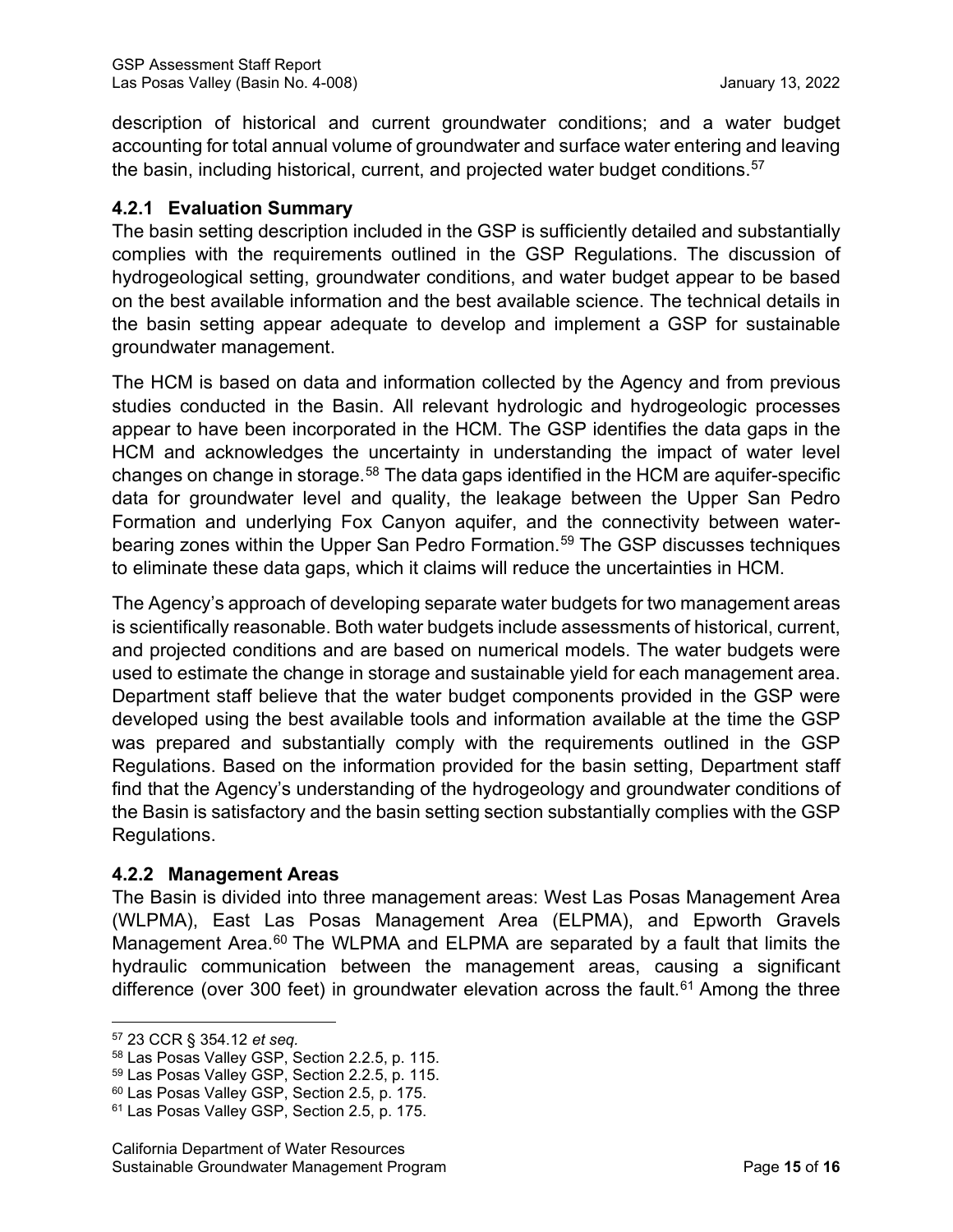management areas, only WLPMA is hydraulically connected with the adjacent Oxnard Subbasin, which is a critically overdrafted basin.  $62$  The GSP states that the primary sources of recharge differ between the WLPMA and the ELPMA. The Epworth Gravels Management Area is defined by the areal extent of the Epworth Gravels aquifer—a small (2.5-square mile) aquifer that is hydraulically disconnected from other aquifers.<sup>[63](#page-21-1)</sup> The GSP states that the Epworth Gravels aquifer is locally a significant source of water that, because of its geologic separation from other aquifers, needs to be managed independently.

Due to these differences in hydrogeological conditions, the Agency established unique sets of sustainable management criteria so that the groundwater in each management area can be managed based on the local hydrogeologic conditions. Additionally, the Agency intends to implement different projects and management actions in each management area to address the unique hydrogeologic conditions in each.

### **4.2.3 Hydrogeologic Conceptual Model**

The HCM provided in the GSP adequately describes the Agency's understanding of the geographic setting, geologic setting, structural setting, and other physical attributes of the Basin, its aquifers, and aquitards. The HCM uses cross-sections<sup>[64](#page-21-2)</sup> to clearly describe the lateral boundaries of the Basin, bottom of the basin, and the basin geometry, and includes written descriptions of the physical and structural properties of the Basin. The GSP provides various maps showing surficial geology, impaired surface water bodies, stream gauges, water infrastructure, and other supporting information to comprehensively describe the hydrogeologic conceptual model, which complies with the GSP Regulations.

The GSP identifies five hydrostratigraphic units in the Basin, which are the shallow alluvial aquifer (as referred to in the ELPMA) or shallow aquifer system (as referred to in the WLPMA), Epworth Gravels aquifer, Upper San Pedro Formation, Fox Canyon aquifer, and Grimes Canyon aquifer.<sup>[65](#page-21-3)</sup> The Plan refers to the four lower hydrostratigraphic units (Epworth Gravels aquifer, Upper San Pedro Formation, Fox Canyon aquifer, and Grimes Canyon aquifer) as the Lower Aquifer System (LAS). The Epworth Gravels aquifer is a localized aquifer that is only present in a small area. [66](#page-21-4) The Upper San Pedro Formation functions as a leaky aquitard and is not considered an aquifer because the water-producing units are discontinuous and not well connected.<sup>[67](#page-21-5)</sup> The Fox Canyon aquifer is identified as the primary aquifer in the Basin, and the Grimes Canyon aquifer is identified as an important source of water where the Fox Canyon aquifer thins out or is unsaturated.[68](#page-21-6)

<span id="page-21-0"></span><sup>62</sup> Las Posas Valley GSP, Section 2.4.5.1, p. 156.

<span id="page-21-1"></span><sup>63</sup> Las Posas Valley GSP, Section 2.5, p. 175.

<span id="page-21-2"></span><sup>64</sup> Las Posas Valley GSP, Figures 2.3 and 2.4, pp. 207 and 209.

<span id="page-21-3"></span><sup>65</sup> Las Posas Valley GSP, Section 2.2, p. 104, Table 2-1, p. 181.

<span id="page-21-4"></span><sup>66</sup> Las Posas Valley GSP, Section 2.2.4, p. 112.

<span id="page-21-5"></span><sup>67</sup> Las Posas Valley GSP, Section 2.2.4, p. 113.

<span id="page-21-6"></span><sup>68</sup> Las Posas Valley GSP, Section 2.2.4, p. 115.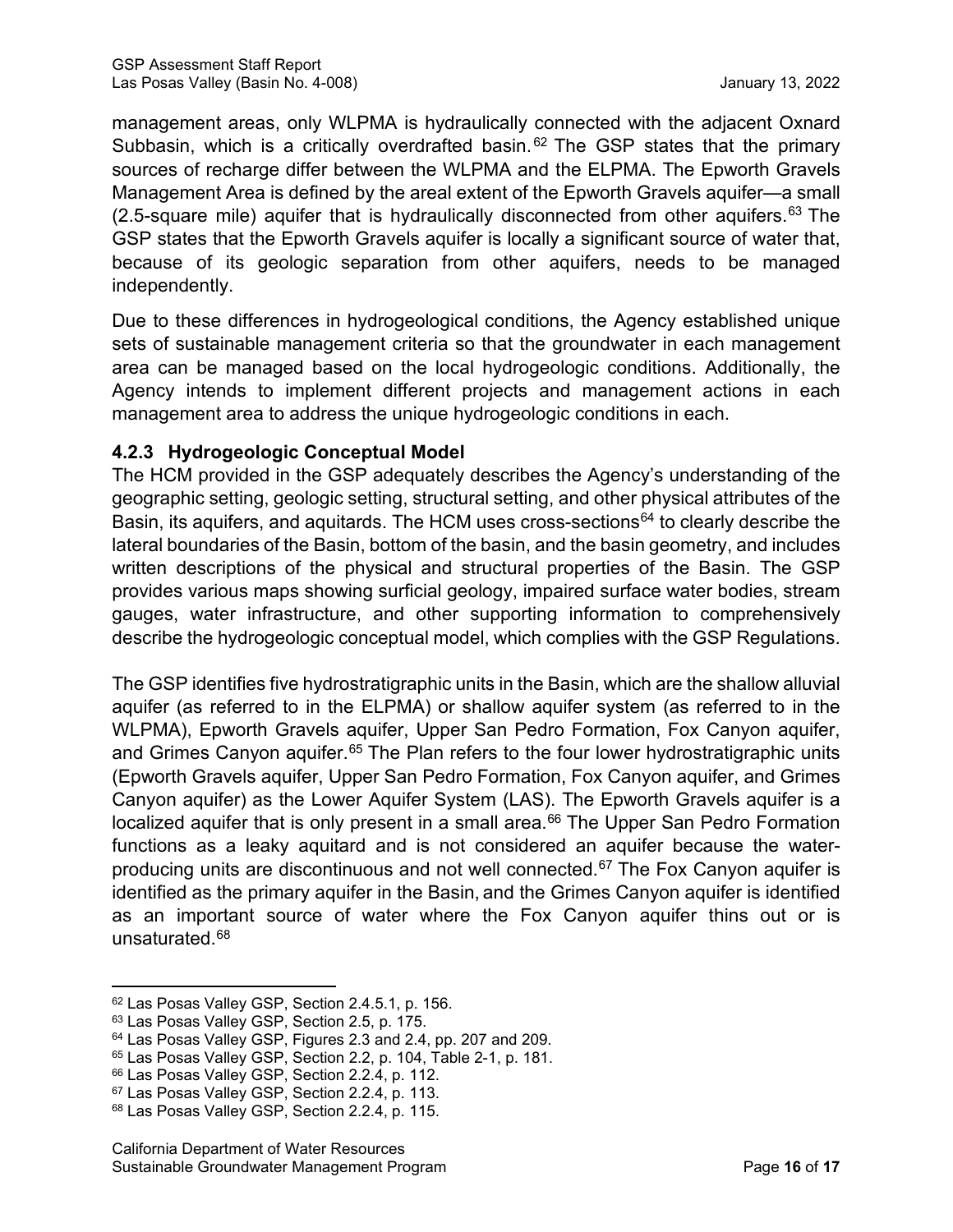The GSP states that the shallow alluvial aquifer is hydraulically connected to the LAS and works as a conduit to recharge the LAS via vertical leakage. However, relative to the total groundwater production of the Basin, there are fewer wells that produce water from the shallow alluvial aquifer.<sup>[69](#page-22-0)</sup> According to the GSP, this is likely a result of marginal-quality water and low well yields. Although the GSP identifies the beneficial uses of groundwater in two aquifers, it does not specify the primary uses or users of any specific aquifer due to most wells being screened across multiple aquifers.

The Arroyo Simi-Las Posas is the only perennial stream that recharges the Basin. Streamflow during dry conditions is produced by non-native sources from the Simi Valley area, which is located immediately upstream of the Basin. [70](#page-22-1) The Arroyo Simi-Las Posas receives treated wastewater produced by Moorpark Wastewater Treatment Plant and Simi Valley Water Quality Control Plant and pumped groundwater from Simi Valley dewatering wells.<sup>[71](#page-22-2)</sup> The GSP identifies the potential recharge areas, which are primarily located in the eastern part of the Basin, along Arroyo Simi-Las Posas and other small drainages.<sup>[72](#page-22-3)</sup>

The GSP identifies data gaps in the HCM as uncertainties associated with aquifer-specific data, the volume of leakage between the Upper San Pedro Formation and the underlying Fox Canyon aquifer, and the connectivity between the water-bearing units within the Upper San Pedro Formation.<sup>[73](#page-22-4)</sup> The Agency discussed throughout the GSP that most of these uncertainties are due to the limited number of wells screened solely in a single aquifer.<sup>[74](#page-22-5)</sup> Despite the uncertainties caused by limited data availability in some aspects of the HCM, Department staff find the Agency has decades of historical data and data from current monitoring networks to rely on and uses the best available information. Furthermore, Department staff believe the Agency demonstrates a good understanding of the Basin setting, including the geology and groundwater conditions of the Basin, and find the HCM described in the GSP is generally consistent with the Department's understanding of the Basin and with previous studies done in the area.

# **4.2.4 Groundwater Conditions**

The GSP states that groundwater elevations in the Basin have been affected by climate cycles, surface water delivery programs, Aquifer Storage and Recovery Project, and nonnative surface water flows in Arroyo Simi-Las Posas. These effects are local and unique to each management area. $^{75}$  $^{75}$  $^{75}$  The GSP includes a summary of current (2015 according to  $\,$ GSP) and historical (before 2015, according to GSP) groundwater elevation trends for

<span id="page-22-0"></span><sup>69</sup> Las Posas Valley GSP, Section 2.2.4, p. 112.

<span id="page-22-1"></span><sup>70</sup> Las Posas Valley GSP, Section 2.4.1, pp. 141-142.

<span id="page-22-2"></span><sup>71</sup> Las Posas Valley GSP, Section 2.4.1, pp. 141-142.

<span id="page-22-3"></span><sup>72</sup> Las Posas Valley GSP, Section 2.3.8, p. 140, Figure 2-40, p. 291.

<span id="page-22-4"></span><sup>73</sup> Las Posas Valley GSP, Section 2.2.5, p. 115.

<span id="page-22-5"></span><sup>74</sup> Las Posas Valley GSP, Sections 2.3.1 and 2.4.4, pp. 116 and 155.

<span id="page-22-6"></span><sup>75</sup> Las Posas Valley GSP, Section 2.3.1, pp. 116-128.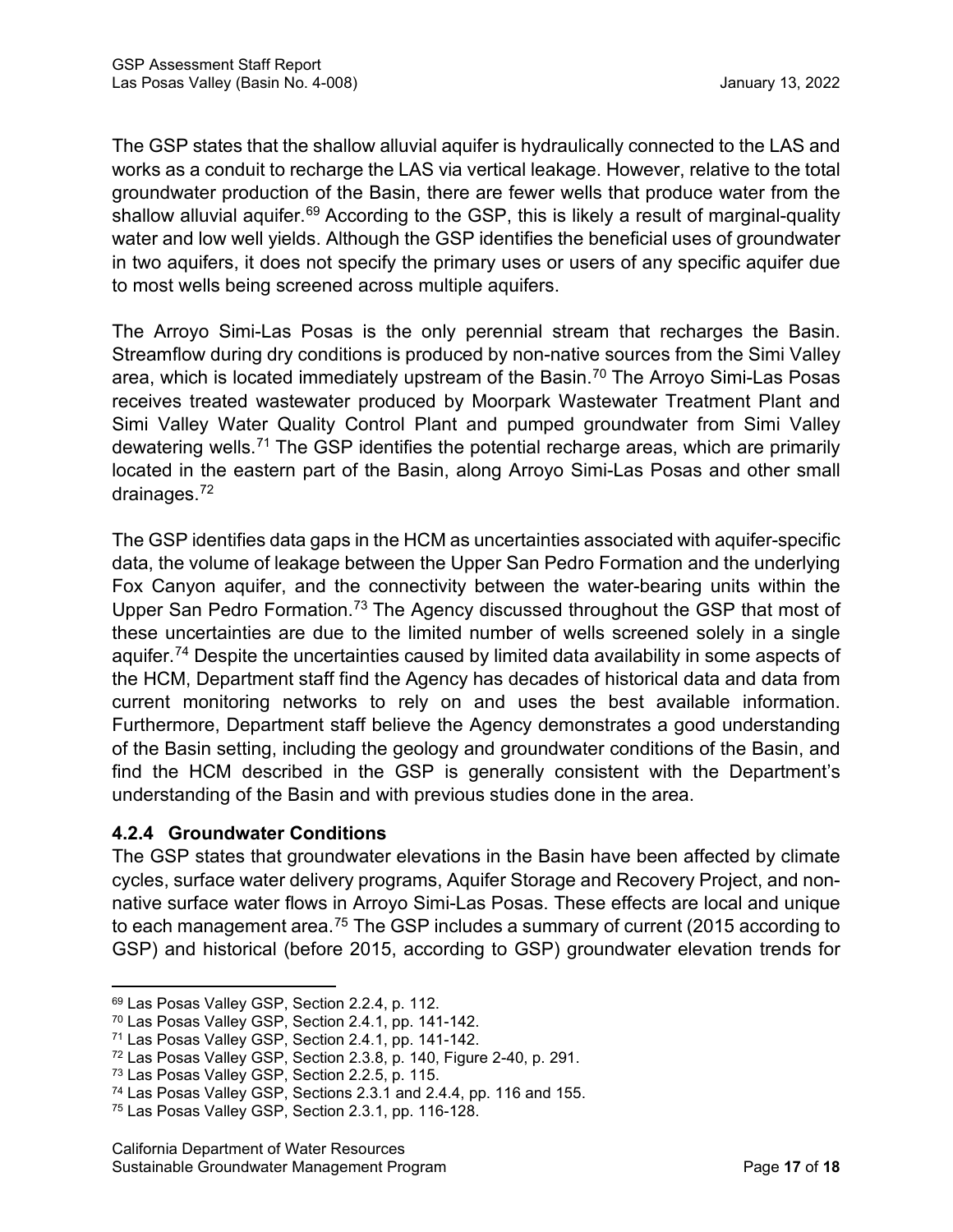each management area along with the groundwater elevation contour maps and aquiferspecific hydrographs. The GSP states that not all aquifers have sufficient data to analyze groundwater elevation trends and gradients. $^{76}$  $^{76}$  $^{76}$ 

Groundwater elevation trends in the Basin vary with geographic location; therefore, the GSP provides a separate discussion for each representative area. In the WLPMA, the groundwater elevation trends in the western part of the management area, adjacent to the Oxnard Subbasin, are different from the groundwater elevation trend in the eastern part of the management area. In the western part, groundwater elevations in the Fox Canyon aquifer have declined and recovered over climatic cycles and also have been impacted by the groundwater recharge in the adjacent Oxnard Subbasin.  $77$  The groundwater elevation in the Fox Canyon aquifer declined between 1984 and 1990, and between 2011 and 2016, which coincide with periods of droughts. The GSP states that the groundwater elevation recovery after the 1984-1990 drought is likely due to several wet years, the influence of management actions, and construction of water conservation facilities.[78](#page-23-2) In the eastern part of the WLPMA, groundwater elevations in the Fox Canyon aquifer were primarily influenced by in-lieu use of surface water and not correlated with climatic cycles. [79](#page-23-3) During 1950-1991, groundwater elevations declined despite a prolonged period of above-average precipitation and recovered during 1995-2008 because of in-lieu use of surface water.<sup>[80](#page-23-4)</sup> The GSP states that since the in-lieu deliveries stopped in 2008, groundwater elevations have declined significantly, approaching the historical low.<sup>[81](#page-23-5)</sup>

In the WLPMA, the groundwater elevation trends in the Grimes Canyon aquifer vary with location. The groundwater elevations of the wells near the Forebay area (of Oxnard Subbasin) are likely influenced by surface water spreading in the recharge basin and declined during 1986-1991, coincident with a period of drought. [82](#page-23-6) In other parts of the WLPMA, the groundwater elevations were either stable or improved prior to 2011 but they started to decline in 2011, the beginning of a significant drought period.

The GSP states that there is only one well in the ELPMA with a long-term record of groundwater elevations in the shallow alluvial aquifer. The groundwater elevations in this well rose between 1977 and 1995 as non-native perennial flows recharged the aquifer and were relatively stable between 1995 and 2002.<sup>[83](#page-23-7)</sup> The groundwater elevation in Epworth Gravels aquifer declined between 1980 and 1992, and in response to this decline, new wells constructed at that time were deeper and screened in the underlying

<span id="page-23-0"></span><sup>76</sup> Las Posas Valley GSP, Section 2.3.1, p. 117.

<span id="page-23-1"></span><sup>77</sup> Las Posas Valley GSP, Section 2.3.1.1.2, p. 119.

<span id="page-23-2"></span><sup>78</sup> Las Posas Valley GSP, Section 2.3.1.1.2, p. 120.

<span id="page-23-3"></span><sup>79</sup> Las Posas Valley GSP, Section 2.3.1.1.2, pp. 119-120.

<span id="page-23-4"></span><sup>80</sup> Las Posas Valley GSP, Section 2.3.1.1.2, p. 120.

<span id="page-23-5"></span><sup>81</sup> Las Posas Valley GSP, Section 2.3.1.1.2, p. 120.

<span id="page-23-6"></span><sup>82</sup> Las Posas Valley GSP, Section 2.3.1.1.3, p. 121.

<span id="page-23-7"></span><sup>83</sup> Las Posas Valley GSP, Section 2.3.1.2.1, p. 122.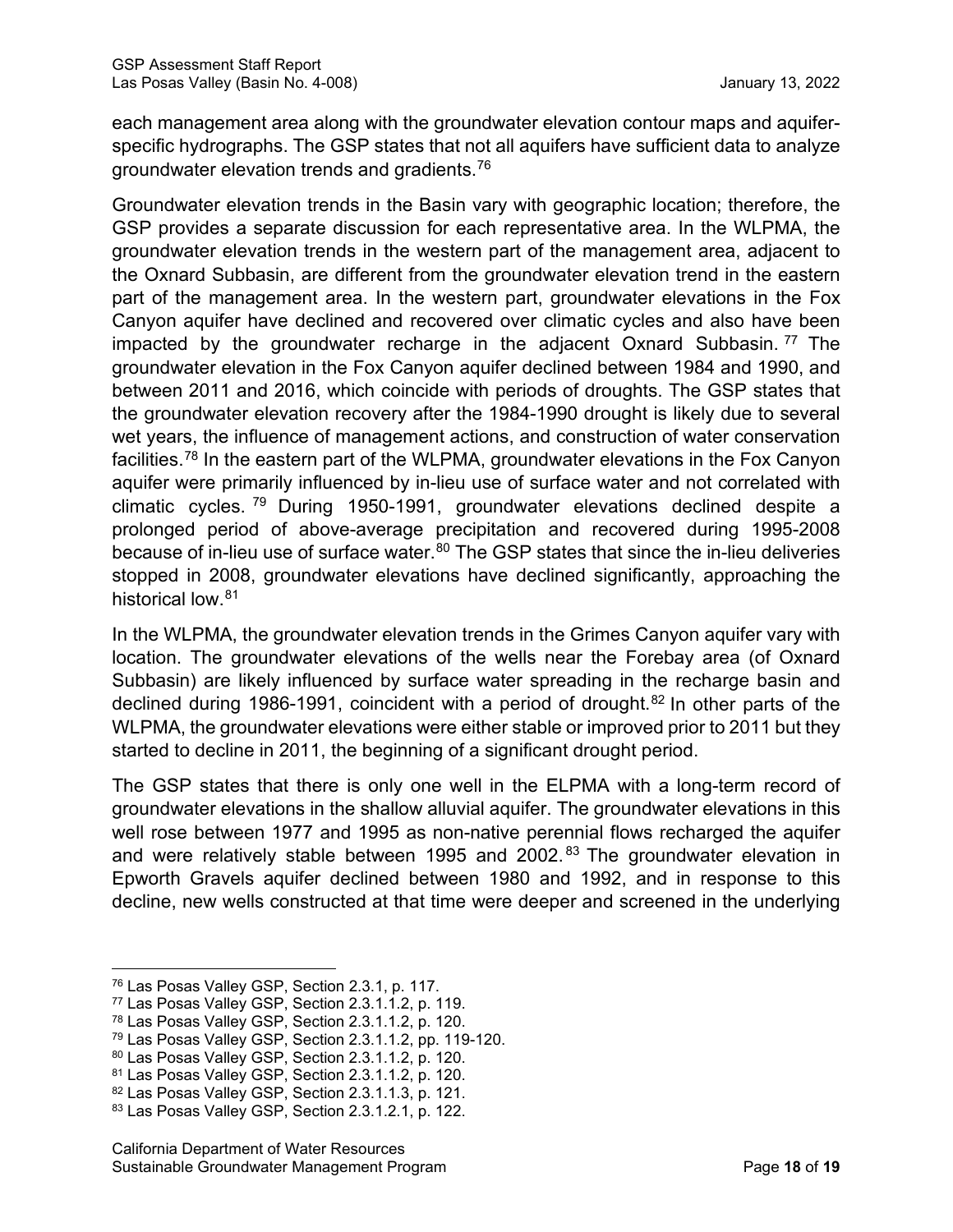Fox Canyon aquifer.<sup>[84](#page-24-0)</sup> Between 1992 to 2010, groundwater levels recovered but declined again between 2010 and 2015.<sup>[85](#page-24-1)</sup>

The GSP states that groundwater elevations and trends in the Fox Canyon aquifer vary geographically within the ELPMA. Historically, groundwater elevations in wells near Arroyo Simi-Las Posas recovered and declined in response to non-native surface water availability in Arroyo Simi-Las Posas, which recharges the Fox Canyon aquifer.<sup>[86](#page-24-2)</sup> Near the Aquifer Storage & Recovery well field, the groundwater elevation declined in response to groundwater production from the Aquifer Storage & Recovery wells. The groundwater elevations recovered when water was injected through wells and have remained stable.<sup>[87](#page-24-3)</sup> The GSP states that there are no wells screened solely in the Grimes Canyon aquifer in the ELPMA.<sup>[88](#page-24-4)</sup>

The vertical gradients within all aquifers are mostly directed downward. [89](#page-24-5) There are some areas within aquifers where the vertical gradients are either upward or unknown. There is an upward vertical gradient documented in some aquifers within the ELPMA. The vertical gradient is directed upwards from the Upper San Pedro Formation to the shallow alluvial aquifer in the fall of 2015 and from the Fox Canyon aquifer to the Upper San Pedro Formation in the spring of 2015. The direction of vertical gradient between the Fox Canyon aquifer and the Grimes Canyon aquifer is unknown because of the lack of groundwater level data (in the WLPMA) and the lack of wells screened solely in the Grimes Canyon aquifer (in the ELPMA).

The GSP used a groundwater model prepared by UWCD to estimate the change in storage in the WLPMA and another groundwater model prepared by CMWD to estimate the change in storage in the ELPMA. The change in storage was calculated for water years 1986 to 2015 for the WLPMA and for water years 1985 to 2015 for the ELPMA. The average change in storage was a loss of approximately 2,300 acre-feet per year in the WLPMA. <sup>[90](#page-24-6)</sup> However, the average annual change in storage in the ELPMA was an increase of approximately 3,600 acre-feet per year. [91](#page-24-7)

The Las Posas Valley Basin is about nine miles from the coast and approximately six to seven miles inland of the 2015 extent of seawater intrusion in the adjacent Oxnard Subbasin<sup>[92](#page-24-8)</sup> Therefore, seawater intrusion is not currently a problem for the Las Posas Valley Basin.[93](#page-24-9) The GSP states that both the Oxnard Subbasin and Las Posas Valley Basin are managed by FCGMA, which has set sustainable management criteria in this

<span id="page-24-0"></span><sup>84</sup> Las Posas Valley GSP, Section 2.3.1.2.2, pp. 122-123.

<span id="page-24-1"></span><sup>85</sup> Las Posas Valley GSP, Section 2.3.1.2.2, pp. 122-123.

<span id="page-24-2"></span><sup>86</sup> Las Posas Valley GSP, Section 2.3.1.2.4, pp. 126-127.

<span id="page-24-3"></span><sup>87</sup> Las Posas Valley GSP, Section 2.3.1.2.5, p. 128.

<span id="page-24-4"></span><sup>88</sup> Las Posas Valley GSP, Section 2.3.1.2.5, p. 128.

<span id="page-24-5"></span><sup>89</sup> Las Posas Valley GSP, Section 2.3.1, pp. 116-128.

<span id="page-24-6"></span><sup>90</sup> Las Posas Valley GSP, Section 2.3.2, pp.128-129.

<span id="page-24-7"></span><sup>91</sup> Las Posas Valley GSP, Section 2.3.2, pp.128-129.

<span id="page-24-8"></span><sup>92</sup> Las Posas Valley GSP, Section 2.3.3, p.130.

<span id="page-24-9"></span><sup>93</sup> Las Posas Valley GSP, Section 2.3.3, p.130.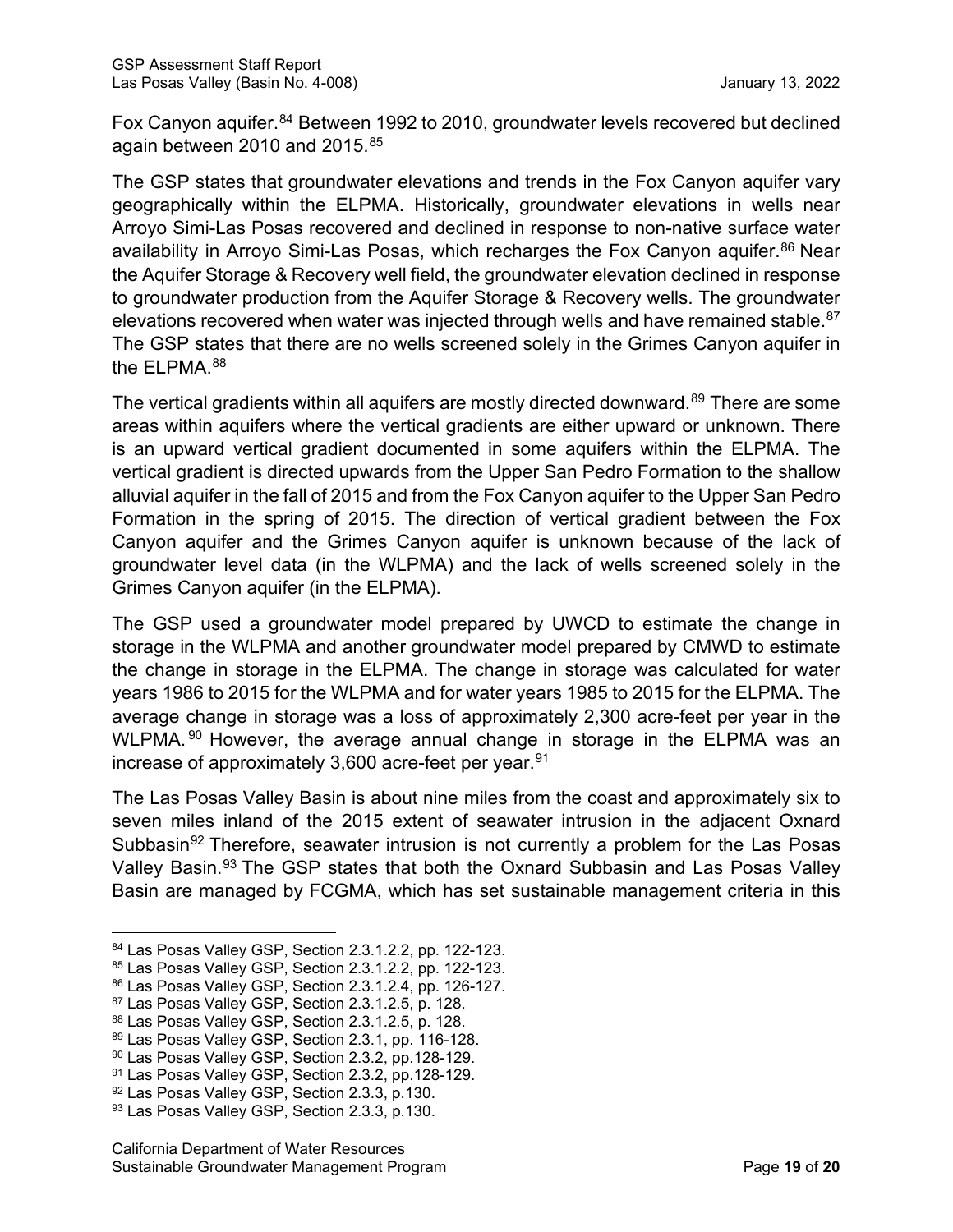GSP to limit the seawater intrusion in the Oxnard Subbasin. Therefore, FCGMA does not anticipate seawater intrusion to occur in the future.<sup>[94](#page-25-0)</sup>

The GSP discusses in detail five constituents of concern that are present at elevated concentrations throughout the Basin—total dissolved solids (TDS), chloride, nitrate, sulfate, and boron. [95](#page-25-1) The Plan describes that non-native discharges to Arroyo Simi-Las Posas are likely the cause of elevated concentrations of all water quality constituents (with an exception of nitrate) in the ELPMA. The GSP includes a series of water quality concentration maps that show higher concentrations of TDS near the boundary of Oxnard Subbasin, a higher concentration of chloride in wells near the Arroyo Simi-Las Posas, and a higher concentration of boron and sulfate near the boundary of the Oxnard Subbasin and in wells located in the vicinity of the Arroyo Simi-Las Posas. [96](#page-25-2) The Agency has been conducting water quality monitoring and tracking the trends of these constituents of concern by comparing the result of the monitoring with FCGMA's Basin Management Objective and the Los Angeles Regional Water Quality Control Board's (LARWQCB) Water Quality Objectives. Furthermore, FCGMA reviewed active contamination cases in GeoTracker and EnviroStor websites and concluded that no open cases with impacted groundwater were identified in the Basin. Based on this finding, the GSP concludes that existing groundwater contamination related to contaminated sites do not pose a substantial threat to the beneficial use of groundwater in the Basin. [97](#page-25-3)

The GSP identifies groundwater pumping as one of three possible causes of land subsidence in the Basin. The other causes of land subsidence are identified as petroleum reservoir compaction and tectonic forces. The GSP states that two monuments measure subsidence in the Basin. One is located near the foothills, and another is located near the western boundary of the Basin. The monument located near the foothills showed no measurable subsidence since it was installed in 2000, and the monument near the western boundary showed three inches of subsidence since it was installed in 2007. The GSP acknowledges that the majority of the subsidence has occurred since 2012, which coincides with a period of drought and with reduced groundwater recharge in the adjacent Oxnard Subbasin. A study cited in the GSP shows that during 2015-2016, about one inch of subsidence occurred in the Basin. [98](#page-25-4) Department staff find the Plan's discussion of the rate of historical subsidence, based on observed data, to be reasonable, but staff are unclear about the current extent of subsidence in the Basin. See the discussion below in Section 4.3.3.5.

<span id="page-25-0"></span><sup>94</sup> Las Posas Valley GSP, Section 2.3.3, p. 130.

<span id="page-25-1"></span><sup>95</sup> Las Posas Valley GSP, Section 2.3.4, pp. 130-136.

<span id="page-25-2"></span><sup>96</sup> Las Posas Valley GSP, Figures 2-30A through 2-34B, pp. 261-279.

<span id="page-25-3"></span><sup>97</sup> Las Posas Valley GSP, Section 2.3.4.6, p. 136.

<span id="page-25-4"></span><sup>98</sup> Farr, T.G., C.E. Jones, and Z. Liu. 2017. "Progress Report: Subsidence in California, March 2015– September 2016." California Institute of Technology, Jet Propulsion Laboratory.

https://cawaterlibrary.net/wp-content/uploads/2017/05/JPL-subsidence-report-final-for-public-dec-2016.pdf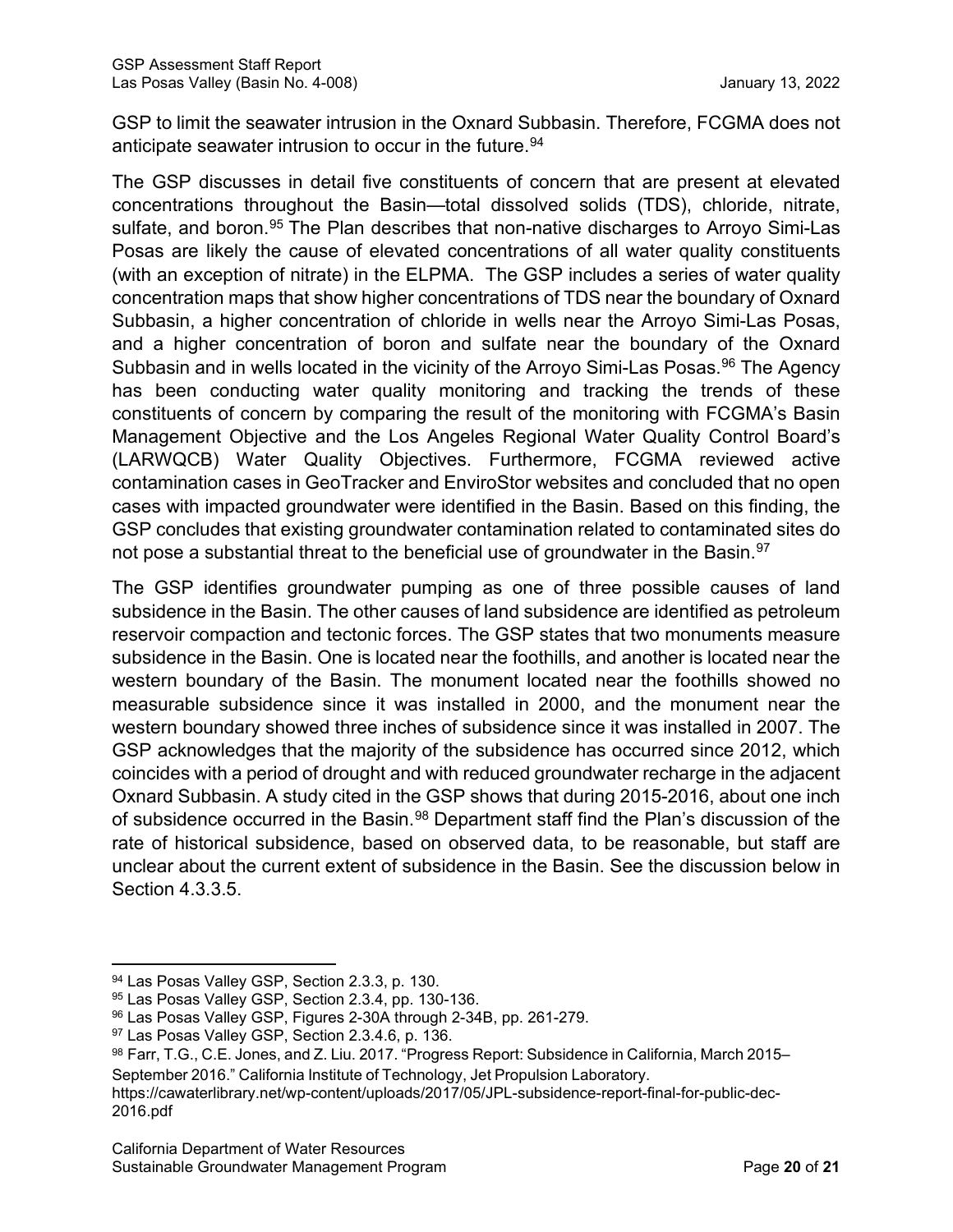The GSP states that Arroyo Simi-Las Posas, which runs through the ELPMA, may have a connection to groundwater.<sup>[99](#page-26-0)</sup> The Plan provides data that implies that the stream is connected to the underlying aquifer.<sup>[100](#page-26-1)</sup> The GSP states that the estimated loss of water from Arroyo Simi-Las Posas to groundwater is approximately 10,187 acre-feet per year<sup>[101](#page-26-2)</sup> and briefly discusses a study regarding gaining and losing sections of the stream. However, the GSP does not discuss the quantity and timing of depletion. Identifying the location of interconnected surface water and evaluating the quantity and timing of depletions are important to understand and successfully manage depletions of the surface water in the Basin (see Recommended Corrective Action 1).

The GSP has identified Arroyo Simi-Las Posas as a potential GDE based on The Nature Conservancy statewide potential GDE dataset. The Plan states that Arroyo Simi-Las Posas provides habitat for state and federally listed endangered birds, federally threatened birds, and other native species. A GDE map included in the GSP shows the distribution of potential GDEs within the Basin based on the Nature Conservancy's Natural Communities Commonly Associated with Groundwater (NCCAG) dataset.<sup>[102](#page-26-3)</sup> The GSP states that historical aerial photographs show that there was no vegetation along the Arroyo Simi-Las Posas before 1970, and the stream was dry.<sup>103</sup> Stream flow has been perennial since the 1970s, and dry weather flow in the stream originates as discharge from non-native sources.<sup>[104](#page-26-5)</sup> The GSP states that non-native streamflow and recharge to the underlying shallow alluvial aquifer are anticipated to decrease in the future, which may negatively impact the potential GDEs. The GSP further states that such changes are unrelated to groundwater production and are outside the jurisdictional powers of FCGMA to prevent. The Plan acknowledges that monitoring the groundwater level in the potential GDE area could help to assess the reliance of existing habitat on groundwater under native flow conditions.<sup>[105](#page-26-6)</sup> Department staff agree with the GSP's acknowledgment and recommend the Agency monitor shallow groundwater near potential GDEs that will help identify GDEs and their reliance on the native flow (see [Recommended Corrective Action](#page-47-0)  1).

Despite the data gap and minor deficiency discussed above, the description of groundwater conditions provided in the Plan shows the Agency's thorough understanding of the historical and current conditions of the Basin. Furthermore, based on information provided in the GSP, Department staff believe that the best available information and science were utilized to develop an understanding of the groundwater conditions, and this understanding serves as the basis for developing sustainable management criteria.

<span id="page-26-0"></span><sup>99</sup> Las Posas Valley GSP, Section 2.3.6.2, p. 137.

<span id="page-26-1"></span><sup>100</sup> Las Posas Valley GSP, Appendix C: CMWD Model Report, pp. 631-898.

<span id="page-26-2"></span><sup>101</sup> Las Posas Valley GSP, Section 2.3.6.2, p. 138.

<span id="page-26-3"></span><sup>102</sup> Las Posas Valley GSP, Figure 2-38, p. 287.

<span id="page-26-4"></span><sup>103</sup> Las Posas Valley GSP, Section 2.3.7, p. 138.

<span id="page-26-5"></span><sup>104</sup> Las Posas Valley GSP, Section 2.3.7, pp. 137-138.

<span id="page-26-6"></span><sup>105</sup> Las Posas Valley GSP, Section 2.3.7, p. 139.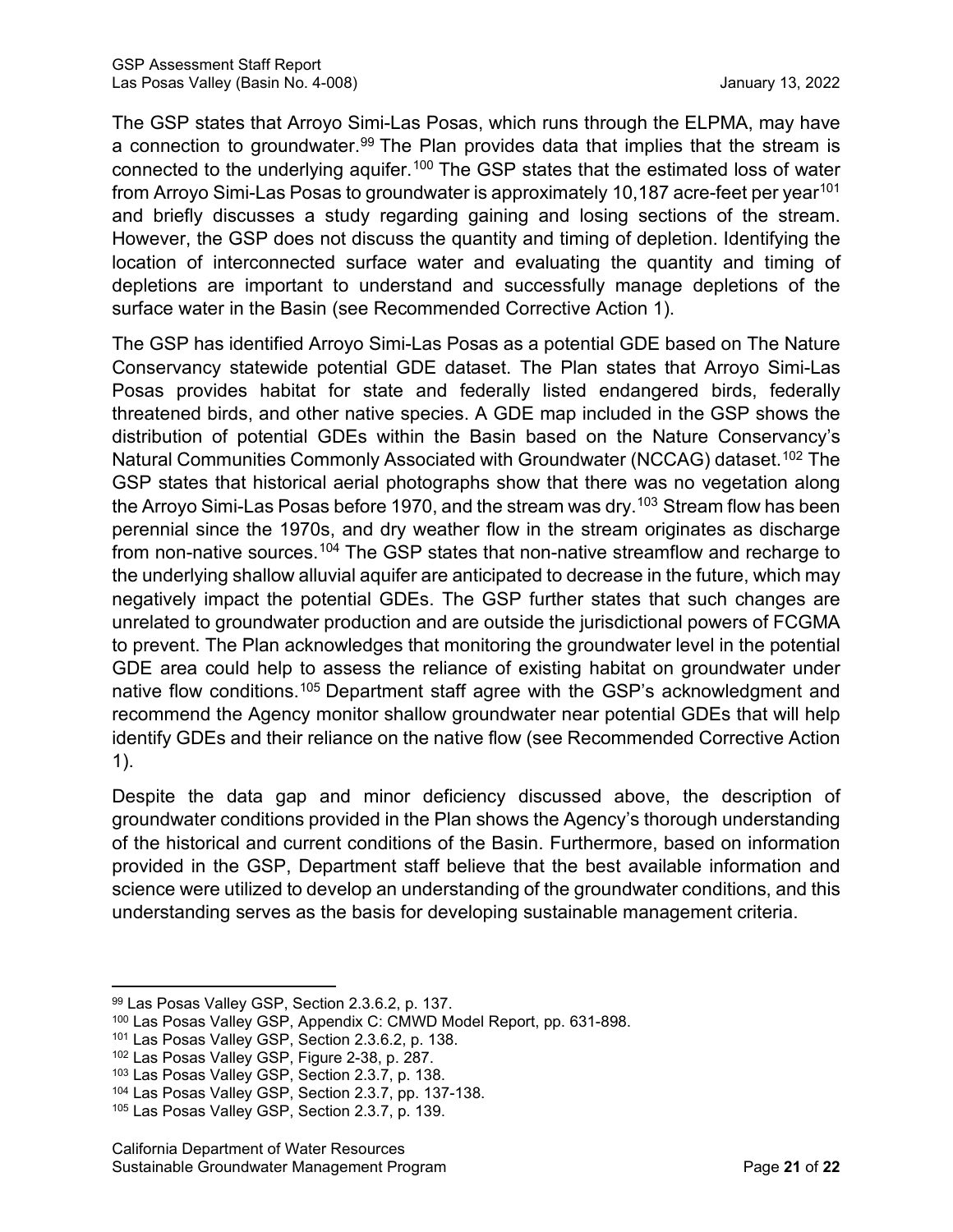# **4.2.5 Water Budgets**

The Agency prepared separate water budgets for the WLPMA and ELPMA. The water budget for WLPMA is based on the Ventura Regional Groundwater Flow Model created by the UWCD for the western part of the Las Posas Valley Basin, Oxnard Subbasin, Mound Basin, and Pleasant Valley Basin.<sup>[106](#page-27-0)</sup> The water budget for the ELPMA is based on the Groundwater Flow Model created by the CMWD. Both groundwater models are based on the USGS numerical groundwater flow model (MODFLOW). The GSP states that both models were revised, peer reviewed, and finalized in 2018 for the Las Posas GSP<sup>[107](#page-27-1)</sup> and were used to estimate historical, current, and projected water budgets and the sustainable yield. Department staff find that the use of two different groundwater flow models is justified because the management areas have unique hydrogeologic conditions and are defined based on scientifically reasonable approaches.

The GSP provides detailed descriptions of the sources of water in the Basin, including recycled and imported water, and sources of discharge. The Plan uses the hydrologic base period of 1985 to 2015 for the water budget calculation. The year 2015 is referred to as the current condition and the base period prior to 2015 is referred to as historical conditions.<sup>[108](#page-27-2)</sup> The GSP includes a single water budget for the ELPMA,<sup>[109](#page-27-3)</sup> and two water budgets for the WLPMA—one for the shallow aquifer and one for the LAS.<sup>[110](#page-27-4)</sup> The Plan also includes additional data pertaining to the water budget components, such as a summary of recycled water, imported water deliveries, detailed accounting of recharge by source type, and groundwater use by beneficial uses for each aquifer system, as required by the GSP Regulations.

The GSP quantifies overdraft for the WLPMA and includes estimates of change in storage for the ELPMA and the Epworth Gravels Management Area, which show that these two management areas are not in overdraft. The calculation of overdraft and change in storage were based on an average water year type in which water supply conditions approximated average conditions. This calculation method excluded wet, dry, and critically dry water year types. Since the GSP uses the change in storage data from the water years with approximated average conditions for the overdraft calculation, Department staff regard the GSP's approach to be consistent with the GSP Regulations section 354.18(b)(5). Furthermore, the method of overdraft calculation also aligns with the definition of "condition of long-term overdraft" as defined under water code section 10735 (a) because the GSP uses a base period of 30 years for water budget calculations, which is longer than the 10-year minimum base period required by the water code. The GSP estimates that the overdraft in the WLPMA was about 994 acre-feet per year when in-lieu water deliveries are excluded or an increase in storage of about 29 acre-feet per

<span id="page-27-0"></span><sup>106</sup> Las Posas Valley GSP, Appendix E, p. 1133.

<span id="page-27-1"></span><sup>107</sup> Las Posas Valley GSP, Section 2.4, pp. 140-174.

<span id="page-27-2"></span><sup>108</sup> Las Posas Valley GSP, Section 2.4.3, pp. 151-154.

<span id="page-27-3"></span><sup>109</sup> Las Posas Valley GSP, Table 2-7, p. 187.

<span id="page-27-4"></span><sup>110</sup> Las Posas Valley GSP, Tables 2-10a and 2-10b, pp. 192-195.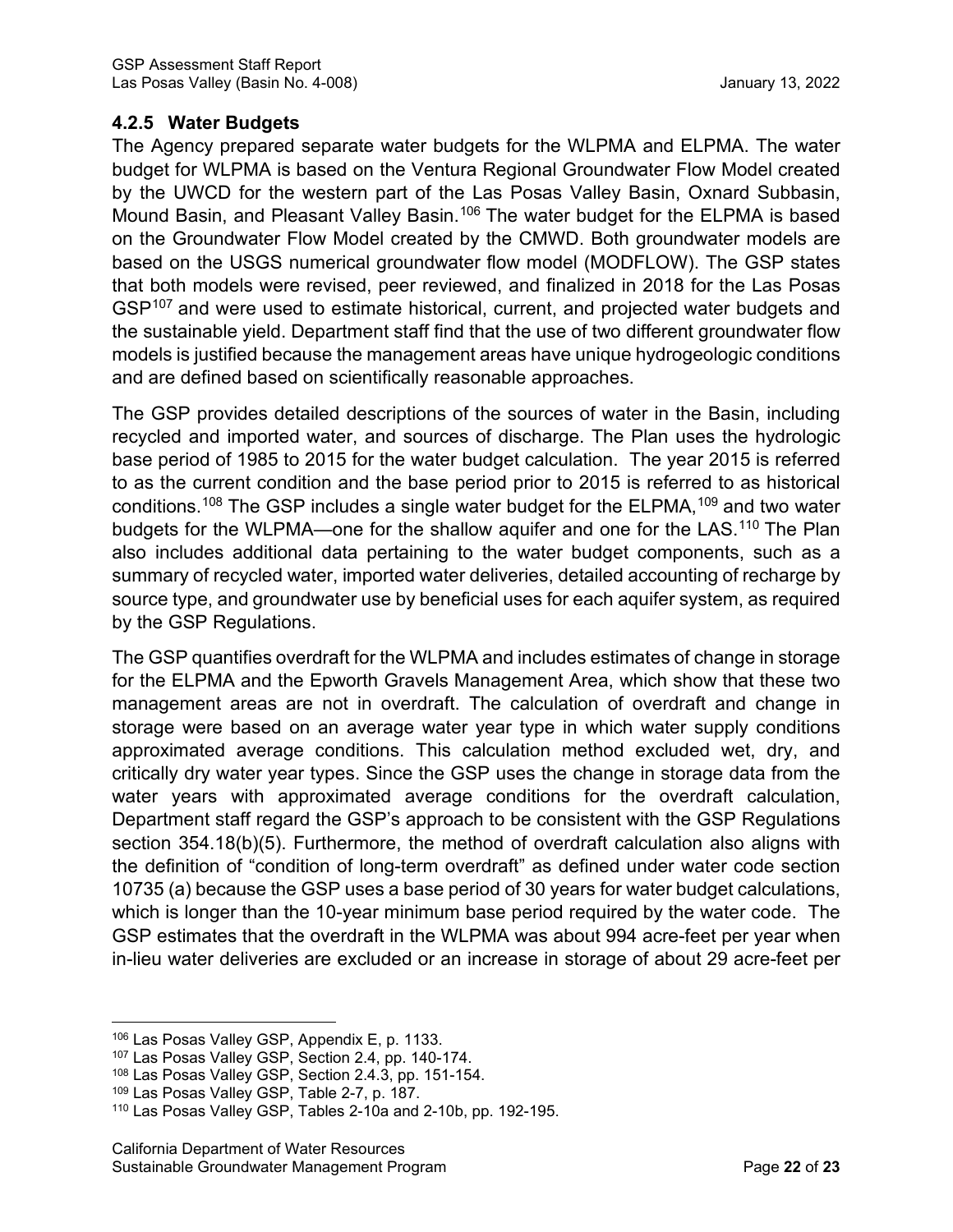year if in-lieu water deliveries are included. [111](#page-28-0) The Plan estimates that the average change in storage for the ELPMA was an increase in storage of 3,377 acre-feet per year when in-lieu deliveries are excluded or 4,638 acre-feet per year with in-lieu deliveries.<sup>[112](#page-28-1)</sup> The estimated average change in storage for Epworth Gravels Management Area was an increase of 184 acre-feet per year.<sup>[113](#page-28-2)</sup>

The Agency developed eight model scenarios for the WLPMA and four model scenarios for the ELPMA to calculate the projected water budget and future sustainable yield.<sup>[114](#page-28-3)</sup> The scenarios incorporated existing projects, variable amounts of reduced groundwater production, various climate and precipitation projections, and both the 2030 and 2070 DWR climate-change factors. The GSP states that the future sustainable yield of the ELPMA is 20,800 acre-feet per year if projects are implemented or 17,800 acre-feet per year without additional projects.<sup>[115](#page-28-4)</sup> The Plan states that the sustainable rate of groundwater pumping for Epworth Gravels aquifer is about 1,320 acre-feet per year. [116](#page-28-5) Because the WLPMA is hydraulically connected to the adjacent Oxnard Subbasin, the Agency developed model scenarios to evaluate the impact of projects and management actions on mitigating seawater intrusion and achieving the sustainability goal of the adjacent Oxnard Subbasin. None of the modeled scenarios eliminated seawater intrusion in Oxnard Subbasin, a statistical method was used to calculate the future sustainable yield based on the initial results from model scenarios. The future sustainable yield of the WLPMA is estimated to be 12,500 acre-feet per year. [117](#page-28-6)

Department staff recognize that using a statistical method to estimate sustainable yield of the WLPMA was a concern among beneficial users and interested parties. The approach was subject to several comments, which also questioned how the groundwater model outputs were utilized. Department staff reviewed the approach and determined that, even though the approach is novel, it appears to be reasonable. The groundwater model used is well-calibrated and peer-reviewed, and the statistical method utilized is consistent with scientific standards of practice. Department staff believe that the Agency did not err in its approach to estimate sustainable yield, yet acknowledge that other methods could have been utilized.

For the reasons described above, Department staff believe the water budget calculation is sufficiently detailed and substantially complies with the GSP Regulations. The future uncertainties related to the availability of imported and recycled water supply have been considered by the Agency and have adjusted the overdraft estimate, change in storage, and sustainable yield calculations. Additionally, the GSP adequately discusses other

<span id="page-28-0"></span><sup>111</sup> Las Posas Valley GSP, Section 2.4.3.2, p. 152.

<span id="page-28-1"></span><sup>112</sup> Las Posas Valley GSP, Section 2.4.3.2, p. 153.

<span id="page-28-2"></span><sup>113</sup> Las Posas Valley GSP, Section 2.4.3.2, p. 153.

<span id="page-28-3"></span><sup>114</sup> Las Posas Valley GSP, Section 2.4.5, pp. 156-175.

<span id="page-28-4"></span><sup>115</sup> Las Posas Valley GSP, Section 2.4.5.2.7, p. 174.

<span id="page-28-5"></span><sup>116</sup> Las Posas Valley GSP, Section 2.4.5.2.7, p. 175.

<span id="page-28-6"></span><sup>117</sup> Las Posas Valley GSP, Section 2.4.5.1.9, p. 169.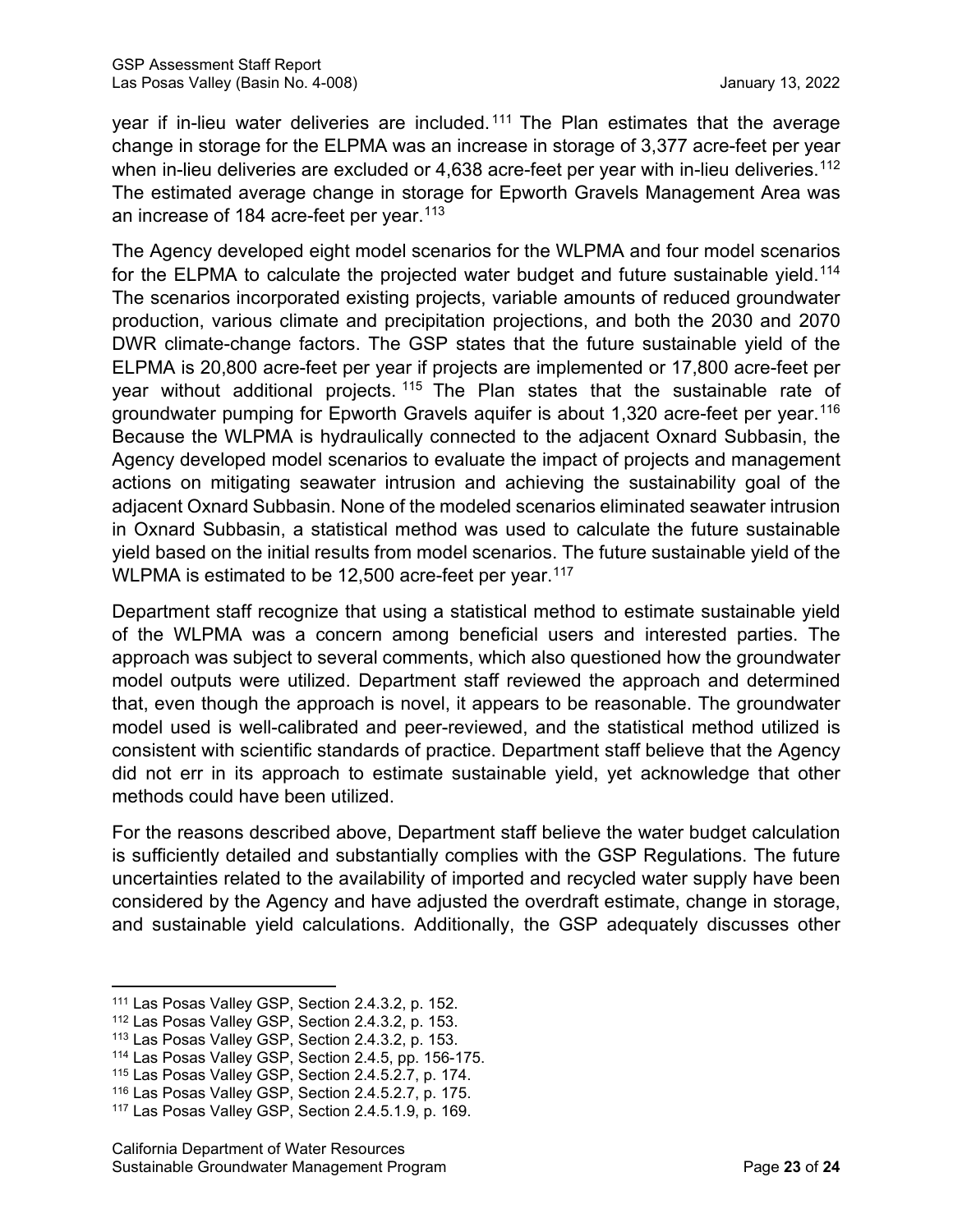uncertainties required by the GSP Regulations such as the impact of population growth and future land use on the projected water budget.

# **4.3 SUSTAINABLE MANAGEMENT CRITERIA**

GSP Regulations require each Plan to include a sustainability goal for the basin and to characterize and establish undesirable results, minimum thresholds, and measurable objectives for each applicable sustainability indicator, as appropriate.<sup>[118](#page-29-0)</sup>

### **4.3.1 Evaluation Summary**

Department staff find the description of undesirable results, as defined in the GSP, are reasonable and based on the Agency's understanding of groundwater conditions in the Basin. Sustainable management criteria included in the Plan are developed using credible information and science and substantially comply with the requirements outlined in the GSP Regulations. The minimum thresholds and measurable objectives are established either to improve groundwater conditions in comparison to those present in 2015 or to avoid significant and unreasonable conditions through stabilized groundwater levels. The groundwater elevations that achieve the sustainability goal of maintaining sufficient volume of groundwater in storage and mitigating seawater intrusion in the adjacent Oxnard Subbasin area are used as a proxy for other sustainability indicators. Department staff find it reasonably likely that the approach of either stabilizing or improving groundwater elevation could restrict the migration of water quality contaminants and thus limit degradation of groundwater quality, prevent dewatering and compaction of clay layer which will help to avoid land subsidence that substantially interferes with surface land uses, and not worsen conditions of interconnected surface water, thereby minimizing or preventing the reduction of surface water supplies.

While the rationale used to develop sustainable management criteria and the Agency's approach are reasonable, Department staff believe that additional work will be necessary to clarify the approach and appropriately define the scope of undesirable results associated with chronic decline of groundwater level, reduction of groundwater storage, degraded quality, and land subsidence. Department staff highly encourage the GSAs to address any recommended corrective actions no later than the first five-year update.

# **4.3.2 Sustainability Goal**

The Agency's sustainability goal for the Basin is "to maintain a sufficient volume of groundwater in storage in each management area so that there is no significant and unreasonable net decline in groundwater elevation or storage over wet and dry climatic cycles."[119](#page-29-1) The Plan further states that the groundwater levels in the WLPMA will be maintained at elevations that are high enough to not inhibit the ability of the Oxnard Subbasin to mitigate seawater intrusion. The Agency has evaluated three projects and one management action and concluded they could help achieve the Basin's sustainability

<span id="page-29-0"></span><sup>118</sup> 23 CCR § 354.22 *et seq*.

<span id="page-29-1"></span><sup>119</sup> Las Posas Valley GSP, Section 3.2, p. 316.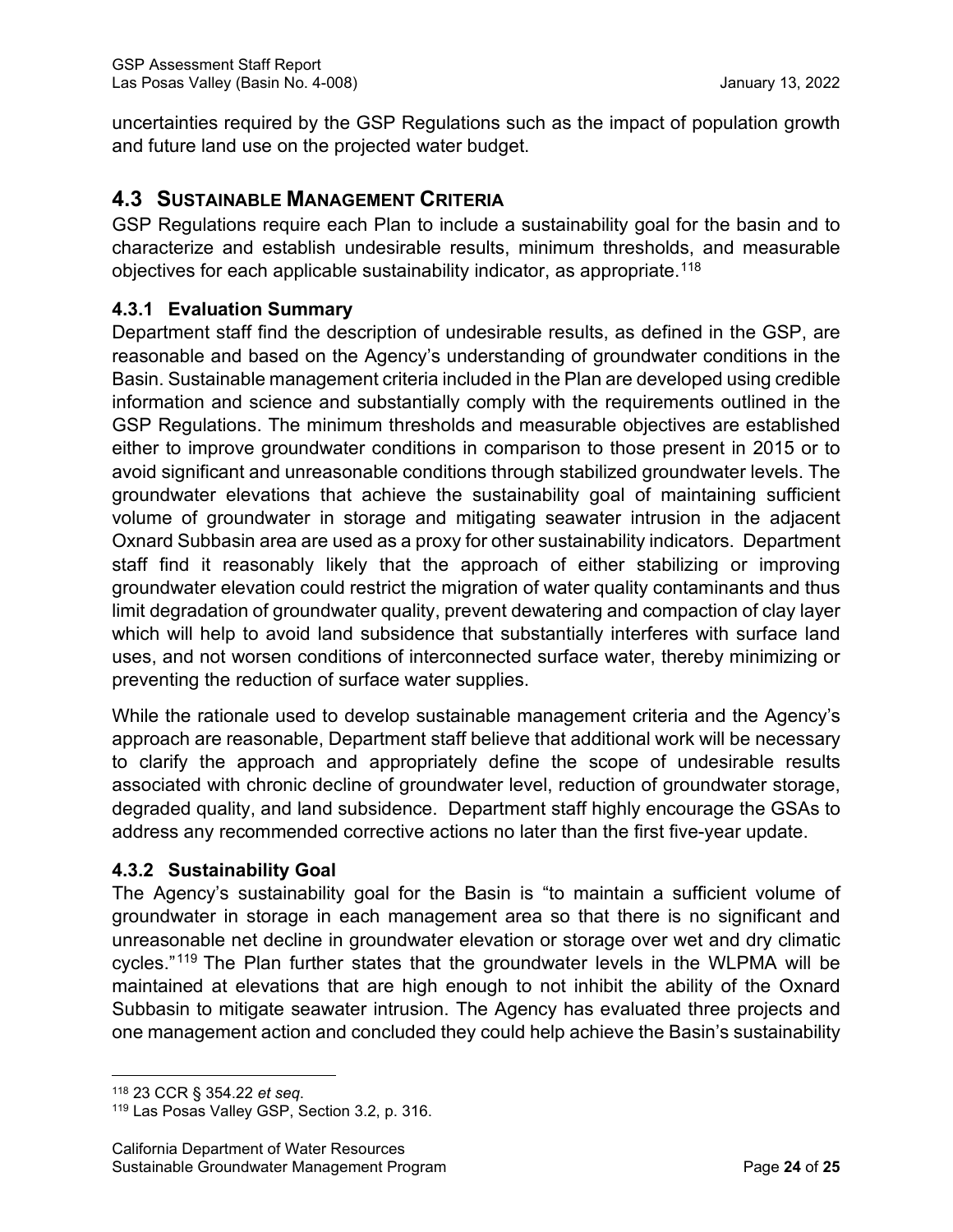goal by maintaining groundwater elevation above the minimum threshold. Department staff find that the Plan's sustainability goals of maintaining sufficient volume of groundwater in storage and keeping groundwater level high enough to mitigate seawater intrusion in the adjacent and hydraulically connected subbasin are reasonable, and the GSP adequately describes that these sustainability goals will be achieved through implementation of the projects and management action within 20 years.

### **4.3.3 Sustainability Indicators**

GSP Regulations specify that an agency define conditions that constitute sustainable groundwater management for a basin, including the characterization of undesirable results and the establishment of minimum thresholds and measurable objectives for each applicable sustainability indicator.<sup>[120](#page-30-0)</sup>

Sustainability indicators are defined as any of the effects caused by groundwater conditions occurring throughout the basin that, when significant and unreasonable, cause undesirable results.[121](#page-30-1) Sustainability indicators thus correspond with the six undesirable results – the chronic lowering of groundwater levels indicating a significant and unreasonable depletion of supply if continued over the planning and implementation horizon, significant and unreasonable reduction of groundwater storage, significant and unreasonable seawater intrusion, significant and unreasonable degraded water quality, including the migration of contaminant plumes that impair water supplies, land subsidence that substantially interferes with surface land uses, and depletions of interconnected surface water that have significant and unreasonable adverse impacts on beneficial uses of the surface water<sup>[122](#page-30-2)</sup> – but refer to groundwater conditions that are not, in and of themselves, significant and unreasonable. Rather, sustainability indicators refer to the effects caused by changing groundwater conditions that are monitored, and for which criteria in the form of minimum thresholds are established by the agency to define when the effect becomes significant and unreasonable, thereby producing an undesirable result.

The following subsections thus consolidate three facets of sustainable management criteria: undesirable results, minimum thresholds, and measurable objectives. Information, as presented in the GSP, pertaining to the processes and criteria relied upon to define undesirable results applicable to the basin, as quantified through the establishment of minimum thresholds, are addressed for each sustainability indicator. However, a submitting agency is not required to establish criteria for undesirable results that the agency can demonstrate are not present and are not likely to occur in a basin.<sup>[123](#page-30-3)</sup>

#### *4.3.3.1 Chronic Lowering of Groundwater Levels*

The GSP states that the chronic lowering of groundwater levels resulting in a significant and unreasonable depletion of supply is an undesirable result applicable to the Las Posas

<span id="page-30-0"></span><sup>120</sup> 23 CCR § 354.22 *et seq*.

<span id="page-30-1"></span><sup>121</sup> 23 CCR § 351(ah).

<span id="page-30-2"></span><sup>122</sup> Water Code § 10721(x).

<span id="page-30-3"></span><sup>123</sup> 23 CCR § 354.26(d).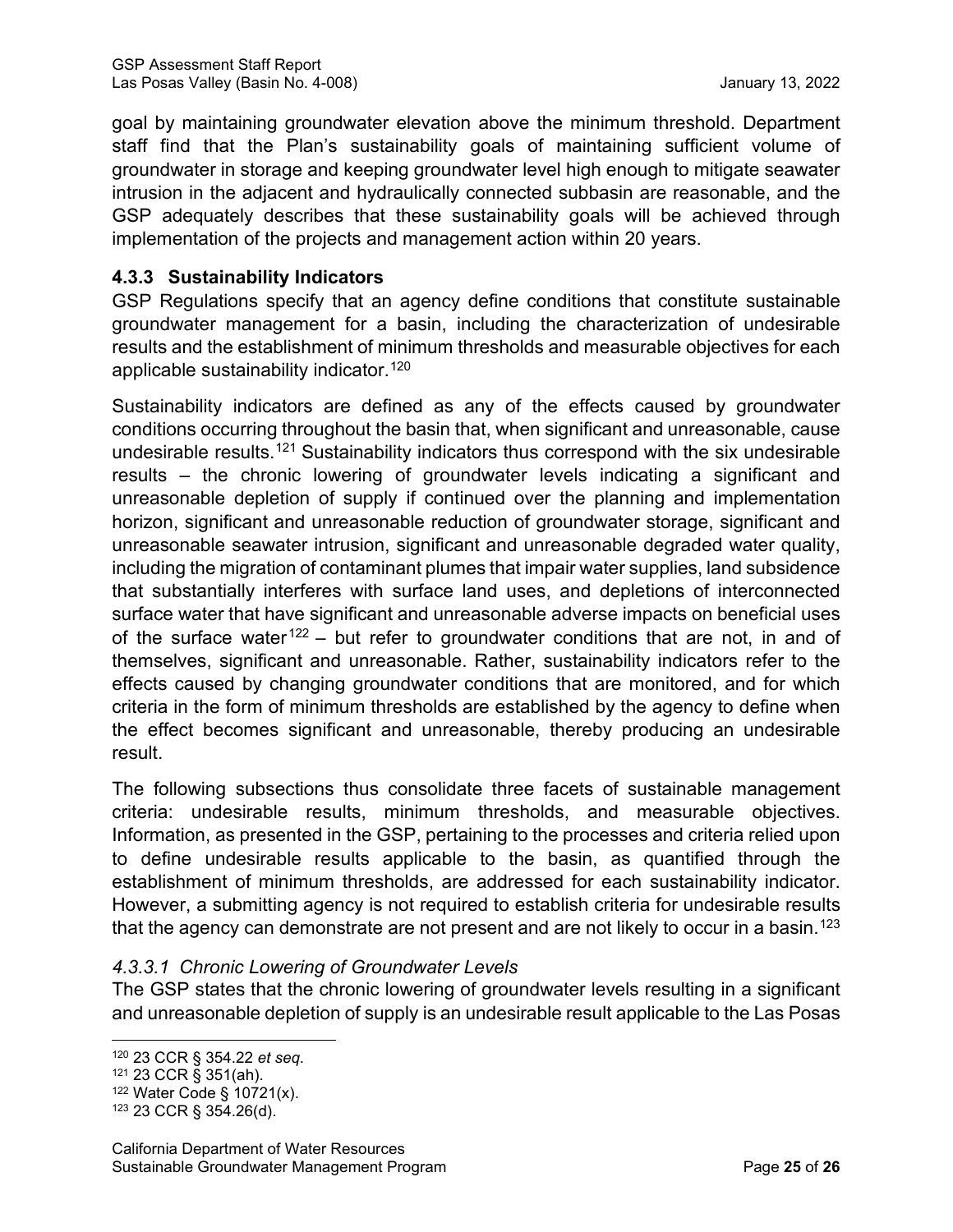Valley Basin and acknowledges that groundwater production in excess of natural and artificial recharge is the primary cause of the chronic lowering of groundwater levels.<sup>[124](#page-31-0)</sup> The Plan defines determination of undesirable results for the three management areas in two ways. The first way is that if water levels in a certain number of key wells within the management area are below their minimum threshold during one measurement event, then the management area is experiencing an undesirable result. For the WLPMA, if three of five key wells are below their minimum thresholds, and for the ELPMA, if five of fifteen key wells are below their minimum thresholds, then the management area is experiencing an undesirable result.<sup>[125](#page-31-1)</sup> The second way a management area may experience undesirable results is if water levels in any one key well are below its minimum threshold either in three consecutive monitoring events or three times in five consecutive monitoring events. This second way of determining undesirable results applies to all three of the management areas.<sup>[126](#page-31-2)</sup>

In the WLPMA, minimum threshold groundwater levels are established based on historical groundwater elevation data, incorporation of potential projects, and future groundwater model simulations that show groundwater elevation recovery during cycles of drought and recovery.[127](#page-31-3) Because the WLPMA is in hydraulic communication with the Oxnard Subbasin,<sup>[128](#page-31-4)</sup> an analysis of the potential for seawater intrusion in the Oxnard Subbasin was done to establish minimum thresholds in the WLPMA. Except for one key well, the minimum thresholds for the WLPMA are based on the average low historical groundwater elevations in the early 1990s, before surface water deliveries to the WLPMA for in-lieu use began.<sup>[129](#page-31-5)</sup> For one key well, the minimum threshold is based on the lowest simulated groundwater elevation after 2040 for the model scenario in which the proposed projects are implemented and the 2015-2017 average production rate was continued throughout the 50-year model simulation.<sup>[130](#page-31-6)</sup> The minimum thresholds of all wells in the WLPMA area are set above the historical low.<sup>[131](#page-31-7)</sup> The GSP states that the WLPMA is not in direct hydraulic communication with the ELPMA or the Epworth Gravels Management Area; therefore, the minimum thresholds for the WLPMA do not impact groundwater elevations in the ELPMA or the Epworth Gravels Management Area.

The minimum threshold groundwater levels in the ELPMA are based on a review of the historical groundwater elevation data, incorporation of potential projects, and an analysis of the projected declines in groundwater elevation and storage under multiple groundwater production scenarios. [132](#page-31-8) In the ELPMA, the minimum thresholds for wells that are adjacent to Arroyo Simi-Las Posas are based on the historical low groundwater

<span id="page-31-0"></span><sup>124</sup> Las Posas Valley GSP, Section 3.3.1, pp. 318-319.

<span id="page-31-1"></span><sup>125</sup> Las Posas Valley GSP, Section 3.3.7, pp. 329-330.

<span id="page-31-2"></span><sup>126</sup> Las Posas Valley GSP, Section 3.3.7, pp. 329-330.

<span id="page-31-3"></span><sup>127</sup> Las Posas Valley GSP, Sections 3.4.1 and 3.4.1.1, pp. 331-332.

<span id="page-31-4"></span><sup>128</sup> Las Posas Valley GSP, Executive Summary, p. 20, Section 2.2.2, p. 110.

<span id="page-31-5"></span><sup>129</sup> Las Posas Valley GSP, Section 3.4.1, p. 332.

<span id="page-31-6"></span><sup>130</sup> Las Posas Valley GSP, Section 3.4.1, p. 331.

<span id="page-31-7"></span><sup>131</sup> Las Posas Valley GSP, Table 3-1, p. 353.

<span id="page-31-8"></span><sup>132</sup> Las Posas Valley GSP, Section 3.4.2, p. 334.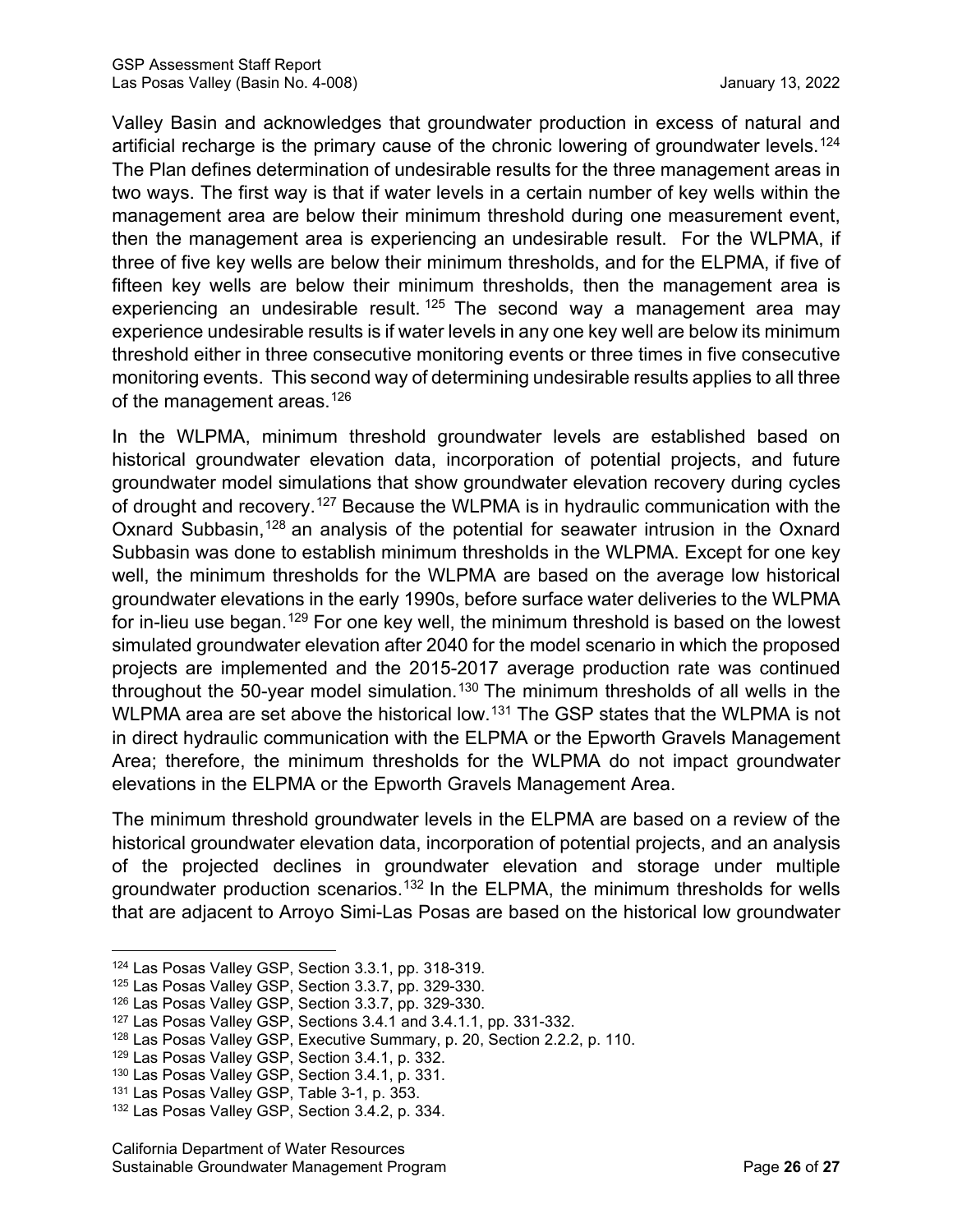elevation, whereas for the remaining wells the minimum thresholds are based on the groundwater level that limits the reduction in storage to less than 20 percent of the estimated groundwater volume stored in 2015. [133](#page-32-0) In the Epworth Gravels Management Area, the minimum threshold was selected as the groundwater level that limits the reduction in storage to less than 20 percent of the estimated groundwater volume stored in 2015. [134](#page-32-1) Only one representative key well is identified in the Epworth Gravels Management Area, and the established minimum threshold is above the historical low.<sup>[135](#page-32-2)</sup>

The GSP states that the minimum thresholds are anticipated to improve the beneficial uses of the groundwater in the Basin by preventing the chronic lowering of groundwater levels, which will allow long-term use of groundwater supplies without impairing beneficial uses.<sup>[136](#page-32-3)</sup> FCGMA maintains a database of domestic well owners in the Basin<sup>[137](#page-32-4)</sup> but the GSP does not clearly discuss how the established minimum thresholds impact the domestic well owners and other beneficial uses and users of groundwater in the Basin. The minimum threshold groundwater levels are lower than 2015 groundwater levels for all wells except for a well located in the WLPMA.<sup>[138](#page-32-5)</sup> Therefore, Department staff are unclear how the continued decline of groundwater levels will impact the groundwater users in the Basin. Department staff recommend the Agency improve the understanding of the impact(s) of established minimum thresholds on beneficial uses and users in the Basin (see Recommended Corrective Action 2).

The GSP describes multiple criteria for selecting measurable objectives, which vary geographically in the Basin. For the eastern WLPMA, the measurable objective groundwater elevations are based on observed groundwater recovery between 1995 and 2008, resulting from in-lieu deliveries that reduced groundwater production. [139](#page-32-6) The measurable objective groundwater elevation represents half of the total recovery in the historical record. [140](#page-32-7) The GSP further clarifies that the measurable objective groundwater elevation is halfway between the historical low and historical high measured since 2000. For the western WLPMA, the measurable objective is the groundwater level to which a key well has recovered historically and allows the Oxnard Subbasin to avoid seawater intrusion. [141](#page-32-8) The measurable objective groundwater elevations in the WLPMA are at least 20 feet higher than the minimum threshold for groundwater levels.

For the Epworth Gravels Management Area and the ELPMA, the measurable objective groundwater elevations are based on historical groundwater levels and groundwater model simulations that result in stable groundwater elevations after 2040.<sup>[142](#page-32-9)</sup> The

<span id="page-32-0"></span><sup>133</sup> Las Posas Valley GSP, Section 3.4.2, p. 335.

<span id="page-32-1"></span><sup>134</sup> Las Posas Valley GSP, Section 3.3.2, p. 323.

<span id="page-32-2"></span><sup>&</sup>lt;sup>135</sup> Las Posas Valley GSP, Table 3-1, p. 353.

<sup>136</sup> Las Posas Valley GSP, Section 3.4.1.1, p. 332.

<span id="page-32-4"></span><span id="page-32-3"></span><sup>137</sup> Las Posas Valley GSP, Section 1.8.2, pp. 62-63.

<span id="page-32-5"></span><sup>138</sup> Las Posas Valley GSP, Tables 3-1 and 3-2, pp. 353-354.

<span id="page-32-6"></span><sup>139</sup> Las Posas Valley GSP, Section 3.5.1, p. 342.

<span id="page-32-7"></span><sup>140</sup> Las Posas Valley GSP, Section 3.5.1, p. 342.

<span id="page-32-8"></span><sup>141</sup> Las Posas Valley GSP, Section 3.5.1, p. 342.

<span id="page-32-9"></span><sup>142</sup> Las Posas Valley GSP, Sections 3.5.2 and 3.5.3, pp. 345 and 348.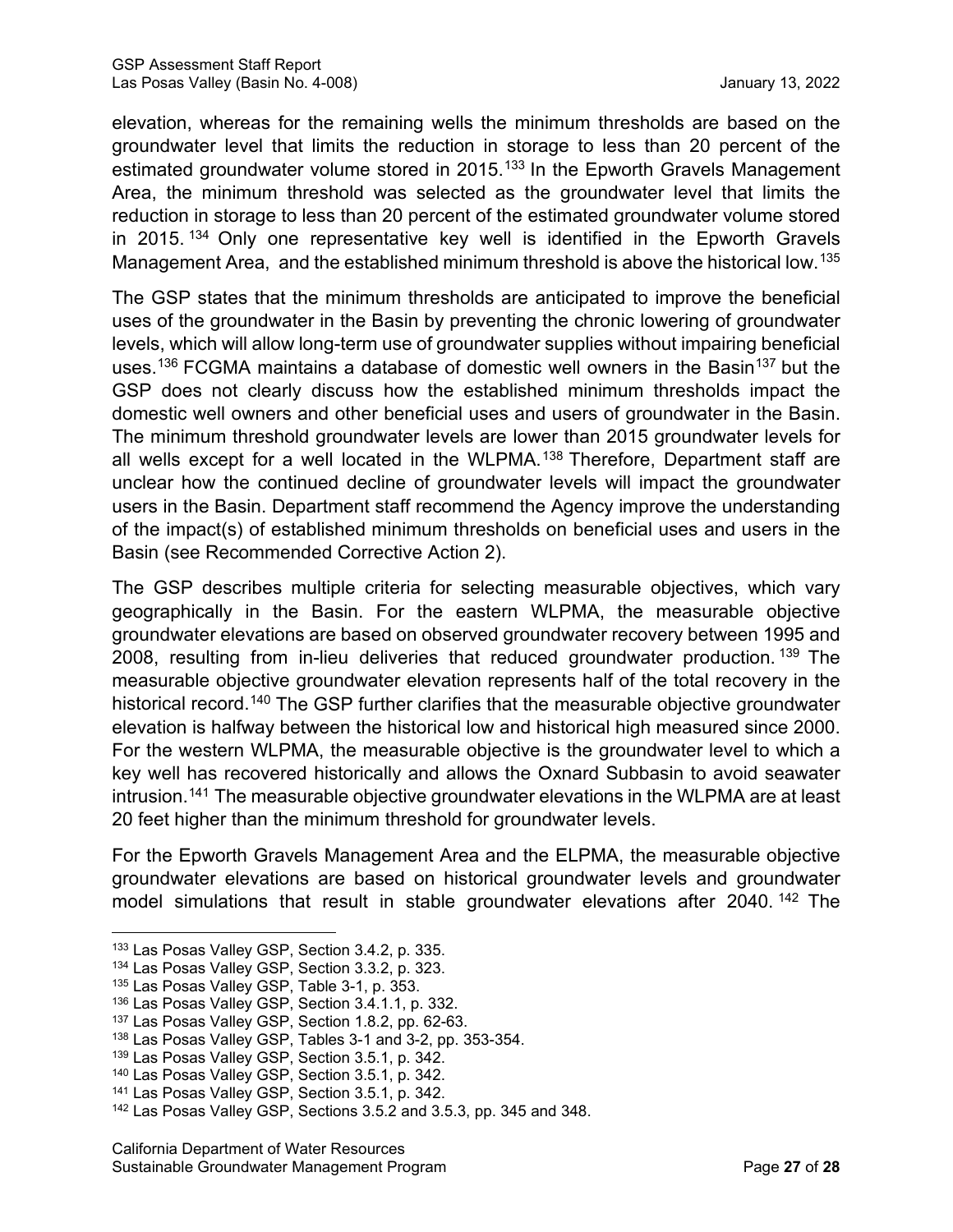measurable objectives in the Epworth Gravels Management Area and the ELPMA are the groundwater levels at which observed declines in groundwater elevation would cease if gradual reductions in groundwater production are implemented between 2020 and 2040. [143](#page-33-0) For the Epworth Gravels Management Area, the established measurable objective is higher than the 2015 groundwater level, but for the ELPMA, the established measurable objectives are lower than the 2015 groundwater level in most of the key wells. [144](#page-33-1) Since the long-term change in storage calculations show that the ELPMA is in surplus condition, <sup>[145](#page-33-2)</sup> it appears to Department staff that establishing measurable objectives below the 2015 level will not impact sustainable groundwater management in the ELPMA. Additionally, according to the GSP, the groundwater elevation in the ELPMA is primarily influenced by non-native water and is impacted to a lesser degree by climate conditions, [146](#page-33-3) therefore, Department staff believe that maintaining groundwater level above 2015 levels by relying on non-native water might not always be feasible due to the uncertainty of non-native water availability. Furthermore, the GSP states that according to the model simulations, reduced groundwater production did not result in rising water levels throughout the ELPMA.<sup>[147](#page-33-4)</sup> Department staff agree with the conclusion that groundwater demand management alone might not be sufficient for sustainable groundwater management.

There is at least 20 feet of difference between the minimum thresholds and measurable objectives for the WLPMA and the ELPMA, and 30 feet of difference for the Epworth Gravels Management Area, which the Agency considers a margin of safety for operational flexibility.[148](#page-33-5)

In the ELPMA, the interim milestones have been selected for two out of fifteen wells in which the measurable objectives are set above the 2015 groundwater level.<sup>[149](#page-33-6)</sup> The interim milestones have been selected for three out of five wells in the WLPMA in which the measurable objectives are set above the 2015 groundwater level.<sup>[150](#page-33-7)</sup> The interim milestones have been selected for the single well in the Epworth Gravels Management Area and show continued improvement in groundwater levels until 2040. [151](#page-33-8)

Overall, the Agency plans to stabilize the groundwater levels in the ELPMA and to improve the levels in the WLPMA and the Epworth Gravel Management Area. By 2040, the Agency anticipates groundwater elevations in every representative key well to be above the historical low in the WLPMA and the Epworth Gravel Management area. For the ELPMA, the groundwater levels in most key wells will remain above the historical low;

<span id="page-33-0"></span><sup>143</sup> Las Posas Valley GSP, Sections 3.5.2.1 and 3.5.3.1, pp. 345 and 348.

<span id="page-33-1"></span><sup>144</sup> Las Posas Valley GSP, Table 3-2, p. 354.

<span id="page-33-2"></span><sup>145</sup> Las Posas Valley GSP, Section 2.3.2,2, p. 129.

<span id="page-33-3"></span><sup>146</sup> Las Posas Valley GSP, Section 2.3.1.2, pp. 125-128, Figures 2-22 to 2-25, pp. 245-251, Section 3.5.2, p. 345.

<span id="page-33-4"></span><sup>147</sup> Las Posas Valley GSP, Section 3.3.4, p. 326.

<span id="page-33-5"></span><sup>148</sup> Las Posas Valley GSP, Section 3.5, pp. 342-348.

<span id="page-33-6"></span><sup>149</sup> Las Posas Valley GSP, Table 3-2, p. 354.

<span id="page-33-7"></span><sup>150</sup> Las Posas Valley GSP, Table 3-2, p. 354.

<span id="page-33-8"></span><sup>151</sup> Las Posas Valley GSP, Table 3-2, p. 354.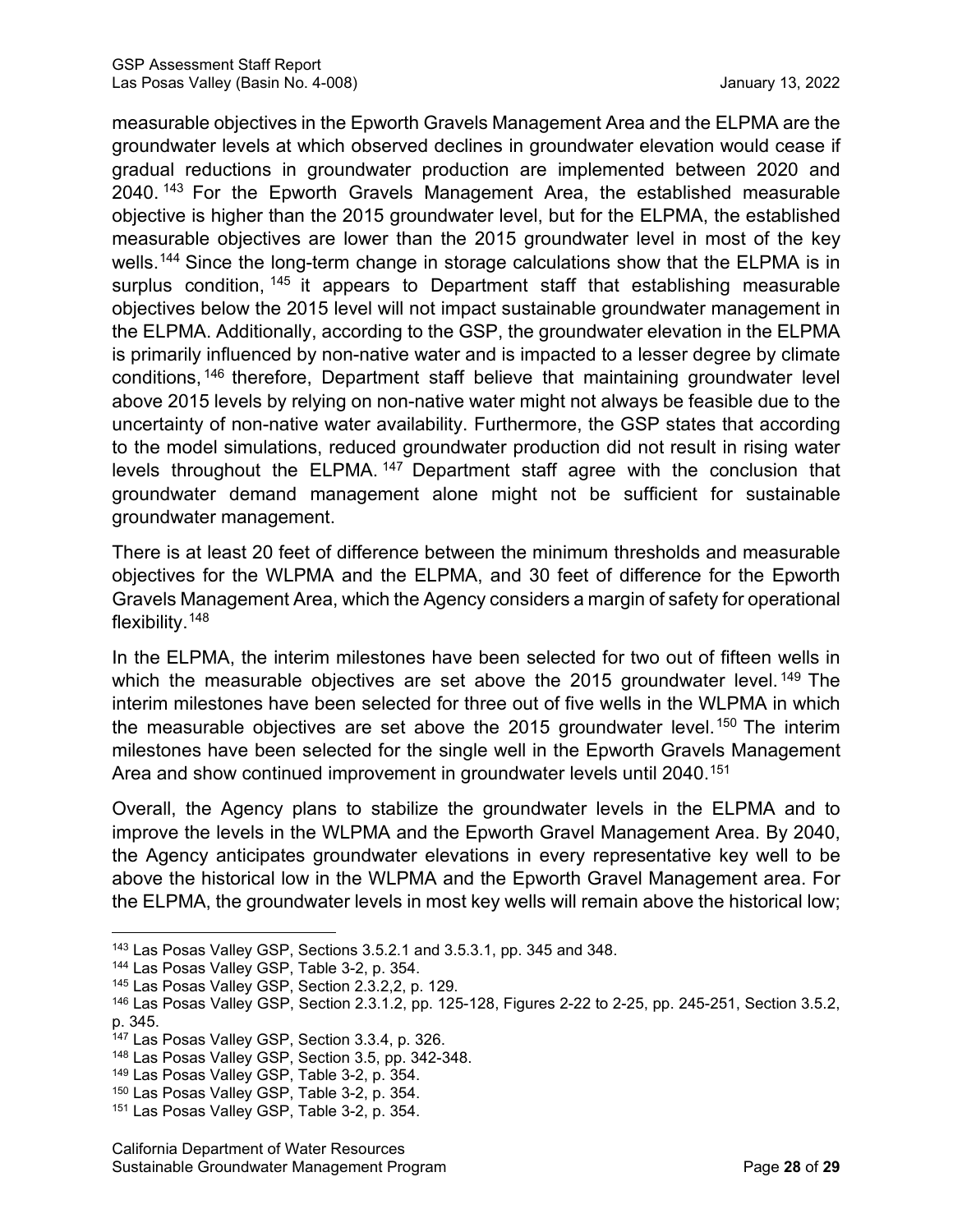however, the levels will remain below the historical low in some wells in 2040 but will be stabilized. It appears to Department staff that the Agency's approach, of allowing the groundwater level to further decline in the ELPMA until it stabilizes at or above the groundwater level, which limits the reduction in storage to less than 20 percent relative to the estimated 2015 groundwater storage volume, is based on the water budget findings that the ELPMA is not in overdraft condition, but rather in surplus state. Department staff find the established sustainable management criteria either prevent groundwater conditions from getting worse than historical conditions or avoid significant and unreasonable depletion of groundwater storage in the Basin. Department staff concur with the Agency's basin management approach because of the Basin's substantial reliance on imported and non-native water sources in maintaining groundwater level and storage, considering the Agency cannot guarantee these sources of water will be available in future.

### *4.3.3.2 Reduction of Groundwater Storage*

The GSP states that the significant and unreasonable reduction of groundwater storage is an undesirable result that applies to Las Posas Valley Basin and may occur if the volume of water produced from the Basin exceeds the volume of freshwater recharging the Basin over cycles of drought and recovery. [152](#page-34-0)

For the WLPMA, the GSP defines undesirable results for reduction in groundwater storage as groundwater levels that indicate a long-term decline over periods of drought and recovery, and landward migration of the 2015 saline water impact front in the adjacent Oxnard Subbasin after 2040.<sup>[153](#page-34-1)</sup> The Plan states that the minimum thresholds are selected based on historical groundwater elevations and future groundwater model simulations that show groundwater elevations recovered after multi-year drought cycles. The established minimum thresholds and measurable objectives for the reduction of groundwater storage are the same as the groundwater levels for chronic lowering of groundwater level, which are above historical lows and prevent net landward migration of the 2015 saline water impact front in the Oxnard Subbasin after 2040. [154](#page-34-2)

For the ELPMA and the Epworth Gravels Management Area, the GSP defines undesirable results for reduction in groundwater storage as groundwater levels that indicate a long-term decline over periods of drought and recovery, and result in greater than 20 percent loss of storage compared to estimates of groundwater stored in 2015. $^{\rm 155}$  $^{\rm 155}$  $^{\rm 155}$ The GSP states that the minimum thresholds are selected based on historical groundwater elevations and future groundwater model simulations to limit the loss of groundwater storage in the ELPMA and Epworth Gravels Management Area to less than 20 percent relative to the estimated groundwater stored in 2015. The established minimum thresholds and measurable objectives for the reduction of groundwater storage

<span id="page-34-0"></span><sup>152</sup> Las Posas Valley GSP, Section 3.3.2, p. 321.

<span id="page-34-1"></span><sup>153</sup> Las Posas Valley GSP, Section 3.3.2, p. 322.

<span id="page-34-2"></span><sup>154</sup> Las Posas Valley GSP, Section 3.3.2, p. 322.

<span id="page-34-3"></span><sup>155</sup> Las Posas Valley GSP, Section 3.3.2, pp. 322-323.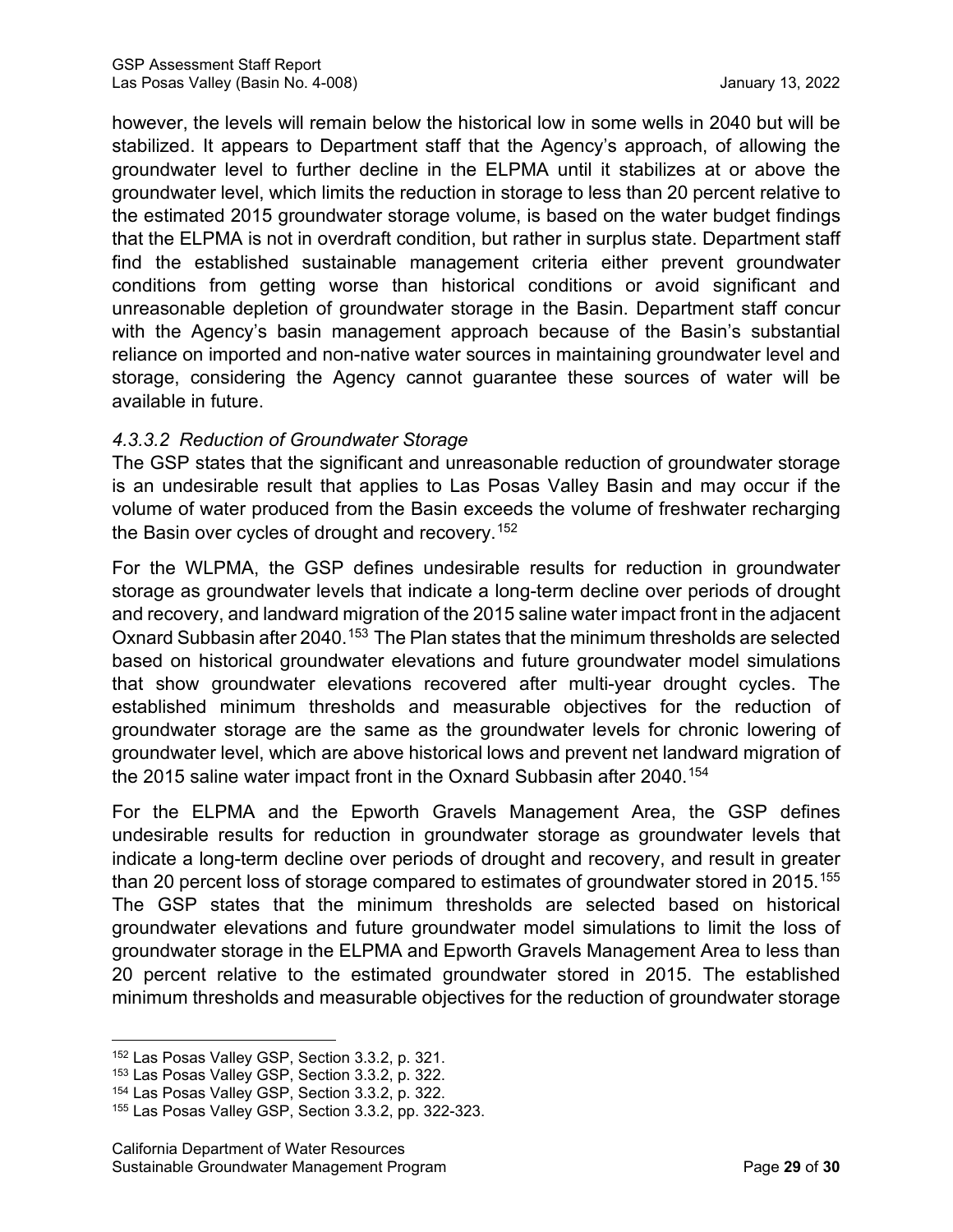are the same as the groundwater levels for the chronic lowering of groundwater levels sustainability indicator.

Department staff find the sustainable management criteria defined for reduction of groundwater in storage commensurate with the level of understanding of the Basin setting and that the Agency establishes reasonable criteria to achieve the sustainability goal of the Basin. The GSP also describes how the sustainable management criteria for the reduction of groundwater storage relate to seawater intrusion in the adjacent basin. The Plan states that selected management criteria are anticipated to improve the condition for environmental uses along Arroyo Simi-Las Posas and other beneficial uses of groundwater by allowing for long-term use of groundwater supplies without ongoing loss of storage. However, the GSP does not provide any details on how the beneficial user groups will be impacted when stored groundwater is reduced by 20 percent from that stored in 2015 in the ELPMA and the Epworth Gravels Management Area. Furthermore, a comment letter received by the Department states that the 20 percent reduction in groundwater storage will hinder the ability of a water district to retrieve the groundwater stored under their aquifer storage and recovery project. Department staff recommend the Agency discuss the impacts of the established sustainable management criteria and undesirable results on all beneficial uses and users in the Basin (see Recommended Corrective Action 2).

#### *4.3.3.3 Seawater Intrusion*

The GSP states seawater intrusion is an undesirable result that is not applicable to the Basin and also states that direct seawater intrusion has not historically occurred in the Basin. Although there is a possibility that the WLPMA might be impacted by seawater intrusion because of its hydraulic connection with the Oxnard Subbasin, which is currently experiencing seawater intrusion,<sup>[156](#page-35-0)</sup> the GSP discusses the findings from a groundwater model simulation that if the current groundwater production rate were continued over the next 50 years, the seawater intrusion front will remain five miles away from the boundary between the WLPMA and Oxnard Subbasin.[157](#page-35-1) Based on this technical analysis, the GSP concludes that seawater intrusion is unlikely to occur; therefore, specific criteria for undesirable results related to seawater intrusion were not established. Department staff agree with the Agency's assessment of seawater intrusion and its approach to not develop sustainable management criteria at this time.

# *4.3.3.4 Degraded Water Quality*

The Agency defines significant and unreasonable degradation of water quality in the WLPMA as the expansion of areas currently impacted by TDS, nitrate, sulfate, and boron concentrations that limit agricultural and potable use.[158](#page-35-2) The GSP states that TDS, nitrate, sulfate, and boron exceed the water quality objectives in the WLPMA. The Plan also states that elevated concentrations of TDS and nitrate are likely a legacy of the septic

<span id="page-35-0"></span><sup>156</sup> Las Posas Valley GSP, Section 3.3.3, p. 324.

<span id="page-35-1"></span><sup>157</sup> Las Posas Valley GSP, Section 3.3.3, p. 324.

<span id="page-35-2"></span><sup>158</sup> Las Posas Valley GSP, Section 3.3.4, p. 325.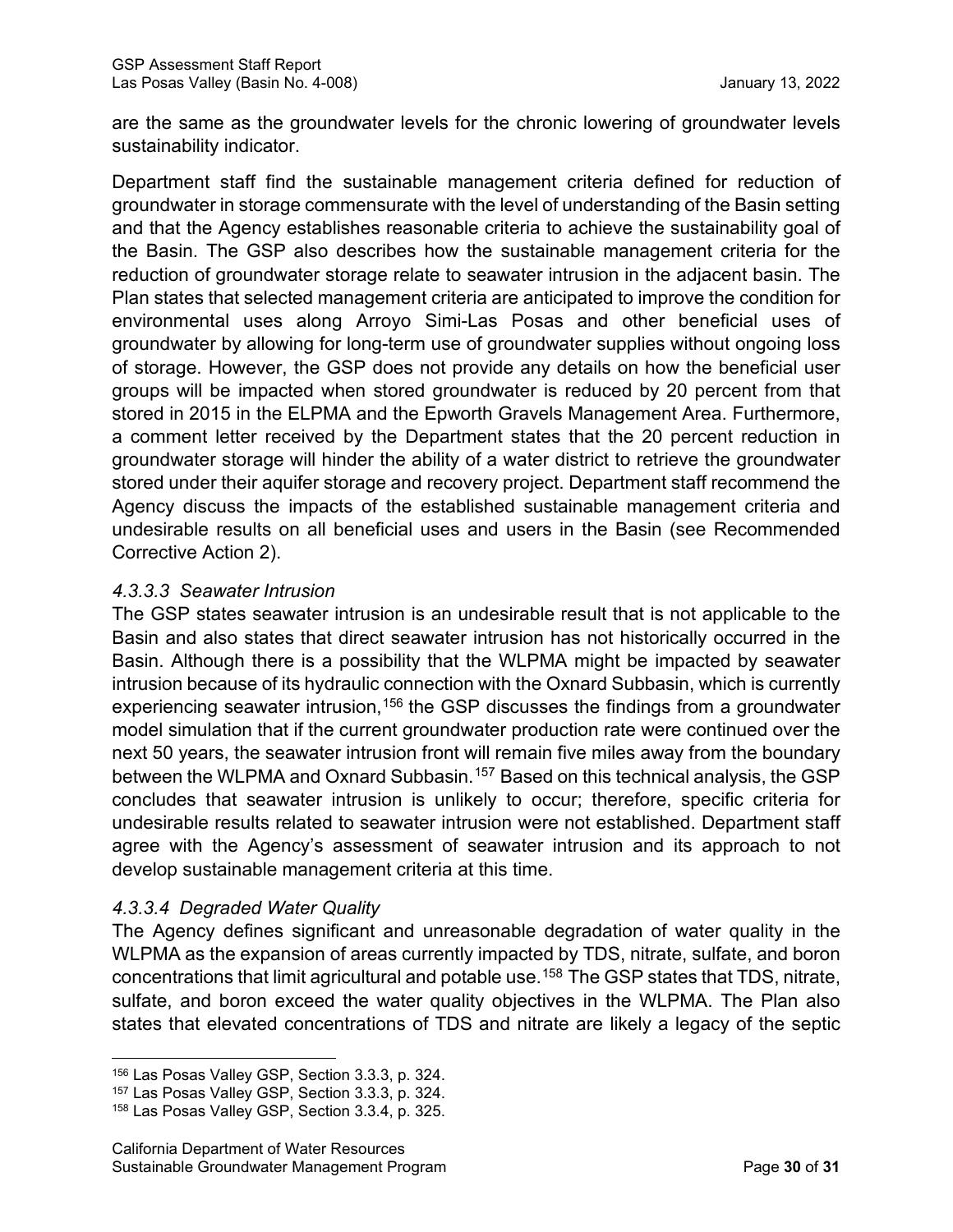discharges and fertilizer application practices, with no indication that groundwater production has contributed to an increase in these concentrations while acknowledging that future groundwater production could produce groundwater gradients that migrate water constituents. [159](#page-36-0)

The Agency's definition of significant and unreasonable degradation of water quality in the ELPMA is if the groundwater gradient causes expansion of the currently impacted areas and limits agricultural and potable use.  $160$  The GSP states that elevated concentrations of TDS have been observed in the ELPMA along Arroyo Simi-Las Posas, where groundwater is recharged by non-native flow.<sup>[161](#page-36-2)</sup> The Plan further states that the groundwater model indicates that groundwater production has little influence on the migration of percolated surface water that recharges the aquifers; instead, the larger influence is the volume of surface water flow in Arroyo Simi-Las Posas. [162](#page-36-3)

The GSP states that degraded water quality is an undesirable result that does not apply to the Epworth Gravels Management Area because the available data indicate that the water quality has not exceeded the water quality objectives in the Epworth Gravels Management Area.<sup>[163](#page-36-4)</sup> The GSP further explains that the source of recharge water is different in the Epworth Gravels Management Area compared to the other two management areas, the primary source of recharge is precipitation infiltration, and the groundwater quality reflects the quality of that recharge source.<sup>[164](#page-36-5)</sup> Department staff note that the Epworth Gravels Management Area does not receive water with elevated concentrations of constituents from the other two management areas because it is hydraulically disconnected from these management areas. For the reasons discussed above, Department staff concur with the Agency's conclusion that currently, degraded water quality is not an issue for the Epworth Gravels Management Area.

Specific minimum thresholds and measurable objectives for water quality were not established because the Agency believes that groundwater quality in the WLPMA and ELPMA is not directly related to groundwater production.[165](#page-36-6) Instead, the Agency plans to use groundwater levels as a proxy for groundwater quality degradation. The GSP states that water quality will continue to be monitored over the next five years, and the effectiveness of using groundwater level as a proxy will continue to be assessed.<sup>[166](#page-36-7)</sup> Because the Agency intends to continue monitoring groundwater quality, continue assessing the effectiveness of using groundwater levels as a proxy, and plans to stabilize groundwater level, which will reduce the potential for contaminants to migrate to previously impacted areas, Department staff find the Agency's intent to use groundwater

<span id="page-36-0"></span><sup>159</sup> Las Posas Valley GSP, Section 3.3.4, p. 325

<span id="page-36-1"></span><sup>160</sup> Las Posas Valley GSP, Section 3.3.4, p. 326.

<span id="page-36-2"></span><sup>161</sup> Las Posas Valley GSP, Section 3.3.4, p. 326.

<span id="page-36-3"></span><sup>162</sup> Las Posas Valley GSP, Section 3.3.4, p. 326.

<span id="page-36-4"></span><sup>163</sup> Las Posas Valley GSP, Section 3.3.4, p. 324.

<span id="page-36-5"></span><sup>164</sup> Las Posas Valley GSP, Section 3.3.4, p. 326.

<span id="page-36-6"></span><sup>165</sup> Las Posas Valley GSP, Sections 3.3.1.4 and 3.4.2.4, pp. 333 and 337.

<span id="page-36-7"></span><sup>166</sup> Las Posas Valley GSP, Section 3.3.4, pp. 325-327.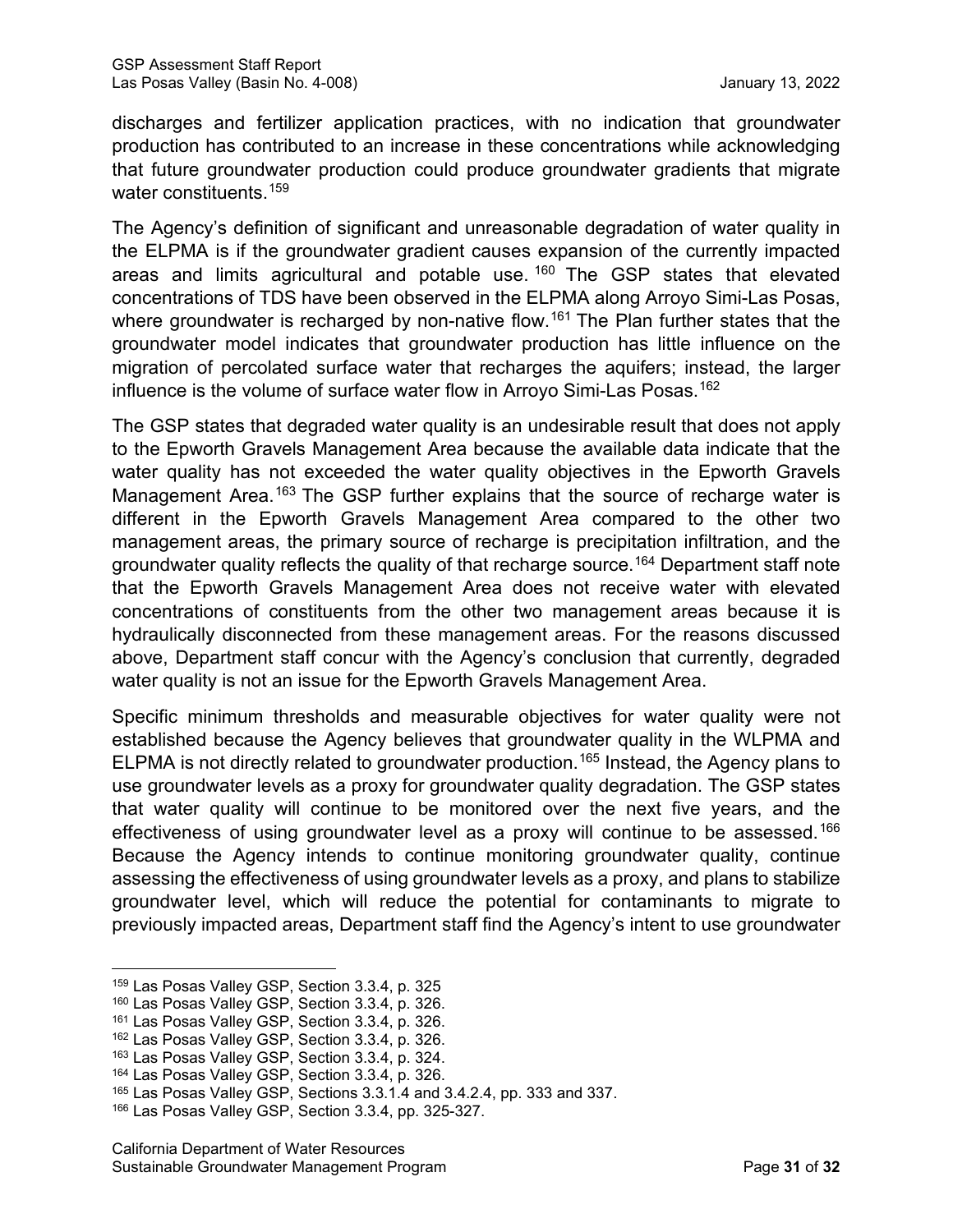levels as a proxy for groundwater quality is generally reasonable and consistent with the GSP Regulations. While the Department notes the Agency's finding that the water quality in the Basin is not directly related to groundwater production, Department staff recommend the GSAs further investigate to develop a better understanding of how the established groundwater level thresholds correlate with and are protective of groundwater quality (see Recommended Corrective Action 3). Furthermore, Department staff recommend that the GSAs coordinate with the appropriate water quality regulatory agencies to develop a process for determining whether and when groundwater management and groundwater production are adversely impacting groundwater quality (see Recommended Corrective Action 3).

### *4.3.3.5 Land Subsidence*

The GSP defines the undesirable result associated with land subsidence as subsidence that substantially interferes with surface land uses  $167$  and states that subsidence associated with groundwater production has not caused and is not likely to cause undesirable results.<sup>[168](#page-37-1)</sup> Furthermore, the Plan states the amount of future subsidence in the Basin will depend on whether future water levels decline below historical lows for a sufficient time to cause compaction or remain above these previous low levels. [169](#page-37-2)

The minimum threshold and measurable objective are not defined for land subsidence. The Agency plans to use the sustainable management criteria established for chronic lowering of groundwater levels as a proxy to monitor undesirable results related to land subsidence. The Agency's plan for the WLPMA and some areas of the ELPMA is to maintain groundwater levels above historical low levels to avoid undesirable results related to land subsidence.<sup>[170](#page-37-3)</sup> Department staff find the use of groundwater levels as a proxy for understanding land subsidence to be a reasonable approach; however, staff believe that the Agency needs to understand whether the proxy can effectively assess the undesirable results related to land subsidence. Therefore, Department staff recommend the Agency incorporate periodic monitoring (e.g., for each five-year update) for land subsidence that can provide the Agency with quantitative data regarding the performance of the proxy (see Recommended Corrective Action 4).

For some areas in the ELPMA, the minimum thresholds for groundwater levels are set beneath historical low groundwater levels. [171](#page-37-4) The Agency believes that the established minimum thresholds will still limit future subsidence because the Las Posas Valley Basin is designated by the Department as an area with a medium to low potential for future subsidence. <sup>[172](#page-37-5)</sup> The Department publication, which is cited by the GSP to justify the minimum thresholds set lower than historical lows, states that the Department's analysis is intended to identify potential subsidence that may require additional investigation

<span id="page-37-1"></span><sup>168</sup> Las Posas Valley GSP, Section 3.3.4, p. 327.

<span id="page-37-3"></span><sup>170</sup> Las Posas Valley GSP, Table 3-1, p. 353.

<span id="page-37-0"></span><sup>167</sup> Las Posas Valley GSP, Section 3.3.4, p. 327.

<span id="page-37-2"></span><sup>169</sup> Las Posas Valley GSP, Section 2.3.5, p. 137.

<span id="page-37-4"></span><sup>171</sup> Las Posas Valley GSP, Table 3-1, p. 353.

<span id="page-37-5"></span><sup>172</sup> Las Posas Valley GSP, Section 3.4.2.5, p. 338.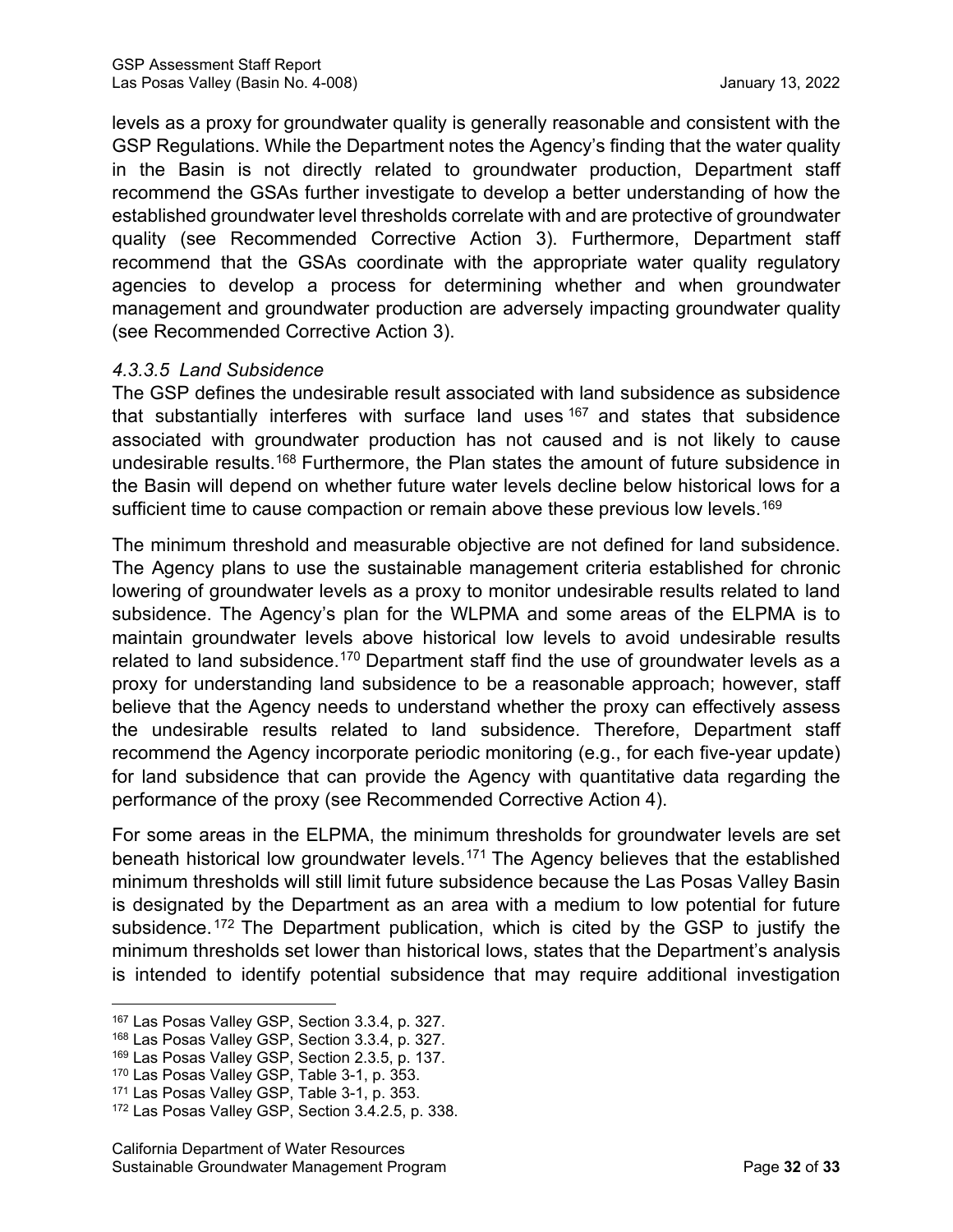because the analysis was based on high-level published data and does not incorporate localized data and information.<sup>[173](#page-38-0)</sup> The Department publication further states that the analysis was completed on a scale which could over or understate the potential for future subsidence on a localized scale. Therefore, Department staff believe that the land subsidence in the Basin should be reevaluated through the analysis of local data and information (see Recommended Corrective Action 4).

Department staff note that while the amount of historical and current subsidence in the Basin is relatively small, and there are no known reports of subsidence-related impacts, the GSP acknowledges that land subsidence related to groundwater production has the potential to impact the beneficial uses and users of groundwater by interfering with surface land uses.<sup>[174](#page-38-1)</sup> The Department received a public comment stating that the GSP does not discuss the potential risk to infrastructure that could be caused by subsidence; this comment is consistent with the Department staff conclude that the GSP does not adequately discuss potential impacts of subsidence on the beneficial uses and users specifically for the area where the Agency is planning to allow continued decline of groundwater levels beneath historical low levels. Therefore, Department staff recommend the Agency clearly identify the areas that are more susceptible to land subsidence, based on how the established minimum threshold groundwater level compares with historical low levels and the presence of infrastructure that are at risk, and describe the potential impacts to beneficial uses and users resulting from land subsidence (see Recommended Corrective Action 4).

# *4.3.3.6 Depletions of Interconnected Surface Water*

The GSP defines the undesirable result associated with depletion of interconnected surface water in the Las Posas Valley Basin as a loss of GDE habitat. The Plan recognizes one potential GDE, Arroyo Simi-Las Posas in the ELPMA, and states that the Agency will try to maintain the groundwater elevation adjacent to the creek to promote the health of the potential GDE.<sup>[175](#page-38-2)</sup> However, the GSP also discusses the possibility of not meeting the objective to maintain the health of the GDE because the flow in Arroyo Simi-Las Posas is largely maintained by discharge from the up-gradient wastewater treatment plants and dewatering wells, which are not managed by the GSAs. [176](#page-38-3) Additionally, based on the historical aerial photographs, before the 1970s, the Arroyo Simi-Las Posas was dry and there was no vegetation along the stream.[177](#page-38-4) If the discharge from these nonnative sources decreases in the future, this may result in the depletion of interconnected surface water and impact the potential GDE.<sup>[178](#page-38-5)</sup> The GSP also states that groundwater production from the Fox Canyon aquifer and underlying aquifers will not impact the flow

<span id="page-38-0"></span><sup>173</sup> Summary of Recent, Historical, and Estimated Potential for Future Land Subsidence in California, DWR, 2014. https://water.ca.gov/-/media/DWR-Website/Web-Pages/Programs/Groundwater

Management/Bulletin-118/Files/Statewide-Reports/GWU2013\_Apdx\_F\_Final.pdf

<span id="page-38-1"></span><sup>174</sup> Las Posas Valley GSP, Section 3.3.5, p. 328.

<span id="page-38-2"></span><sup>175</sup> Las Posas Valley GSP, Section 3.3.6, p. 328.

<span id="page-38-3"></span><sup>176</sup> Las Posas Valley GSP, Sections 2.3.7 and 3.3.6, pp. 138-139 and 328.

<span id="page-38-4"></span><sup>177</sup> Las Posas Valley GSP, Section 2.3.7, p. 138.

<span id="page-38-5"></span><sup>178</sup> Las Posas Valley GSP, Section 3.3.6, p. 328.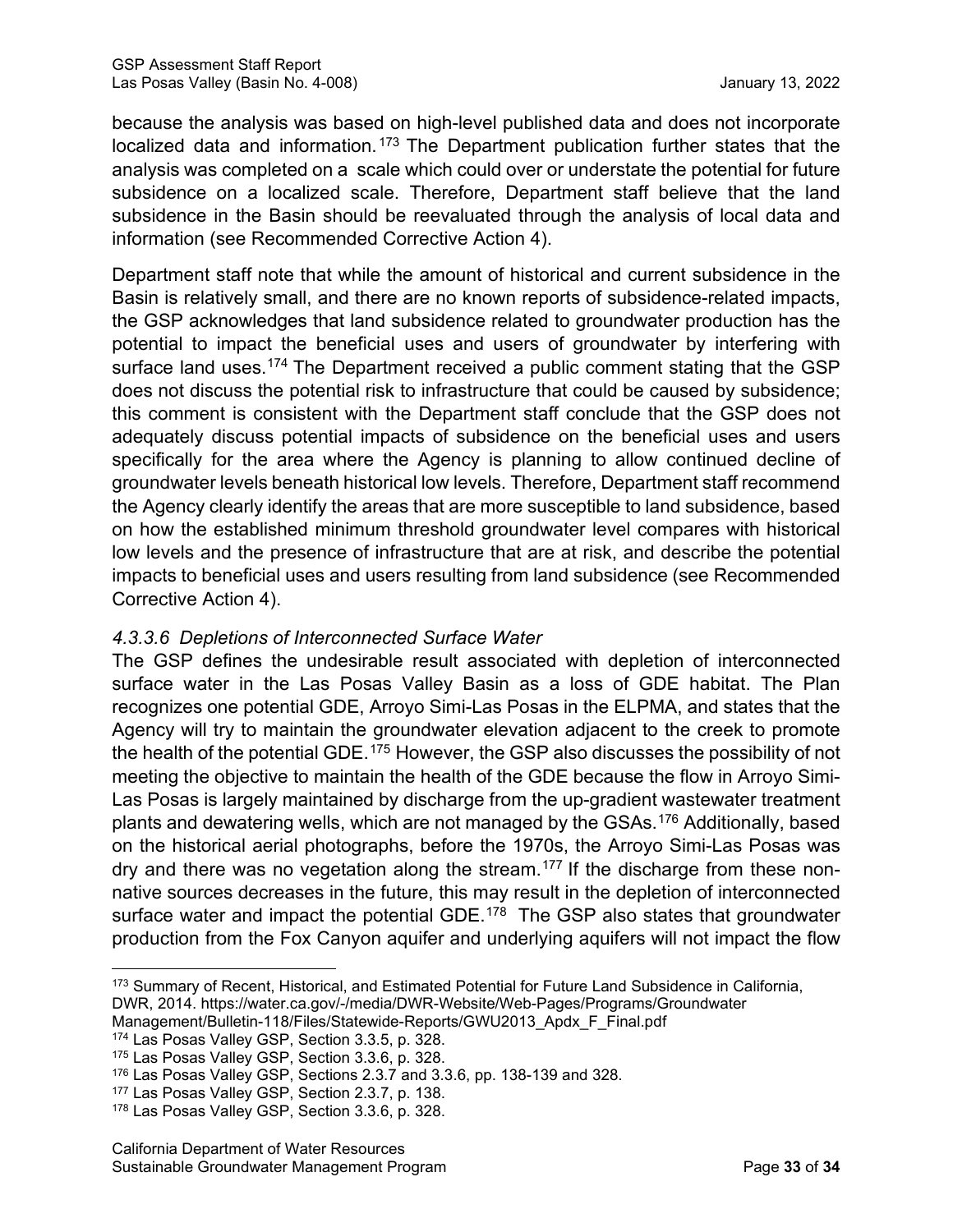in Arroyo Simi-Las Posas because Arroyo Simi-Las Posas is a losing stream in the ELPMA, and groundwater elevations are below the bottom of the creek.<sup>[179](#page-39-0)</sup>

The minimum threshold and measurable objective for the depletion of interconnected surface water in the ELPMA is the same as the minimum threshold and measurable objective established for chronic lowering of groundwater levels.[180](#page-39-1) In addition to wells screened in Fox Canyon and Grimes Canyon aquifers, the sustainable management criteria are also established for two wells screened in the shallow alluvial aquifer because the shallow alluvial aquifer is recharged by and may be hydraulically connected to the Arroyo Simi-Las Posas. The minimum threshold and measurable objectives for both wells are set at groundwater levels that are lower than the historical low.<sup>[181](#page-39-2)</sup> Department staff find the approach to manage the depletion of interconnected surface water through stabilizing groundwater levels in the shallow alluvial aquifer to be reasonable because the Agency does not have control over the non-native discharge which recharges shallow groundwater, and there are future uncertainties related to the availability of such discharges.

Minimum thresholds and measurable objectives are not defined for the WLPMA and the Epworth Gravels Management Area because there are no interconnected surface waters or potential GDEs identified.[182](#page-39-3)

# **4.4 MONITORING NETWORKS**

GSP Regulations require that a monitoring network be developed for each basin including monitoring objectives, monitoring protocols, and data reporting requirements. The network shall promote the collection of data of sufficient quality, frequency, and distribution to characterize groundwater and related surface water conditions in the basin and evaluate changing conditions.<sup>[183](#page-39-4)</sup>

#### **4.4.1 Evaluation Summary**

The Agency utilized the data from existing monitoring programs to assess groundwater conditions in the Basin, plans to continue monitoring groundwater level and quality, and believes that the existing monitoring network is sufficient to provide an understanding of representative groundwater conditions. The Agency plans to document changes in groundwater conditions related to six sustainability indicators using representative wells, which are a subset of the existing network of groundwater wells. The Agency plans to use groundwater level data as a proxy to assess groundwater conditions related to other sustainability indicators. The conditions observed at the representative key wells will be used to document progress toward sustainability goals.

<span id="page-39-0"></span><sup>179</sup> Las Posas Valley GSP, Section 3.4.2.6, pp. 338-339.

<span id="page-39-1"></span><sup>180</sup> Las Posas Valley GSP, Sections 3.4.2.6 and 3.5.2.6, pp. 338-339 and 347-348.

<span id="page-39-2"></span><sup>181</sup> Las Posas Valley GSP, Tables 3-1 and 3-2, pp. 353-354.

<span id="page-39-4"></span><span id="page-39-3"></span><sup>182</sup> Las Posas Valley GSP, Sections 3.4.1.6, 3.4.3.6, 3.5.1.6 and 3.5.3.6, pp. 334, 342, 345 and 350. <sup>183</sup> 23 CCR § 354.32 *et seq*.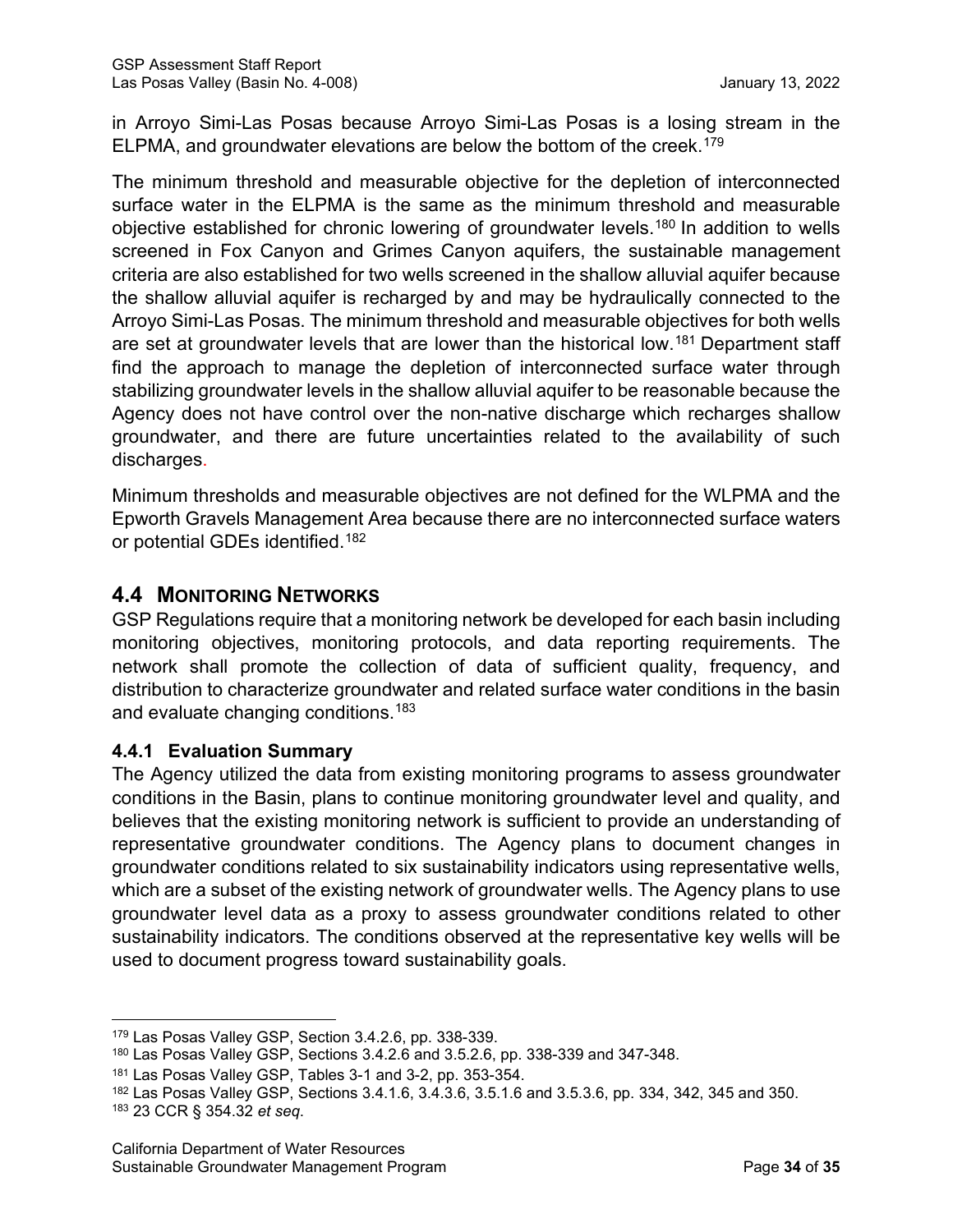Although the Agency believes that the existing monitoring network is sufficient to document progress toward sustainability goal, the GSP identifies data gaps and discusses the techniques to improve monitoring networks for each sustainability indicator. Department staff agree that improving the monitoring network will help GSAs gain a better understanding of local conditions and to demonstrate that implementation of the GSP is achieving the sustainability goal.

### **4.4.2 Monitoring Networks**

The existing monitoring networks include groundwater wells, stream gauges, and weather stations. These networks have been used in the past to understand groundwater and related surface conditions. The current monitoring network includes both monitoring wells and productions wells, and the Agency plans to incorporate additional dedicated monitoring wells to the extent possible. [184](#page-40-0) Groundwater level monitoring started in the 1940s in the WLPMA and the 1920s in the ELPMA.[185](#page-40-1) Groundwater extraction data have been collected by the Agency since 1983. Surface flow data have been recorded since the 1930s, and precipitation data have been recorded for more than a century.<sup>186</sup>

The current groundwater level monitoring network consists of 40 wells in the WLPMA and 90 wells in the ELPMA that are measured monthly to quarterly, and of which, 21 wells are selected for representative monitoring.<sup>[187](#page-40-3)</sup> The groundwater level data are being collected by the Ventura County Watershed Protection District, Calleguas Municipal Water District, and UWCD, which are partner agencies. Because these agencies follow different data collection protocols, FCGMA plans to work with these agencies to ensure that future data collection is conducted according to the protocol that is consistent with best management practices. <sup>[188](#page-40-4)</sup> The Agency plans to collect groundwater elevation data from the 21 representative key wells within a 2-week window in the spring and fall of each year. In addition to manual measurements, the Agency plans to monitor short-term and long-term trends in groundwater elevation using down-hole transducers. The GSP states that the spatial and temporal coverage of the existing monitoring network is sufficient to provide an understanding of representative conditions of the principal aquifer, and the aquifer identified as an important source of water.<sup>[189](#page-40-5)</sup>

The GSP explains that because the groundwater level and groundwater storage sustainability indicators are interrelated and the current groundwater level network is structured to provide data from which hydraulic gradients can be calculated, the groundwater monitoring network is sufficient to document changes in groundwater storage. [190](#page-40-6) The numerical models will be used to calculate the annual change in storage using the collected groundwater level data and will be reported for each aquifer in annual

<span id="page-40-0"></span><sup>184</sup> Las Posas Valley GSP, Sections 4.1 and 4.2, p. 387.

<span id="page-40-1"></span><sup>185</sup> Las Posas Valley GSP, Section 4.2.1, pp. 387-388.

<span id="page-40-2"></span><sup>186</sup> Las Posas Valley GSP, Sections 4.2.2 and 4.2.3, pp. 390-391.

<span id="page-40-3"></span><sup>187</sup> Las Posas Valley GSP, Sections 4.2.1 and 4.4.1, pp. 387-388 and 397, Table 3-2, p. 354.

<span id="page-40-4"></span><sup>188</sup> Las Posas Valley GSP, Section 4.5, pp. 397-398.

<span id="page-40-5"></span><sup>189</sup> Las Posas Valley GSP, Section 4.2.1, pp. 388-389.

<span id="page-40-6"></span><sup>190</sup> Las Posas Valley GSP, Section 4.3.2, pp. 393-394.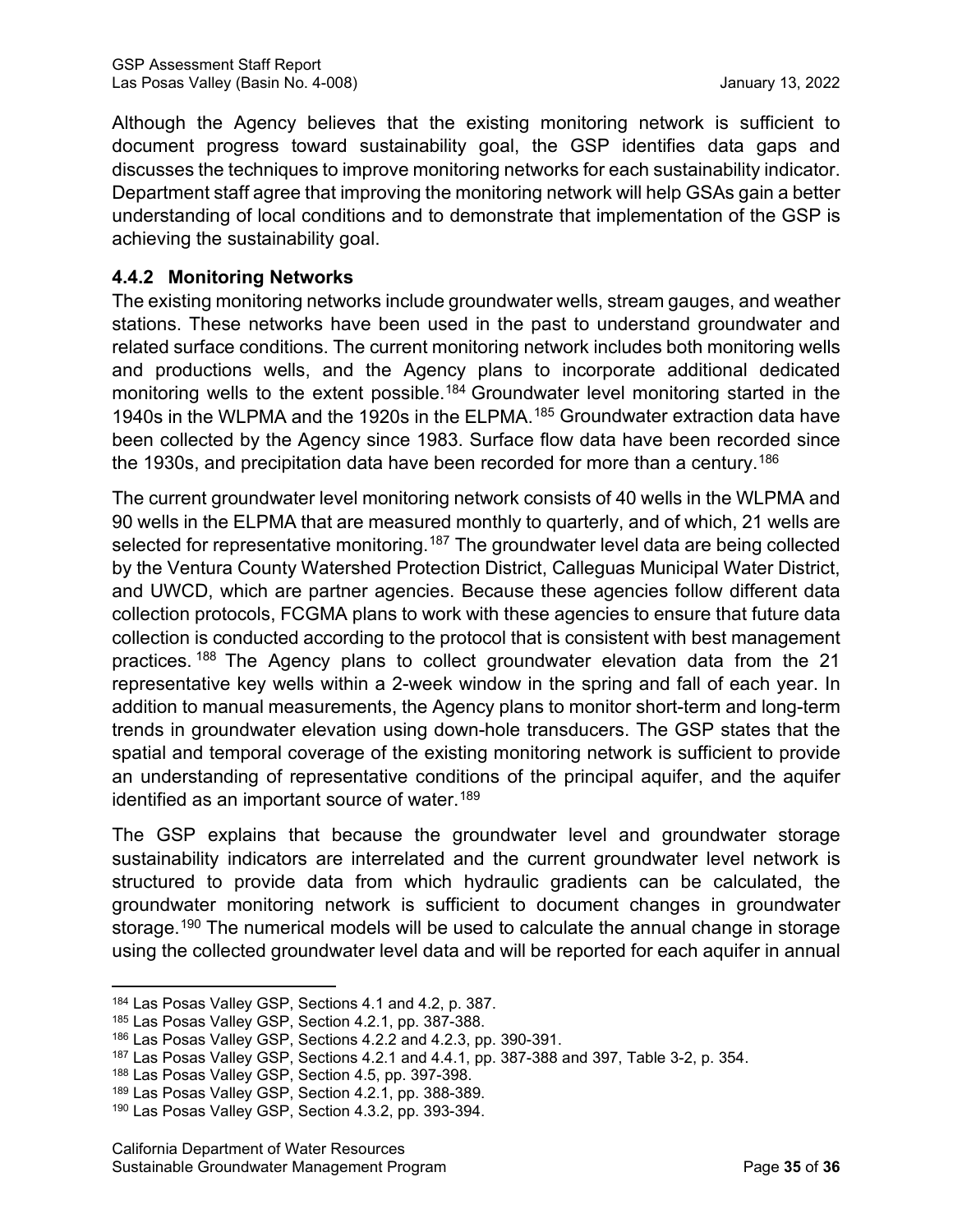reports. The Agency believes that the monitoring network is capable of documenting changes to both the groundwater level and groundwater storage.[191](#page-41-0)

The current groundwater quality monitoring network in the Basin monitors five constituents: TDS, chloride, nitrate, sulfate, and boron. The GSP includes a discussion of 2011 to 2015 water quality conditions related to the five constituents of concern and over 200 water quality hydrographs that show current and historical water quality trends, with some hydrograph data going back to the [192](#page-41-1)0s and the 1930s.<sup>192</sup> The hydrographs compare the five water quality constituents with Basin Plan Water Quality Objectives or Maximum Contaminant Levels (MCL) because water quality constituents are associated with the water quality thresholds either adopted by the Agency or mandated by the LARWQCB. The Plan states that the groundwater monitoring frequency is adequate to document trends in groundwater quality concentrations because changes in groundwater quality occur on a longer timescale than changes in groundwater elevation.<sup>[193](#page-41-2)</sup> Although the Agency plans to use groundwater level data as a proxy for the degraded water quality sustainability indicator, the annual groundwater quality monitoring in the Basin will continue, and the groundwater quality trends will be used to assess whether monitoring frequency needs to be adjusted. [194](#page-41-3)

There is no monitoring program to directly monitor land subsidence in the Basin. The Agency plans to use groundwater elevation data to monitor conditions related to land subsidence. The GSP states that direct subsidence monitoring is not required for the area of the Basin where minimum thresholds for chronic lowering of groundwater levels are above the historical low. The Plan acknowledges that the subsidence monitoring program will be necessary for the northern part of the ELPMA where minimum thresholds for chronic lowering of groundwater levels are beneath the historical low groundwater elevations. [195](#page-41-4) Department staff believe that a subsidence monitoring program will help the Agency to evaluate if the proxy monitoring is adequate to avoid undesirable results related to land subsidence. Therefore, Department staff recommend the GSP be updated to incorporate a monitoring plan to monitor land subsidence on a periodic basis (see Recommended Corrective Action 4).

The GSP states that shallow groundwater will be monitored to understand the conditions related to the depletion of interconnected surface water.<sup>[196](#page-41-5)</sup> The Agency's monitoring network includes two representative key wells screened in the shallow alluvial aquifer that have established sustainable management criteria.<sup>[197](#page-41-6)</sup> Even though the minimum threshold water levels for these wells are set below historical low groundwater levels, <sup>[198](#page-41-7)</sup>

<span id="page-41-0"></span><sup>191</sup> Las Posas Valley GSP, Section 4.3.2, p. 394.

<span id="page-41-1"></span><sup>192</sup> Las Posas Valley GSP, Appendix F, pp. 1479-1681.

<span id="page-41-2"></span><sup>193</sup> Las Posas Valley GSP, Section 4.3.4, p. 395.

<span id="page-41-3"></span><sup>194</sup> Las Posas Valley GSP, Section 4.4.4, p. 397.

<span id="page-41-4"></span><sup>195</sup> Las Posas Valley GSP, Section 4.3.5, p. 396.

<span id="page-41-5"></span><sup>196</sup> Las Posas Valley GSP, Section 4.3.5, p. 396.

<span id="page-41-6"></span><sup>197</sup> Las Posas Valley GSP, Tables 3-1 and 3-2, pp. 353-354.

<span id="page-41-7"></span><sup>198</sup> Las Posas Valley GSP, Table 3-1, p. 353.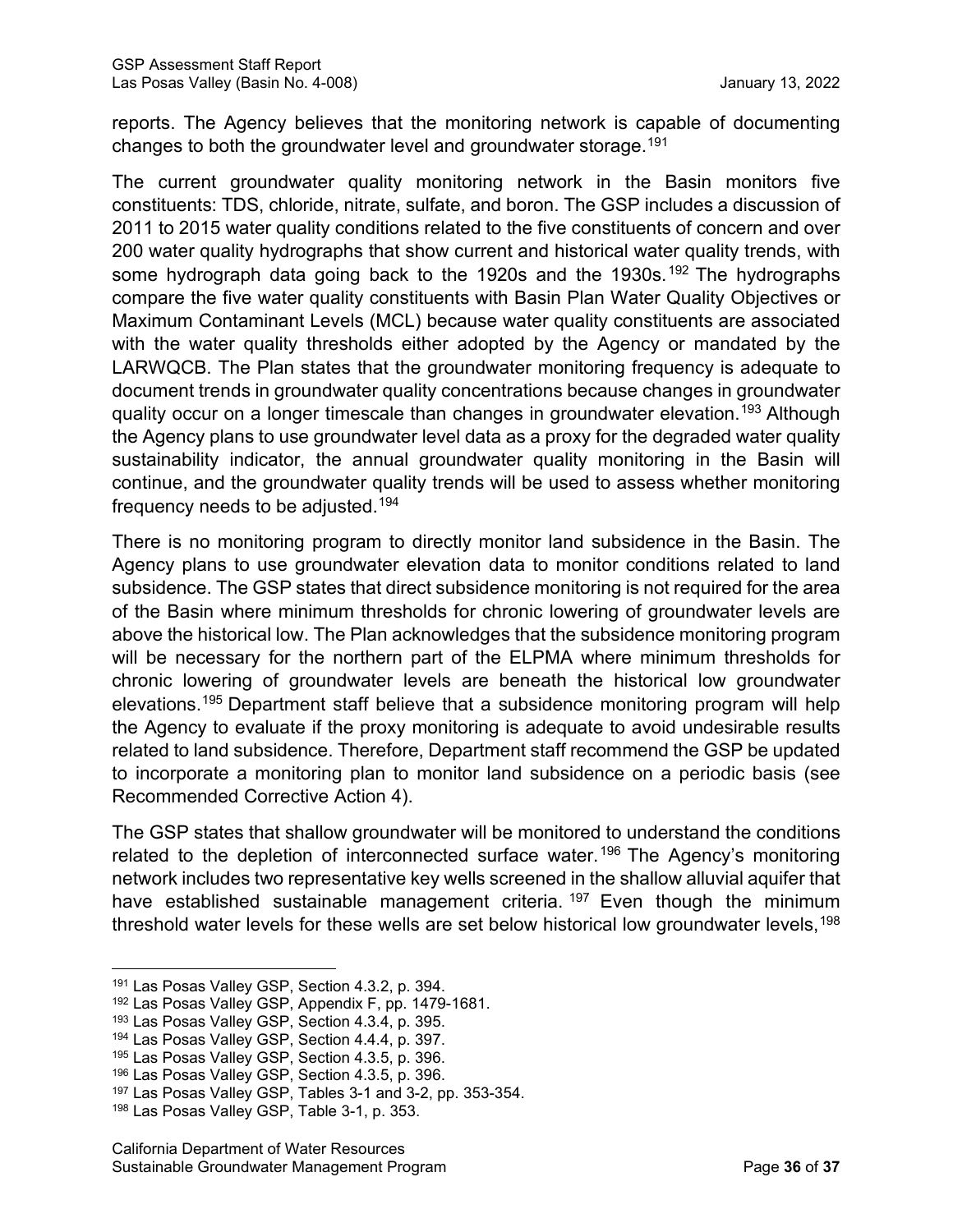the GSP acknowledges that the Agency established an aspirational sustainability goal of maintaining groundwater levels in the shallow alluvial aquifer at or near 2015 conditions. [199](#page-42-0) This sustainability goal is intended to mitigate undesirable results related to surface water connectivity and to promote the environmental beneficial use of water along Arroyo Simi-Las Posas.<sup>[200](#page-42-1)</sup> The GSP acknowledges that no monitoring wells exist within the boundaries of the potential GDE and that shallow monitoring wells can be added<sup>[201](#page-42-2)</sup> to improve the understanding of potential connectivity between the shallow alluvial aquifer and the riparian vegetation.

Although the Agency plans to monitor groundwater levels with an intent to either improve or maintain the condition for potential GDEs, Department staff are unclear if the shallow groundwater monitoring network is capable of collecting data related to the depletion of interconnected surface water. Department staff recommend the GSA provide either additional information to demonstrate that the monitoring network can effectively characterize whether undesirable results related to depletions of interconnected surface water are occurring in the Basin or a plan to fill the data gap related to depletion of interconnected surface water (see Recommended Corrective Action 1).

# **4.5 PROJECTS AND MANAGEMENT ACTIONS**

GSP Regulations require a description of the projects and management actions the submitting agency has determined will achieve the sustainability goal for the basin, including projects and management actions to respond to changing conditions in the basin.[202](#page-42-3)

#### **4.5.1 Evaluation Summary**

The GSP includes projects and one management action that appear to be reasonable and feasible and, if implemented, appear likely to help the Basin be operated within its sustainable yield. <sup>[203](#page-42-4)</sup> The projects included in the Plan are designed for specific management areas, whereas the management action is for the entire Basin. Department staff find that the projects and the management action are directly related to the sustainable management criteria and present a reasonable approach to achieving the sustainability goal of the Basin through augmenting Basin recharge and reducing the consumption of groundwater. Therefore, Department staff regard the projects and management action as generally consistent with the requirements of the GSP Regulations.

The GSP provides general timelines for implementation of the projects and management action, but lacks specific details regarding expected start date, the pumping reduction plan, and when the expected benefits from the projects and management action can be

<span id="page-42-0"></span><sup>199</sup> Las Posas Valley GSP, Section 3.5.2.6, pp. 347-348.

<span id="page-42-1"></span><sup>200</sup> Las Posas Valley GSP, Section 3.5.2.6, pp. 347-348.

<span id="page-42-2"></span><sup>201</sup> Las Posas Valley GSP, Section 4.6.5, p. 401.

<span id="page-42-3"></span><sup>202</sup> 23 CCR § 354.44 *et seq*.

<span id="page-42-4"></span><sup>203</sup> Las Posas Valley GSP, Sections 3.2 and 5.1, pp. 316 and 427.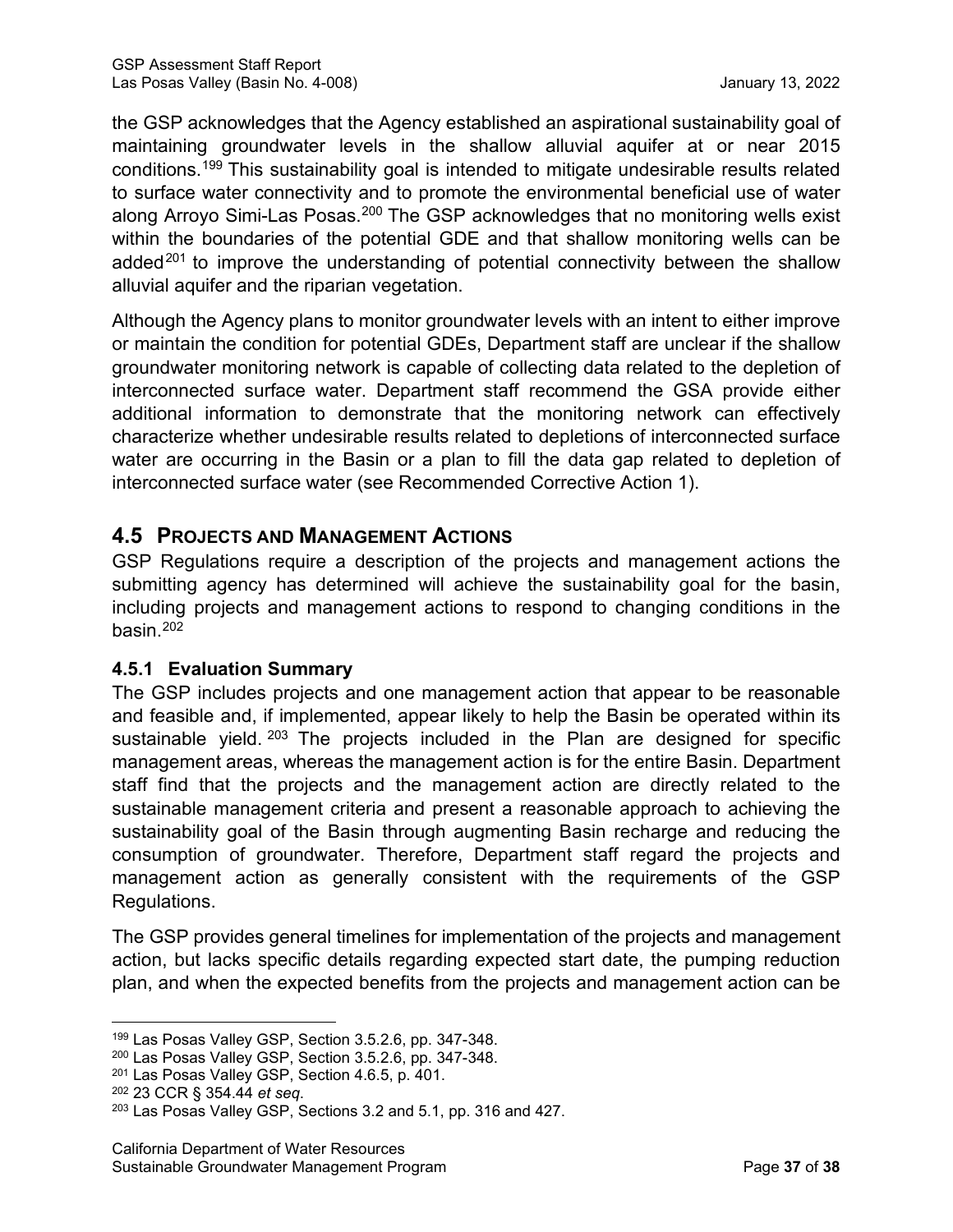observed. Department staff acknowledge that the Agency is planning to develop these details in coming years but recognize that Basin sustainability is mostly dependent on the implementation of the projects and management action, so material modification or lack of implementation may affect the Department's conclusions regarding the adequacy of the GSP or its implementation in future evaluations. Department staff has been monitoring progress made towards the implementation of the projects and the management action and note that the details of implementation schedule and new projects were discussed in the Agency's board meetings conducted in 2021.

# **4.5.2 Projects**

Three projects are included in the GSP with an intent to help the Basin achieve its sustainability goal:

- Project 1. Purchase of imported water from CMWD for Basin replenishment
- Project 2. Removal of invasive plant species along the Arroyo Simi-Las Posas **Corridor**
- Project 3. Purchase of recycled water for discharge to Arroyo Simi-Las Posas to provide additional water for groundwater recharge.

The GSAs developed Project 1 to improve the groundwater condition in the WLPMA, whereas Projects 2 and 3 are aimed to improve groundwater recharge in the ELPMA.

The GSP describes that Project 1, the purchase of imported water from CMWD for Basin replenishment, would supply imported water to the eastern part of the WLPMA in lieu of groundwater production and is limited to water purveyors with the ability to receive water from CMWD. [204](#page-43-0) Based on the numerical model, this project is expected to reduce production in the WLPMA by 1,762 acre-feet per year. [205](#page-43-1) The GSP states that this project would directly result in decreased groundwater production from discrete wells in the WLPMA and is anticipated to help maintain groundwater elevations above the minimum thresholds and to help the WLPMA meet the measurable objective water levels. [206](#page-43-2) According to the information provided in the GSP, Project 1 appears feasible to Staff since it does not require the construction of new facilities or additional California Environmental Quality Act (CEQA) review. However, it could take some time for the Project to be implemented because it could be implemented only after agreements have been completed for the purchase and delivery of water from CMWD and after the funding source has been identified.<sup>[207](#page-43-3)</sup> Additionally, given that the demand for imported water is likely to increase in the future as many of the groundwater management agencies are planning to import water, there is a possibility that the GSAs may face difficulties acquiring imported water. Department staff believe that the GSAs should have a contingency plan

<span id="page-43-0"></span><sup>204</sup> Las Posas Valley GSP, Section 5.2.1, p. 428.

<span id="page-43-1"></span><sup>205</sup> Las Posas Valley GSP, Section 5.2.2, p. 429.

<span id="page-43-2"></span><sup>206</sup> Las Posas Valley GSP, Sections 5.2.1 and 5.2.2, pp. 428-429.

<span id="page-43-3"></span><sup>207</sup> Las Posas Valley GSP, Sections 5.2.4 and 5.2.6, p. 430.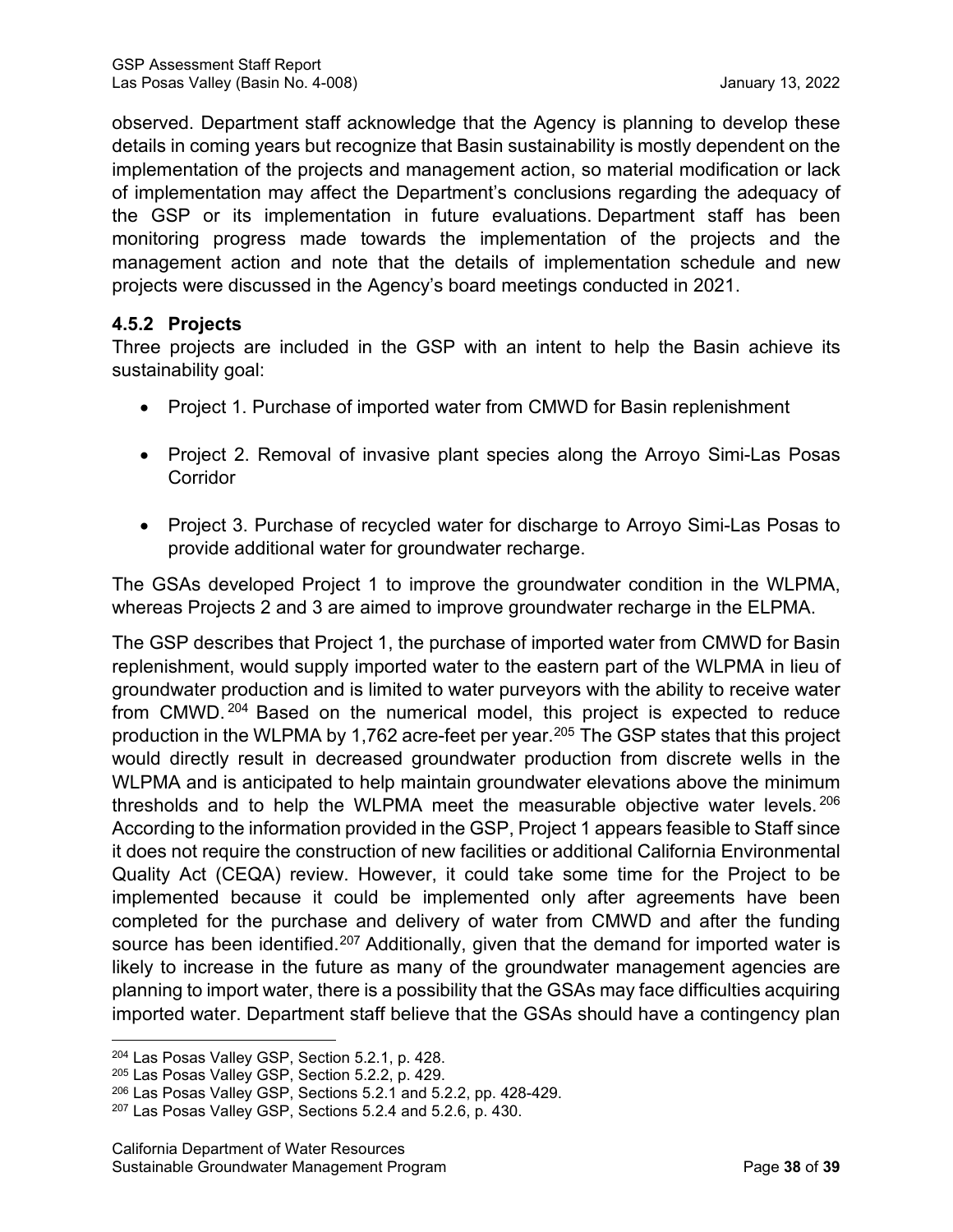in the event that imported water is not available to meet the basin sustainability (see Recommended Corrective Action 5).

The GSP describes that Project 2, the Arroyo Simi-Las Posas Arundo removal project, involves removing the invasive plant species, Arundo, from approximately 324 acres of land along the Arroyo Simi-Las Posas corridor and replacing with native riparian plant species, which are expected to consume less water than Arundo.<sup>[208](#page-44-0)</sup> The Plan estimates that this project could result in up to an additional 2,680 acre-feet per year of recharge to the ELPMA if all of the Arundo within the 324-acre area are removed.<sup>[209](#page-44-1)</sup> The GSP states that, due to the additional recharge, this project is anticipated to help maintain groundwater elevations above the minimum thresholds in the southern part of the ELPMA and will lessen groundwater pumping reductions necessary to maintain groundwater elevations close to the measurable objectives.<sup>[210](#page-44-2)</sup> The Plan describes that CEQA review has already been completed for this project, but permits are likely to be required from the various agencies, and the project is anticipated to take approximately one to two years to complete. The GSP identifies grant funds from outside agencies that support the restoration of native plant habitat and flood control benefits, replenishment fees collected by FCGMA, or a combination of grant funding and replenishment fees as the funding source for this project. [211](#page-44-3)

The GSP describes that Project 3, the Arroyo Simi-Las Posas Water acquisition project, involves the purchase of recycled water from the City of Simi Valley and committing the City to continue discharging the water to Arroyo Simi-Las Posas for groundwater recharge in the ELPMA.<sup>[212](#page-44-4)</sup> The Agency anticipates the availability of 3,000 acre-feet per year of recycled water from the Simi Valley Water Quality Control Plant and 1,700 acre-feet per year of water from the dewatering wells.<sup>[213](#page-44-5)</sup> The GSP states that this project will assist with maintaining groundwater storage, as well as maintaining a sustainable yield that is closer to the recent groundwater production rate. The Plan clarifies that the benefits of this project will be limited to the southern part of the ELPMA, where the project will help to maintain groundwater elevations above the minimum thresholds and close to the measurable objectives. <sup>[214](#page-44-6)</sup> The GSP describes that the project does not require the construction of new facilities and could be completed within one to two years. Based on these factors which appear to indicate that the GSA has already committed to implementing Project, it appears to Department staff that Project 3 is feasible. The funding source for this project has been identified as replenishment fees collected by FCGMA and grant funding.<sup>[215](#page-44-7)</sup> The Plan describes that the primary uncertainty associated with the Arroyo Simi-Las Posas Water Acquisition Project is the quality of the water that will be

<span id="page-44-0"></span><sup>208</sup> Las Posas Valley GSP, Sections 5.2.4 and 5.3.1, pp. 430-431.

<span id="page-44-1"></span><sup>209</sup> Las Posas Valley GSP, Sections 5.2.4 and 5.3.1, pp. 430-431.

<span id="page-44-2"></span><sup>210</sup> Las Posas Valley GSP, Sections 5.2.4 and 5.3.2, pp. 430-432.

<span id="page-44-3"></span><sup>211</sup> Las Posas Valley GSP, Sections 5.2.4 and 5.3.2, pp. 430 and 433.

<span id="page-44-4"></span><sup>212</sup> Las Posas Valley GSP, Section 5.4.1, p. 433.

<span id="page-44-5"></span><sup>213</sup> Las Posas Valley GSP, Section 5.4.1, p. 433.

<span id="page-44-6"></span><sup>214</sup> Las Posas Valley GSP, Section 5.4.2, pp. 434-435.

<span id="page-44-7"></span><sup>215</sup> Las Posas Valley GSP, Section 5.4.6, p. 436.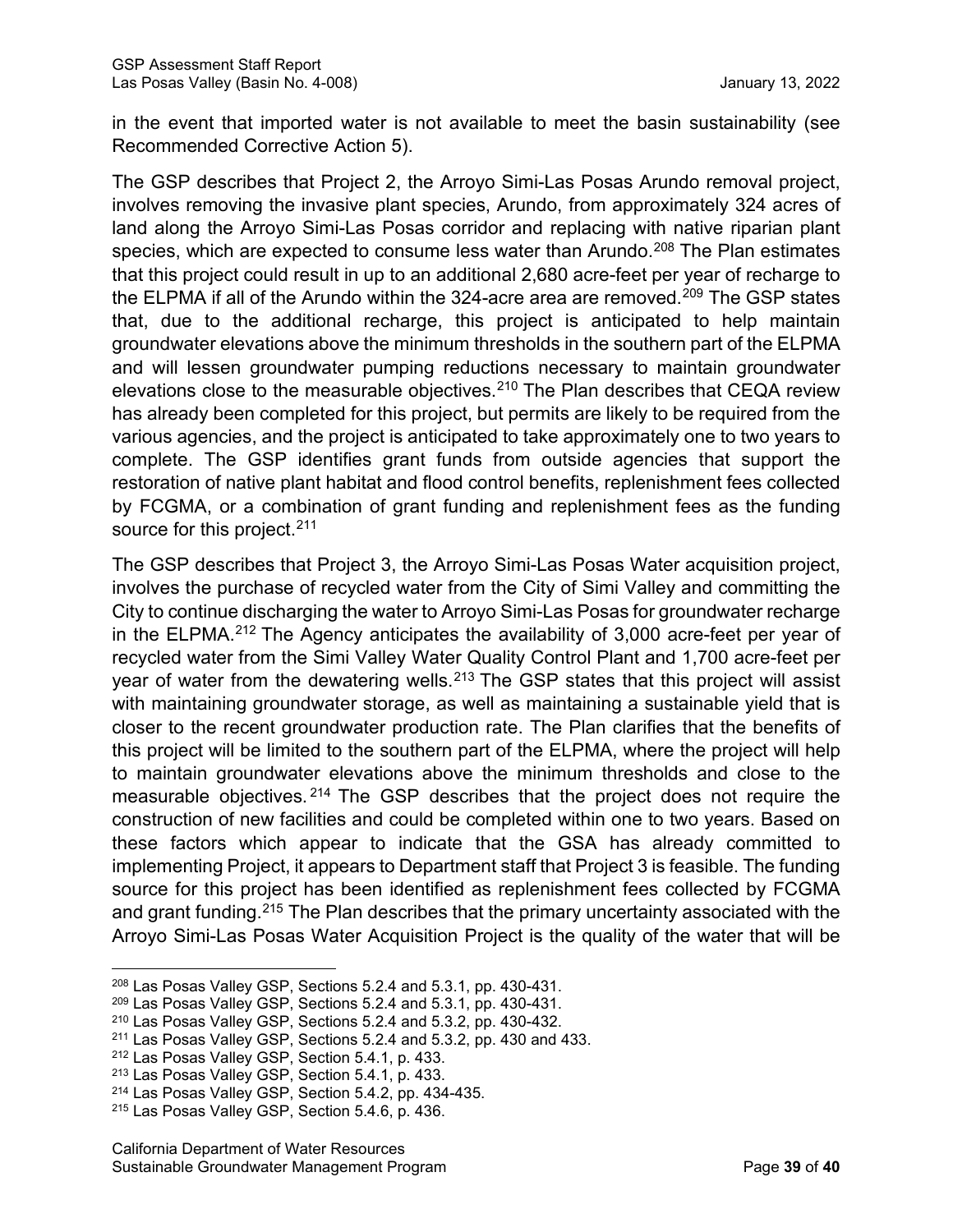purchased because the concentration of TDS and other constituents in the discharge water may be a hindrance to project permitting.  $216$ 

The GSP provides general timelines for project implementation but explicitly states that inclusion of these projects in the GSP does not mean the Agency is making a commitment to fund or construct these projects; rather, these projects met various feasibility criteria and were analyzed to understand their impacts on groundwater elevation and the sustainable vield of the Basin. $217$  The GSP further states that these projects are included in the GSP because these projects have quantifiable information for evaluation and modeling and meet other GSP Regulations criteria rather than because of the project feasibility.[218](#page-45-2)

Despite the uncertainties discussed above regarding the basin-wide sustainability, Department staff find that, at this time, the GSP reasonably describes how the projects will improve the groundwater condition in the Basin and provides a general timeline for implementation. The projects are developed by the GSAs to help ensure that the Basin will be operated within its sustainable yield and are expected to mitigate the adverse condition because of the Agency's plan to augment water supply and reduce groundwater consumption. Therefore, Department staff believe that the projects included in the GSP appear to improve groundwater conditions in the Basin and demonstrate a feasible approach to meet the Basin's sustainability goals.

# **4.5.3 Management Actions**

The GSP includes one management action, which is implementing a reduction in groundwater production. By reducing groundwater production, the GSP intends to prevent chronic declines in groundwater levels, loss of storage, subsidence due to groundwater withdrawal, and seawater intrusion in the adjacent Oxnard Subbasin. <sup>[219](#page-45-3)</sup> The Plan describes that the reductions in groundwater production were modeled as a linear decrease from the 2015-2017 production rates in both the ELPMA and the WLPMA and states that the exact reductions that will be implemented will be determined by the FCGMA Board based on data collected and analyzed for this GSP[.220](#page-45-4)

The GSP discusses the relationship of the management action with sustainability criteria, expected benefits, metrics for evaluation, and funding sources. The Agency intends to implement the management action within months after the proposed reductions are approved by the FCGMA board.<sup>[221](#page-45-5)</sup>

The GSP provides an overview of how and when the management action will be implemented, but also states that allocations still need to be determined and approved by the GSAs. Department staff believe that the management action included in the GSP is

<span id="page-45-0"></span><sup>216</sup> Las Posas Valley GSP, Section 5.4.7, p. 436.

<span id="page-45-1"></span><sup>217</sup> Las Posas Valley GSP, Section 5.1, p. 428.

<span id="page-45-2"></span><sup>218</sup> Las Posas Valley GSP, Section 5.1, p. 427.

<span id="page-45-3"></span><sup>219</sup> Las Posas Valley GSP, Section 5.5.1, p. 436.

<span id="page-45-4"></span><sup>220</sup> Las Posas Valley GSP, Section 5.5.1, p. 437.

<span id="page-45-5"></span><sup>221</sup> Las Posas Valley GSP, Section 5.5.4, p. 439.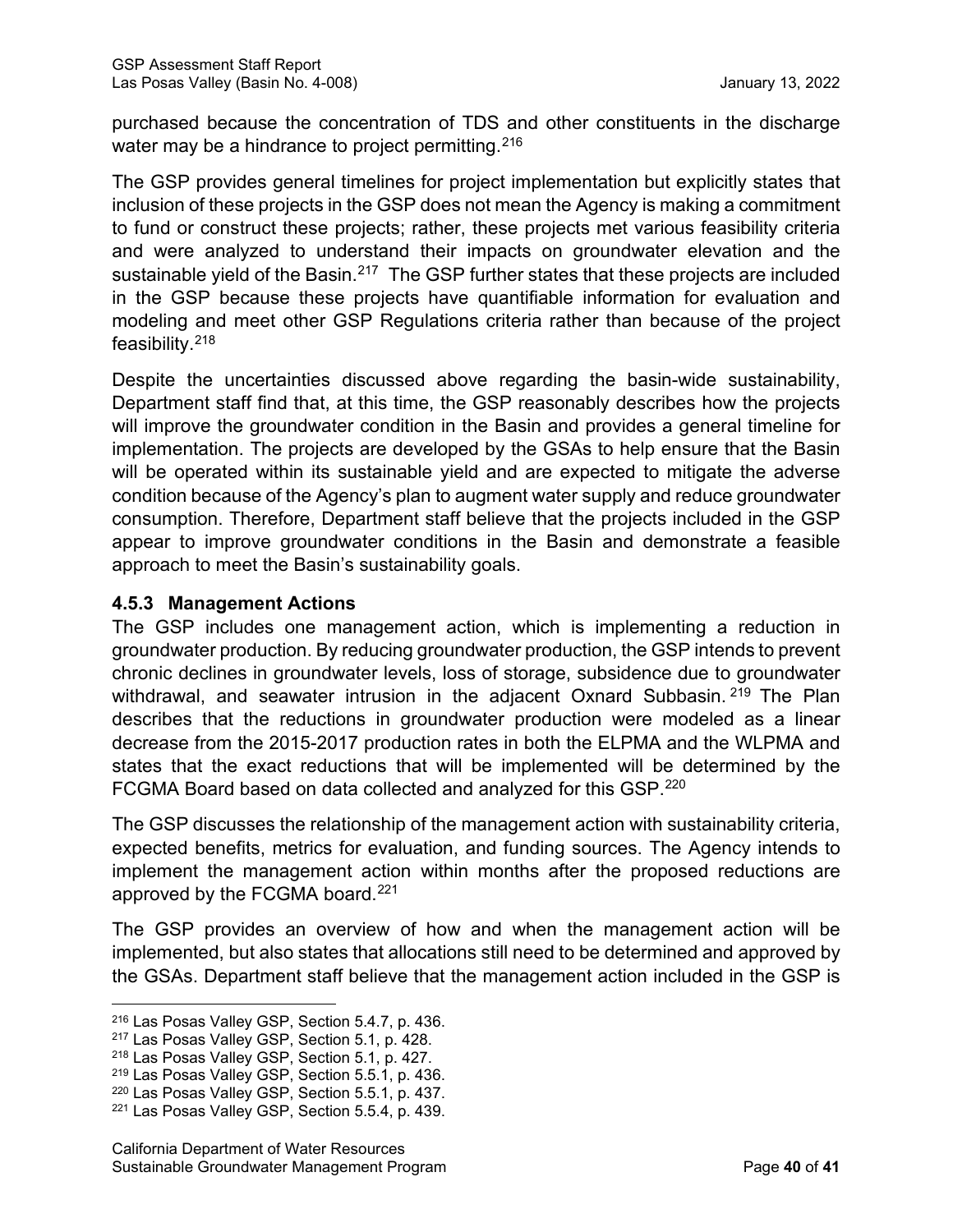reasonable and, if implemented, appears likely to help the GSAs achieve sustainability in the Basin because the management action aims to reduce pumping which will, in turn, help to improve groundwater conditions in the Basin. Department staff understand that the Basin sustainability depends on the successful and timely implementation of the management action to reduce groundwater pumping. Therefore, Department staff will monitor progress made towards the implementation of the management action.

# **4.6 CONSIDERATION OF ADJACENT BASINS/SUBBASINS**

SGMA requires the Department to "…evaluate whether a groundwater sustainability plan adversely affects the ability of an adjacent basin to implement their groundwater sustainability plan or impedes achievement of sustainability goals in an adjacent basin."[222](#page-46-0) Furthermore, the GSP Regulations state that minimum thresholds defined in each GSP should be designed to avoid causing undesirable results in adjacent basins or affecting the ability of adjacent basins to achieve sustainability goals.<sup>[223](#page-46-1)</sup> The Las Posas Basin has four adjacent basins/subbasins: Oxnard, Pleasant Valley, Arroyo Santa Rosa, and Tierra Rejada.

The Las Posas Basin is in hydraulic communication with the Oxnard Subbasin and Pleasant Valley Basin. FCGMA is the exclusive GSA for developing and implementing the respective groundwater sustainability plans in the Oxnard Subbasin, Pleasant Valley Basin, and Las Posas Basin. FCGMA took a regional approach to determine the combined sustainable yield of all three basins and then determined the sustainable yield for each groundwater basin. The sustainable management criteria for each respective groundwater sustainability plan were established with consideration for the sustainability goals of the adjacent basins and to operate each groundwater basin within their sustainable yield.

Department staff understand that the established sustainability management criteria and strategy to reach sustainability in the Las Posas Basin is primarily related to improving groundwater levels in the principal aquifer and avoiding seawater intrusion in the adjacent Oxnard Subbasin. Based on this strategy, the Agency's history of actively collaborating with local agencies, other information provided in the GSP such as consideration of adjacent basin sustainability while establishing sustainable management criteria, and the Agency's regional approach in developing the respective groundwater sustainability plans which demonstrates reasonable consideration to adjacent basins and their sustainability goals and metrics, Department staff determine that the Las Posas GSP will not adversely impact the ability of the adjacent basins to be operated sustainably and will not impede the adjacent basins' ability to achieve their respective sustainability goals.

<span id="page-46-0"></span><sup>222</sup> Water Code § 10733(c).

<span id="page-46-1"></span><sup>223</sup> 23 CCR § 354.28(b)(3).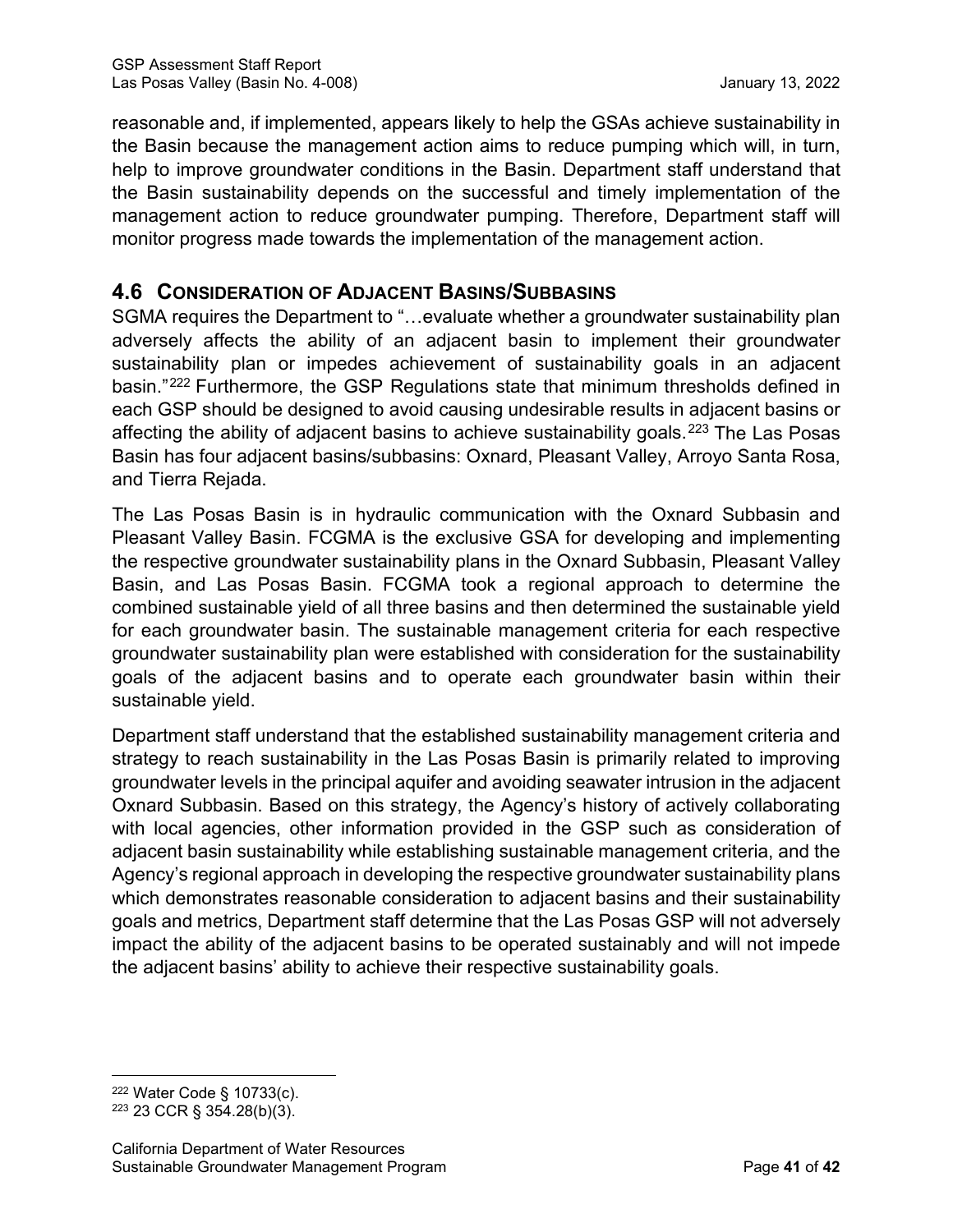# **5 STAFF RECOMMENDATION**

Department staff recommend approval of the GSP with the recommended corrective actions listed below. The Las Posas Valley GSP conforms with Water Code Sections 10727.2 and 10727.4 of SGMA and substantially complies with the GSP Regulations. Implementation of the GSP will likely achieve the sustainability goal for the Las Posas Valley Basin. The GSAs have identified several areas for improvement of its Plan and Department staff concur that those items are important and should be addressed as soon as possible. Department staff have also identified additional recommended corrective actions that should be considered by the GSAs for the first five-year assessment of its GSP. Addressing these recommended corrective actions will be important to demonstrate that implementation of the Plan is likely to achieve the sustainability goal. The recommended corrective actions include:

# **RECOMMENDED CORRECTIVE ACTION 1**

Investigate the hydraulic connectivity of the Arroyo Simi-Las Posas, shallow aquifers, and principal aquifer to understand the reliance of the potential GDEs on the native flow and the depletion of interconnected surface water bodies. Also, identify specific locations where Arroyo Simi-Las Posas is connected to the underlying aquifer and conduct necessary investigation to quantify the depletion of interconnected surface water along with the timing of depletions.

Provide a schedule detailing when and how the data gaps identified in the GSP related to shallow groundwater monitoring near surface water bodies will be fulfilled and confirm the identification of potential GDEs.

# <span id="page-47-0"></span>**RECOMMENDED CORRECTIVE ACTION 2**

Discuss the potential effects of the minimum thresholds and measurable objectives on beneficial uses and users of groundwater, particularly in the areas where groundwater levels will be maintained below 2015 and historical low levels. Provide an evaluation of the groundwater level and storage conditions when the groundwater storage loss will be 20 percent compared to 2015 conditions in the ELPMA and the Epworth Gravels Management Area, and, based on the result of the evaluation, discuss the effects of such conditions on beneficial users and users.

# **RECOMMENDED CORRECTIVE ACTION 3**

By the first periodic evaluation of the GSP, the Agency should further describe efforts to evaluate the connection between groundwater production and groundwater quality, including the monitoring the Agency is conducting and any progress made toward evaluation of the causal relationship referenced in the GSP. The Agency should document specific details of the processes they will use to determine if groundwater